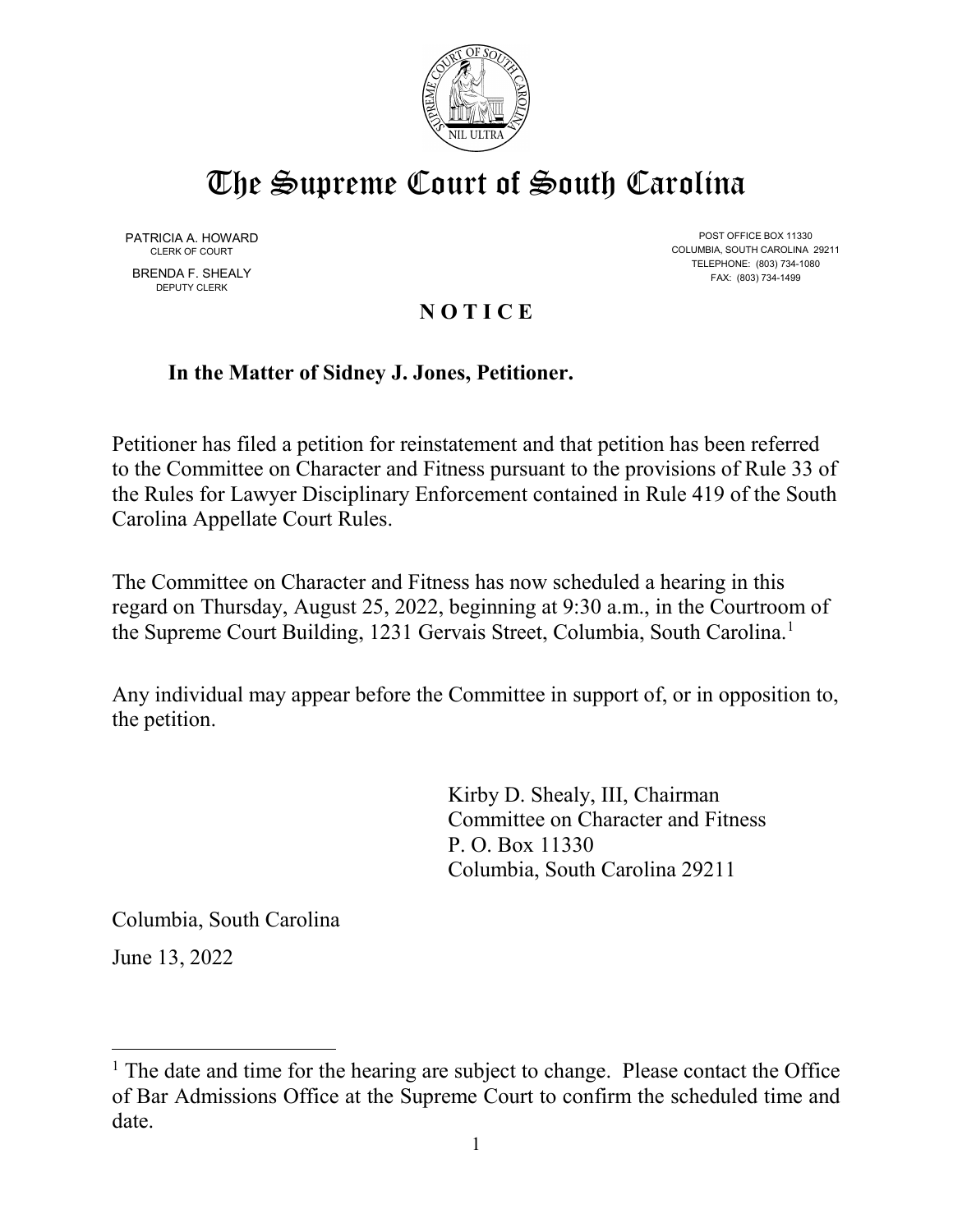

# **OPINIONS OF THE SUPREME COURT AND COURT OF APPEALS OF SOUTH CAROLINA**

**ADVANCE SHEET NO. 21 June 15, 2022 Patricia A. Howard, Clerk Columbia, South Carolina <www.sccourts.org>**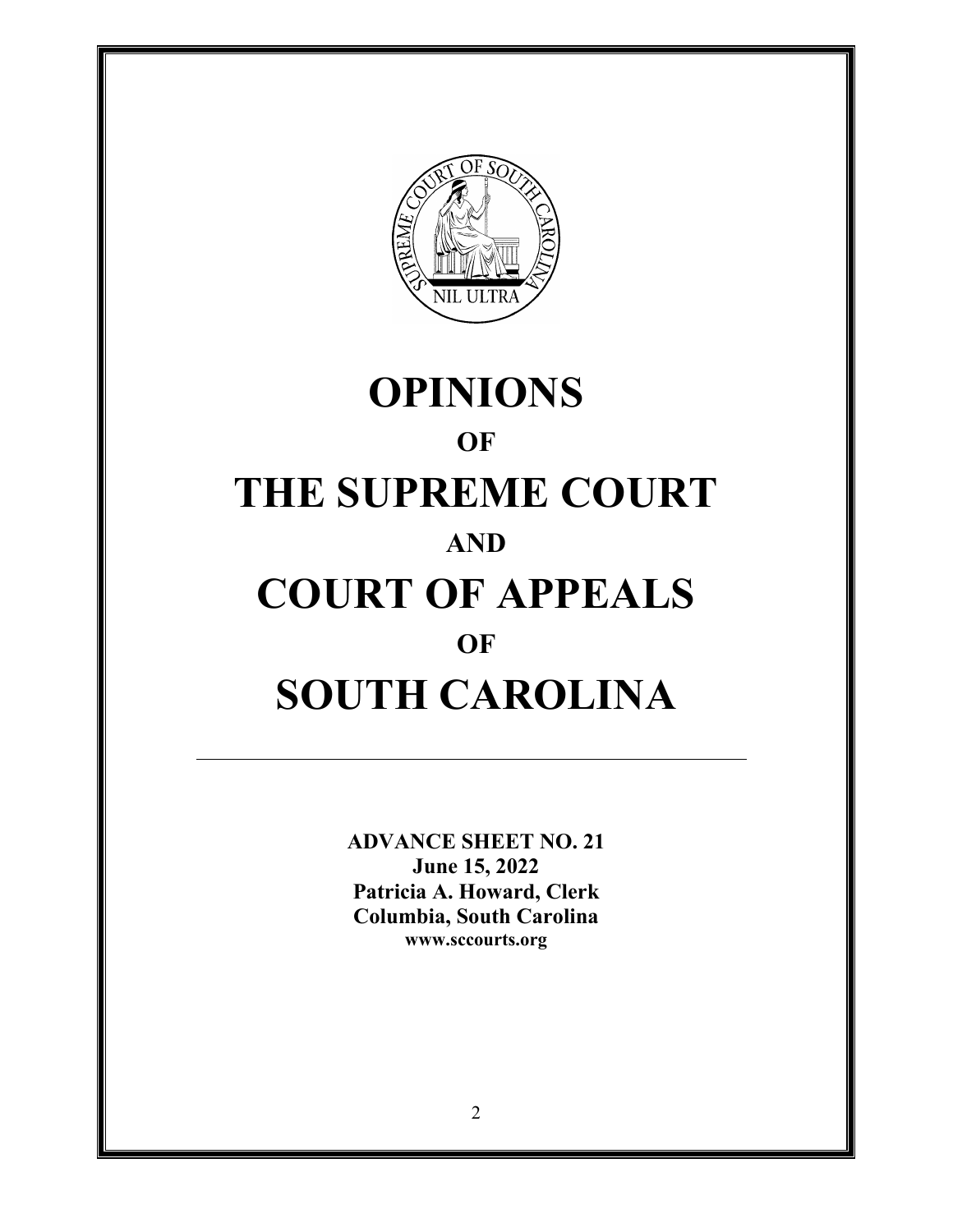# **CONTENTS**

# **THE SUPREME COURT OF SOUTH CAROLINA**

# **PUBLISHED OPINIONS AND ORDERS**

| 28098 – In the Matter of the Danny Oran Barker, II, of the Marion<br>County Magistrate Court         | 14      |  |
|------------------------------------------------------------------------------------------------------|---------|--|
| 28099 – Jacquelin Bennett v. Estate of James King                                                    | 18      |  |
| Order – In the Matter of P. Michael DuPree                                                           | 37      |  |
| <b>UNPUBLISHED OPINIONS</b>                                                                          |         |  |
| 2022-MO-008 – Allen Livingston v. Harold Simmons<br>(Charleston County, Judge Mikell R. Scarborough) |         |  |
| PETITIONS - UNITED STATES SUPREME COURT                                                              |         |  |
| 28074 – State v. Kelvin Jones                                                                        | Pending |  |
| 2020-000919 – Sharon Brown v. Cherokee County School District                                        | Pending |  |
| $2021 - 001460$ – Randolph Ashford v. State                                                          | Pending |  |
| EVTENCION TO EII E DETITION – HNITED CT LTEC CHDDEME COHDT                                           |         |  |

#### **EXTENSION TO FILE PETITION - UNITED STATES SUPREME COURT**

28081 – Steven Louis Barnes v. State Granted until 07/02/2022

# **PETITIONS FOR REHEARING**

28095 – The Protestant Episcopal Church v. The Episcopal Church Pending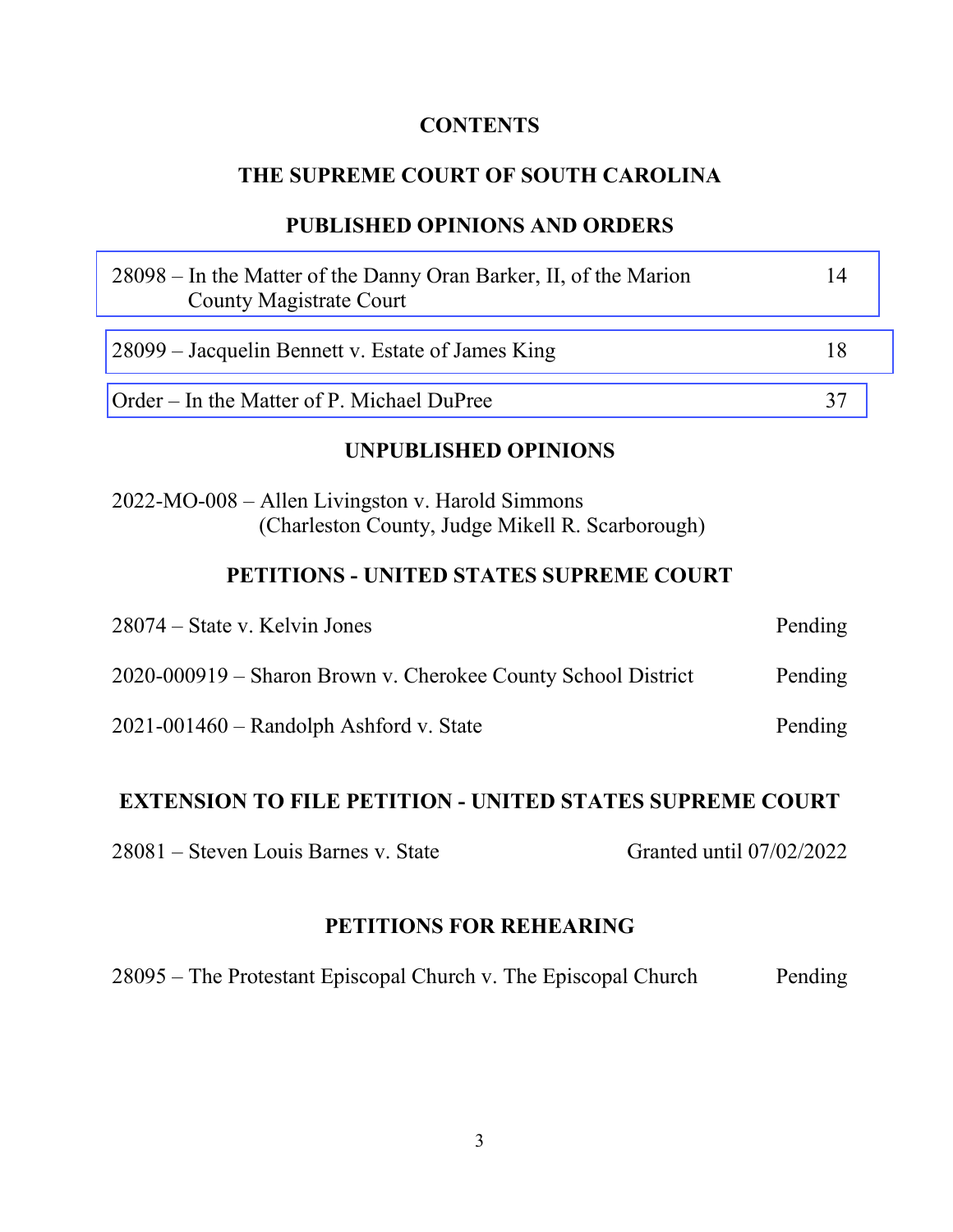## **THE SOUTH CAROLINA COURT OF APPEALS**

#### **PUBLISHED OPINIONS**

| $5917$ – The State v. Leslie Davis      |  |
|-----------------------------------------|--|
| 5918 – The State v. Devonta E. Williams |  |

#### **UNPUBLISHED OPINIONS**

- 2022-UP-261 The State v. Shaun Rogers, Jr.
- 2022-UP-262 Billy W. McIntosh v. State
- 2022-UP-263 The State v. Bryson J. Smith
- 2022-UP-264 M B Hutson v. A. Paul Weissenstein
- 2022-UP-265 Rebecca Robbins v. Town of Turbeville
- 2022-UP-266 Rufus Griffin v. Thomas Mosley
- 2022-UP-267 Rhonda Meisner v. Grant Meisner
- 2022-UP-268 Garry Hoyt v. Richard L. Grounsell

#### **PETITIONS FOR REHEARING**

| 5898 – Josie Bostick v. Earl Bostick, Sr.  | Denied 06/09/2022 |
|--------------------------------------------|-------------------|
| 5902 – Larry Tyler v. State                | Pending           |
| 5906 – Isaac D. Brailey v. Michelin, N.A.  | Pending           |
| 5907 – State v. Sherwin A. Green           | Denied 06/06/2022 |
| $5909$ – James Millholland #367569 v. SCDC | Pending           |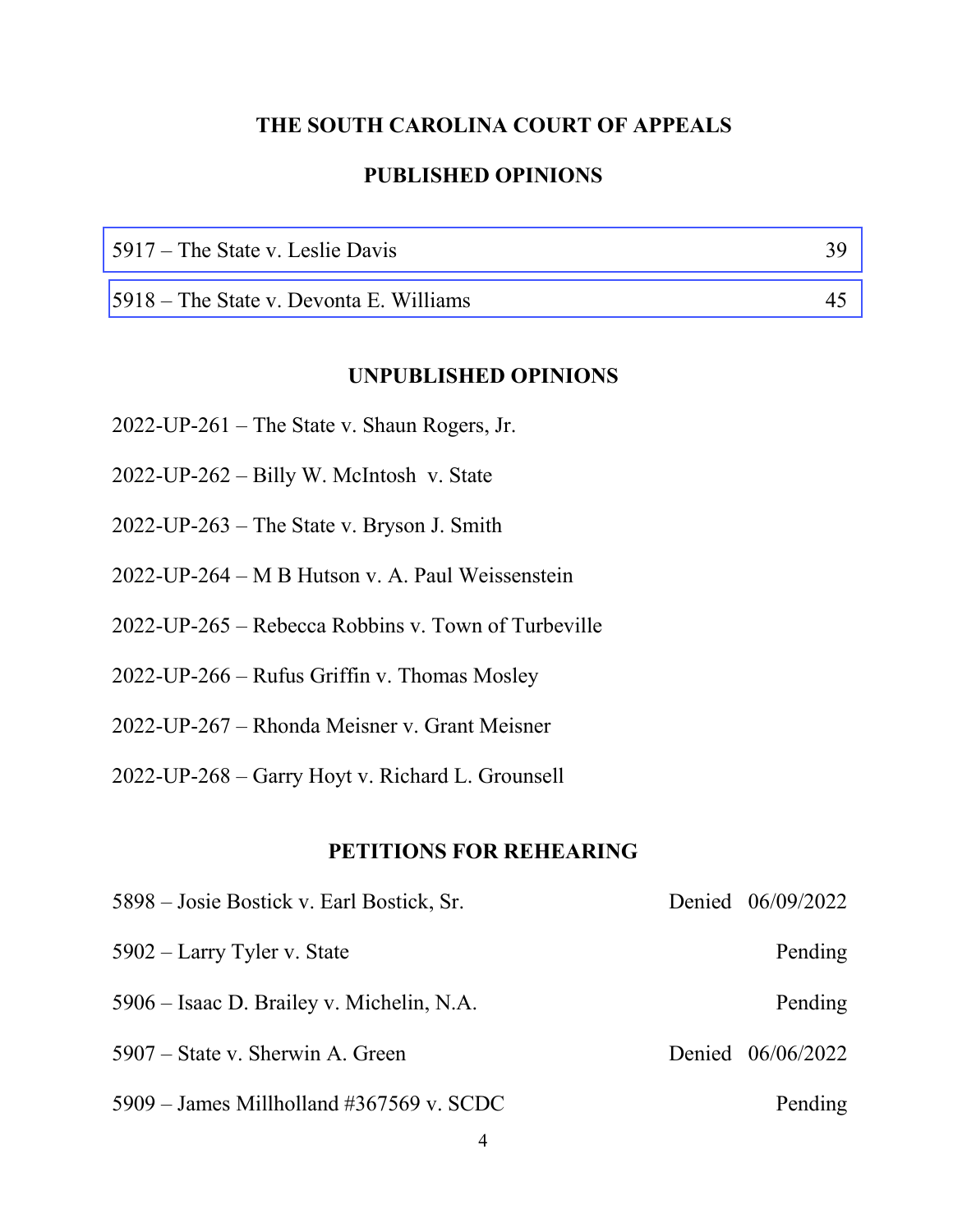| 5912 – State v. Lance Antonio Brewton                               | Pending           |
|---------------------------------------------------------------------|-------------------|
| 5914 – State v. Tammy D. Brown                                      | Pending           |
| 2022-UP-096 – Samuel Paulino v. Diversified Coatings, Inc.          | Pending           |
| 2022-UP-161 – Denis Yeo v. Lexington County Assessor                | Denied 06/10/2022 |
| 2022-UP-169 - Richard Ladson v. THI of South Carolina at Charleston | Pending           |
| 2022-UP-171 – SCDSS v. Lacie Smith                                  | Pending           |
| 2022-UP-180 - Berkley T. Feagin v. Cambria C. Feagin                | Pending           |
| 2022-UP-183 – Raymond A. Wedlake v. Scott Bashor                    | Pending           |
| 2022-UP-184 – Raymond Wedlake v. Woodington Homeowners              | Pending           |
| 2022-UP-186 – William B. Justice v. State                           | Pending           |
| 2022-UP-189 – State v. Jordan M. Hodge                              | Pending           |
| 2022-UP-196 – SCDSS v. Woodrow Shannon                              | Pending           |
| 2022-UP-197 – State v. Kenneth W. Carlisle                          | Pending           |
| 2022-UP-205 - Katkams Ventures, LLC v. No Limit, LLC                | Pending           |
| 2022-UP-207 – Floyd Hargrove v. Anthony Griffis, Sr.                | Pending           |
| 2022-UP-209 - State v. Dustin L. Hooper                             | Pending           |
| 2022-UP-212 - Daniel Amor v. Pamela Amor                            | Pending           |
| 2022-UP-213 – Dr. Gregory May v. Advanced Cardiology                | Pending           |
| 2022-UP-214 - Alison Meyers v. Shiram Hospitality, LLC              | Pending           |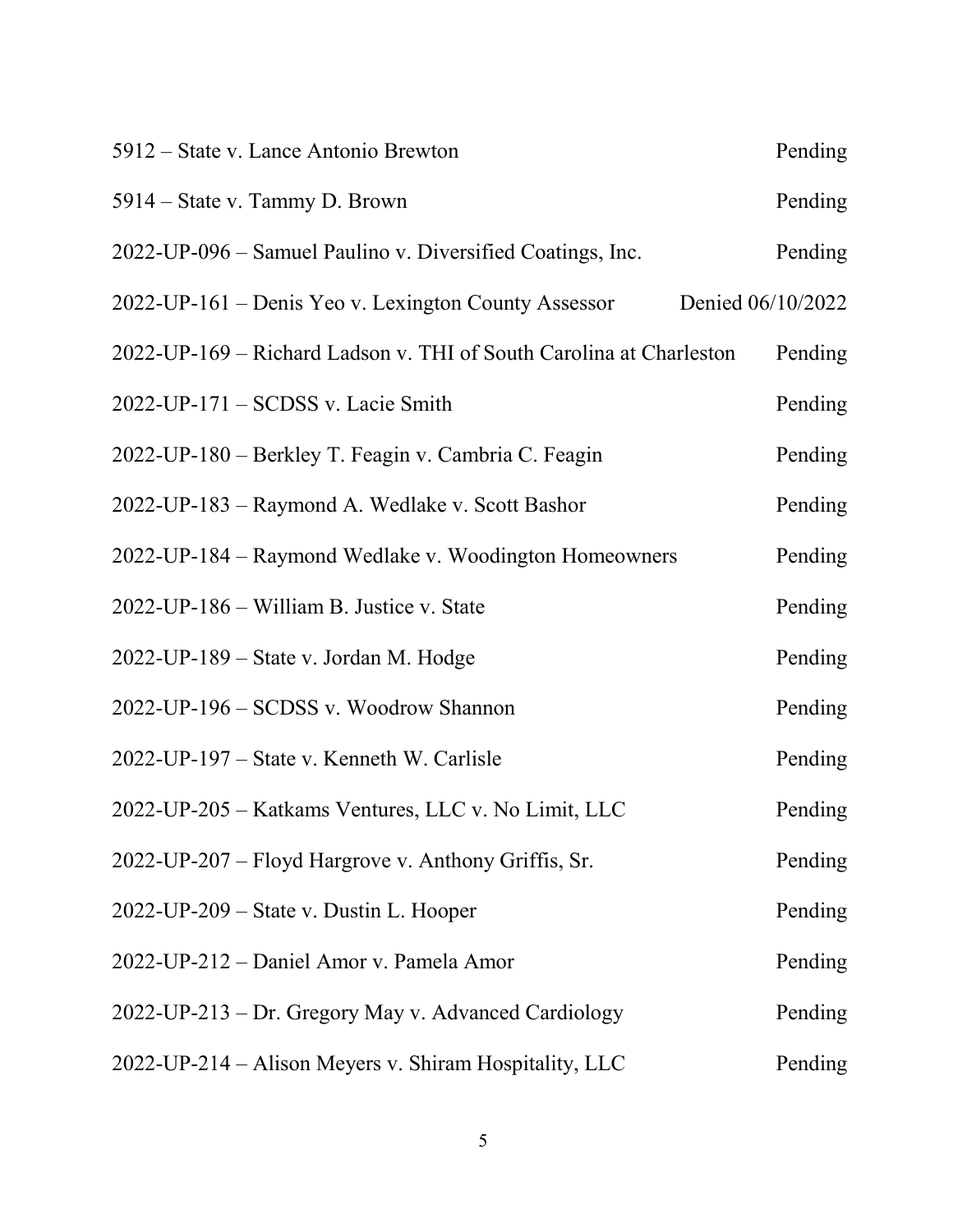| $2022$ -UP-228 – State v. Rickey D. Tate                   | Pending |
|------------------------------------------------------------|---------|
| $2022$ -UP-229 – Adele Pope v. Estate of James Brown $(3)$ | Pending |
| $2022$ -UP-239 – State v. James D. Busby                   | Pending |

# **PETITIONS – SUPREME COURT OF SOUTH CAROLINA**

| 5731 – Jericho State v. Chicago Title Insurance               | Denied 06/07/2022 |  |
|---------------------------------------------------------------|-------------------|--|
| 5738 – The Kitchen Planners v. Samuel E. Friedman             | Pending           |  |
| 5769 – Fairfield Waverly v. Dorchester County Assessor        | Pending           |  |
| 5776 – State v. James Heyward                                 | Pending           |  |
| 5782 – State v. Randy Wright                                  | Pending           |  |
| 5794 – Sea Island Food v. Yaschik Development (2)             | Pending           |  |
| 5816 – State v. John E. Perry, Jr.                            | Pending           |  |
| 5818 – Opternative v. SC Board of Medical Examiners           | Pending           |  |
| 5821 – The Estate of Jane Doe 202 v. City of North Charleston | Pending           |  |
| 5822 – Vickie Rummage v. BGF Industries                       | Pending           |  |
| 5824 – State v. Robert Lee Miller, III                        | Pending           |  |
| 5826 – Charleston Development v. Younesse Alami               | Pending           |  |
| 5827 – Francisco Ramirez v. May River Roofing, Inc.           | Pending           |  |
| 5829 – Thomas Torrence #094651 v. SCDC                        | Pending           |  |
| 5832 – State v. Adam Rowell                                   | Pending           |  |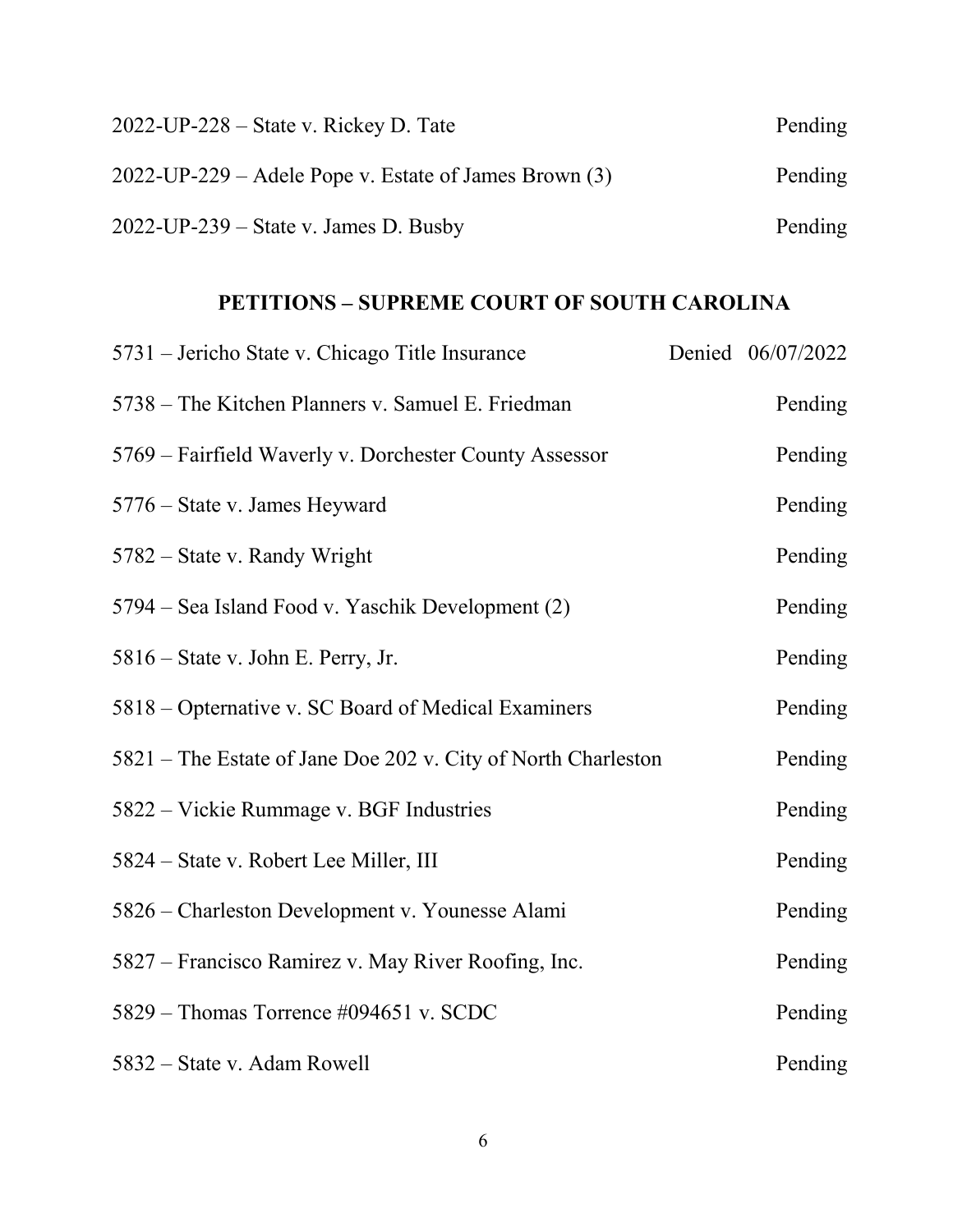| 5834 – Vanessa Williams v. Bradford Jeffcoat                        | Pending |
|---------------------------------------------------------------------|---------|
| 5835 – State v. James Caleb Williams                                | Pending |
| 5838 – Elizabeth Hope Rainey v. SCDSS                               | Pending |
| 5839 – In the Matter of Thomas Griffin                              | Pending |
| 5840 – Daniel Lee Davis v. ISCO Industries, Inc.                    | Pending |
| 5841 – State v. Richard Passio, Jr.                                 | Pending |
| 5843 – Quincy Allen #6019 v. SCDC                                   | Pending |
| 5844 – Deutsche Bank v. Patricia Owens                              | Pending |
| 5845 - Daniel O'Shields v. Columbia Automotive                      | Pending |
| 5846 – State v. Demontay M. Payne                                   | Pending |
| 5849 – SC Property and Casualty Guaranty Fund v. Second Injury Fund | Pending |
| 5850 – State v. Charles Dent                                        | Pending |
| 5851 – State v. Robert X. Geter                                     | Pending |
| 5853 – State v. Shelby Harper Taylor                                | Pending |
| 5854 – Jeffrey Cruce v. Berkeley Cty. School District               | Pending |
| 5855 – SC Department of Consumer Affairs v. Cash Central            | Pending |
| 5856 – Town of Sullivan's Island v. Michael Murray                  | Pending |
| 5858 – Beverly Jolly v. General Electric Company                    | Pending |
| 5859 – Mary P. Smith v. Angus M. Lawton                             | Pending |
| 5860 – Kelaher, Connell & Conner, PC v. SCWCC                       | Pending |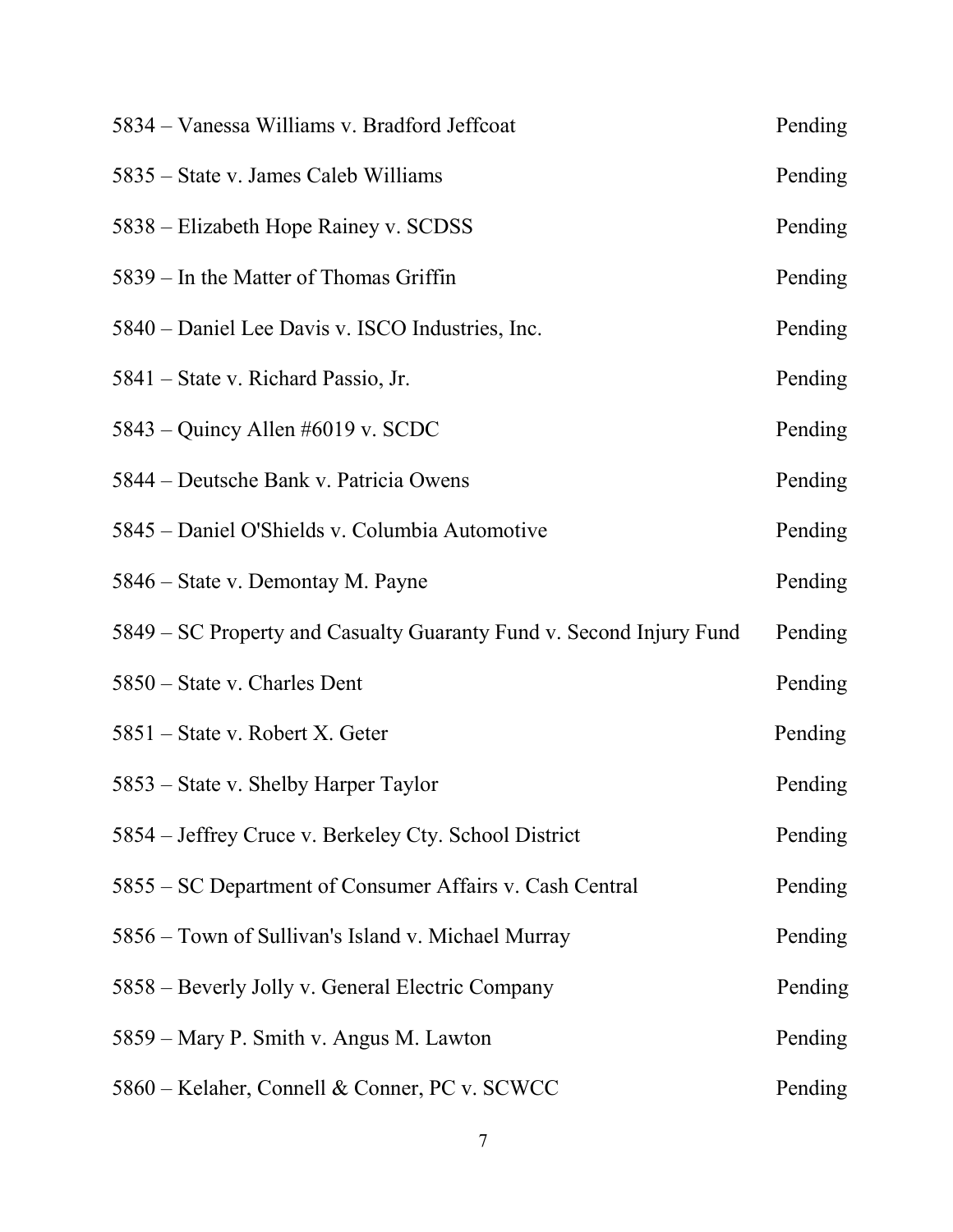| 5861 – State v. Randy Collins                                      | Pending |
|--------------------------------------------------------------------|---------|
| 5863 – State v. Travis L. Lawrence                                 | Pending |
| 5864 – Treva Flowers v. Bang N. Giep, M.D.                         | Pending |
| 5865 – S.C. Public Interest Foundation v. Richland County          | Pending |
| 5866 – Stephanie Underwood v. SSC Seneca Operating Co.             | Pending |
| 5867 – Victor M. Weldon v. State                                   | Pending |
| 5868 – State v. Tommy Lee Benton                                   | Pending |
| 5870 – Modesta Brinkman v. Weston & Sampson Engineers, Inc.        | Pending |
| 5871 – Encore Technology Group, LLC v. Keone Trask and Clear Touch | Pending |
| 5874 – Elizabeth Campione v. Willie Best                           | Pending |
| 5875 – State v. Victoria L. Sanchez                                | Pending |
| 5877 – Travis Hines v. State                                       | Pending |
| 5878 – State v. Gregg Pickrell                                     | Pending |
| 5880 - Stephen Wilkinson v. Redd Green Investments                 | Pending |
| 5882 – Donald Stanley v. Southern State Police                     | Pending |
| 5884 – Frank Rish, Sr. v. Kathy Rish                               | Pending |
| 5885 – State v. Montrell Lamont Campbell                           | Pending |
| 5888 – Covil Corp. v. Pennsylvania National Mut. Ins. Co.          | Pending |
| 5891 – Dale Brooks v. Benore Logistics System, Inc.                | Pending |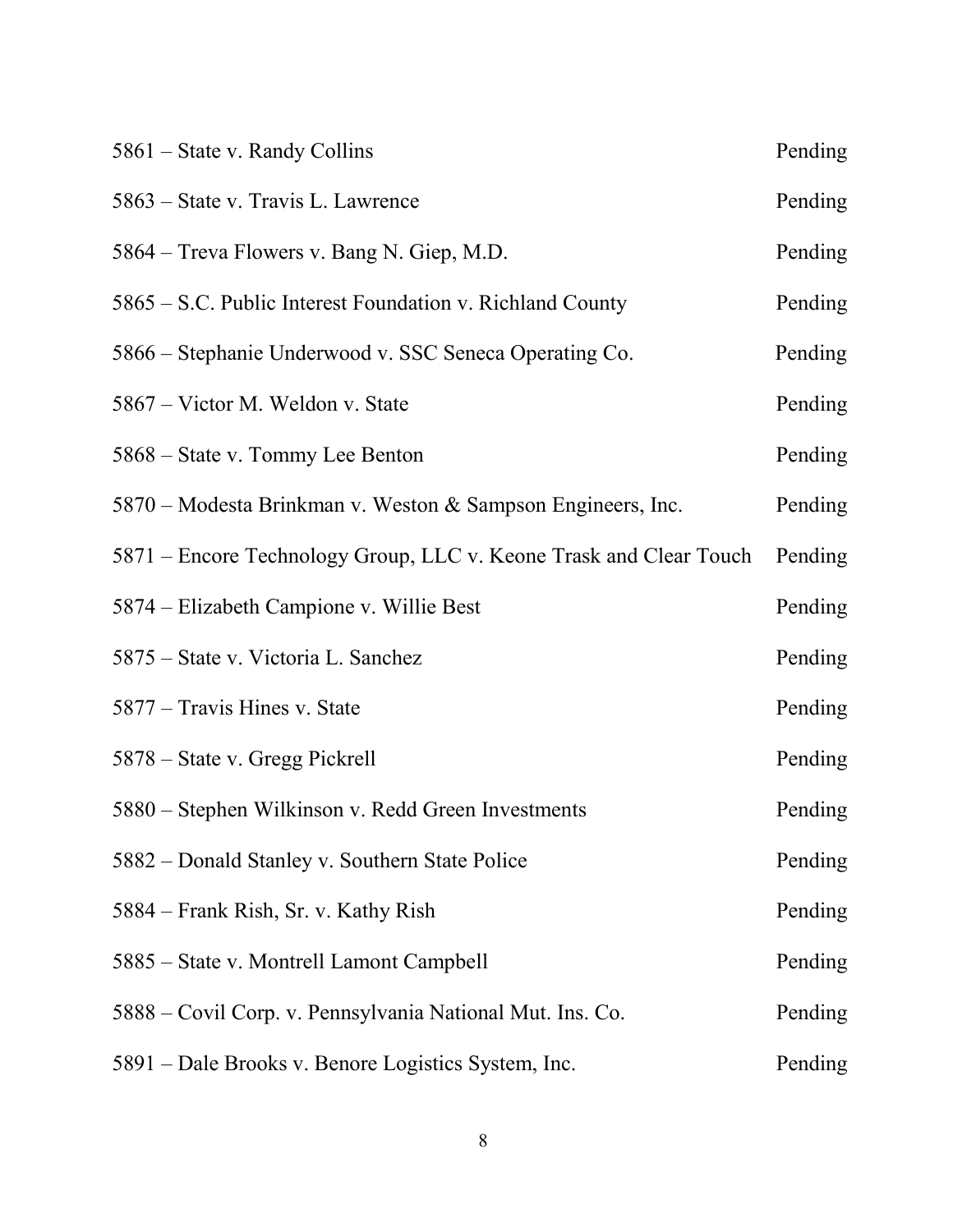| 5892 – State v. Thomas Acker                                       | Pending            |
|--------------------------------------------------------------------|--------------------|
| 5900 – Donald Simmons v. Benson Hyundai, LLC                       | Pending            |
| 5904 – State v. Eric E. English                                    | Pending            |
| $2020$ -UP-244 – State v. Javon Dion Gibbs                         | Denied 06/07/2022  |
| 2021-UP-009 – Paul Branco v. Hull Storey Retail                    | Granted 06/07/2022 |
| 2021-UP-105 – Orveletta Alston v. Conway Manor, LLC                | Pending            |
| 2021-UP-121 – State v. George Cleveland, III                       | Pending            |
| 2021-UP-141 – Evelyn Hemphill v. Kenneth Hemphill                  | Pending            |
| $2021$ -UP-147 – Gavin V. Jones v. State                           | Pending            |
| 2021-UP-161 - Wells Fargo Bank, N.A. v. Albert Sanders (2)         | Pending            |
| 2021-UP-162 – First-Citizens Bank v. Linda Faulkner                | Denied 06/07/2022  |
| $2021$ -UP-167 – Captain's Harbour v. Jerald Jones (2)             | Pending            |
| 2021-UP-171 – Anderson Brothers Bank v. Dazarhea Monique Parson(3) | Pending            |
| 2021-UP-182 – State v. William Lee Carpenter                       | Pending            |
| 2021-UP-196 – State v. General T. Little                           | Pending            |
| $2021$ -UP-229 – Peter Rice v. John Doe                            | Pending            |
| 2021-UP-230 – John Tomsic v. Angel Tomsic                          | Pending            |
| 2021-UP-242 – G. Allen Rutter v. City of Columbia                  | Pending            |
| 2021-UP-247 – Michael A. Rogers v. State                           | Pending            |
| 2021-UP-252 – Betty Jean Perkins v. SCDOT                          | Pending            |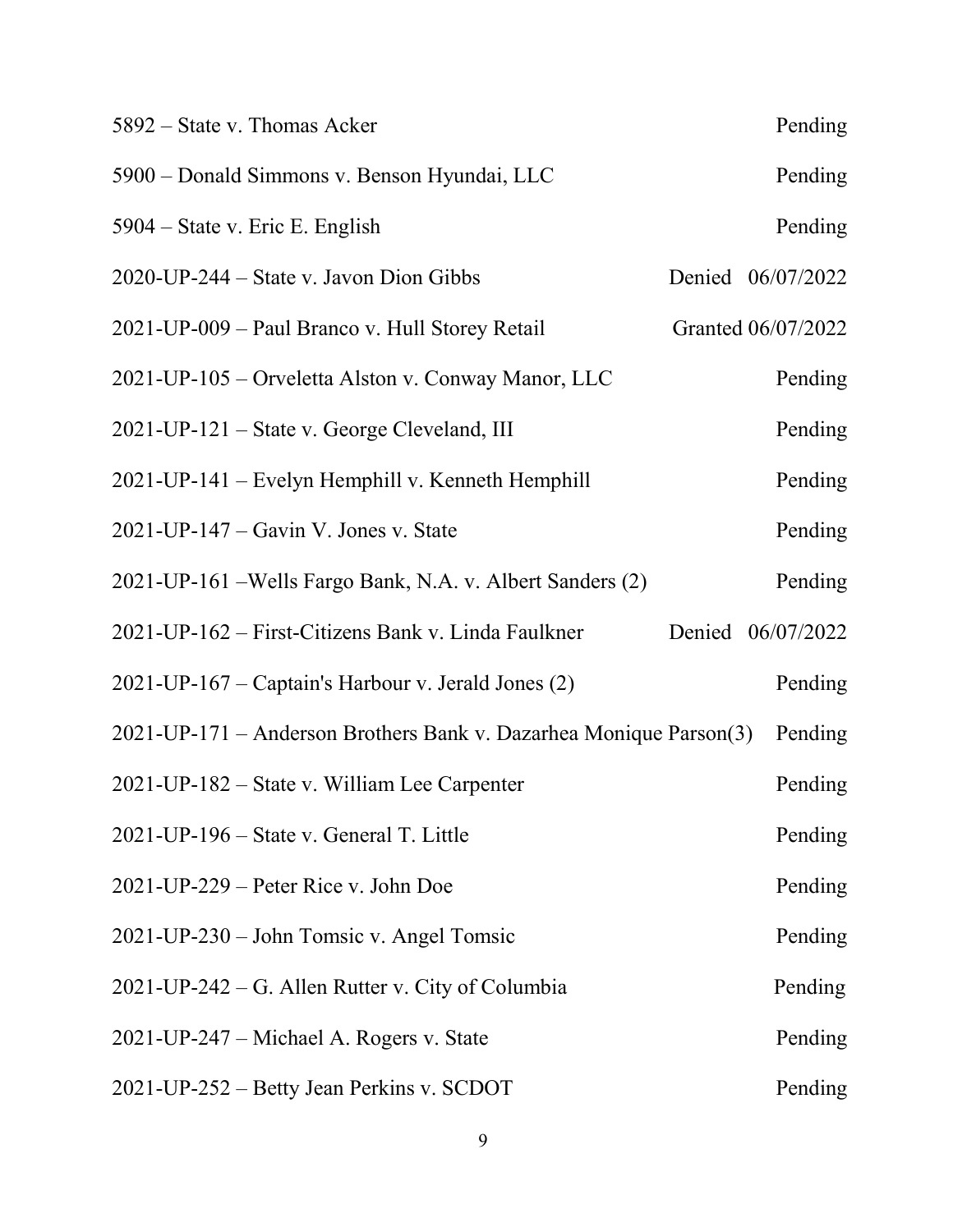| 2021-UP-254 – State v. William C. Sellers                                   | Pending |
|-----------------------------------------------------------------------------|---------|
| $2021$ -UP-259 – State v. James Kester                                      | Pending |
| 2021-UP-272 – Angela Bain v. Denise Lawson                                  | Pending |
| 2021-UP-273 – SCDHEC v. Davenport                                           | Pending |
| 2021-UP-275 – State v. Marion C. Wilkes                                     | Pending |
| $2021$ -UP-277 – State v. Dana L. Morton                                    | Pending |
| 2021-UP-278 – State v. Jason Franklin Carver                                | Pending |
| 2021-UP-279 – State v. Therron R. Richardson                                | Pending |
| 2021-UP-280 – Carpenter Braselton, LLC v. Ashley Roberts                    | Pending |
| 2021-UP-281 – In the Matter of the Estate of Harriet Kathleen<br>Henry Tims | Pending |
| 2021-UP-283 – State v. Jane Katherine Hughes                                | Pending |
| 2021-UP-288 - Gabriel Barnhill v. J. Floyd Swilley                          | Pending |
| 2021-UP-289 – Hicks Unlimited v. UniFirst Corporation                       | Pending |
| 2021-UP-293 – Elizabeth Holland v. Richard Holland                          | Pending |
| 2021-UP-298 – State v. Jahru Harold Smith                                   | Pending |
| $2021$ -UP-302 – State v. Brandon J. Lee                                    | Pending |
| 2021-UP-306 – Kenneth L. Barr v. Darlington Cty. School Dt.                 | Pending |
| 2021-UP-312 – Dorchester Cty. Taxpayers Assoc. v. Dorchester Cty.           | Pending |
| 2021-UP-330 – State v. Carmie J. Nelson                                     | Pending |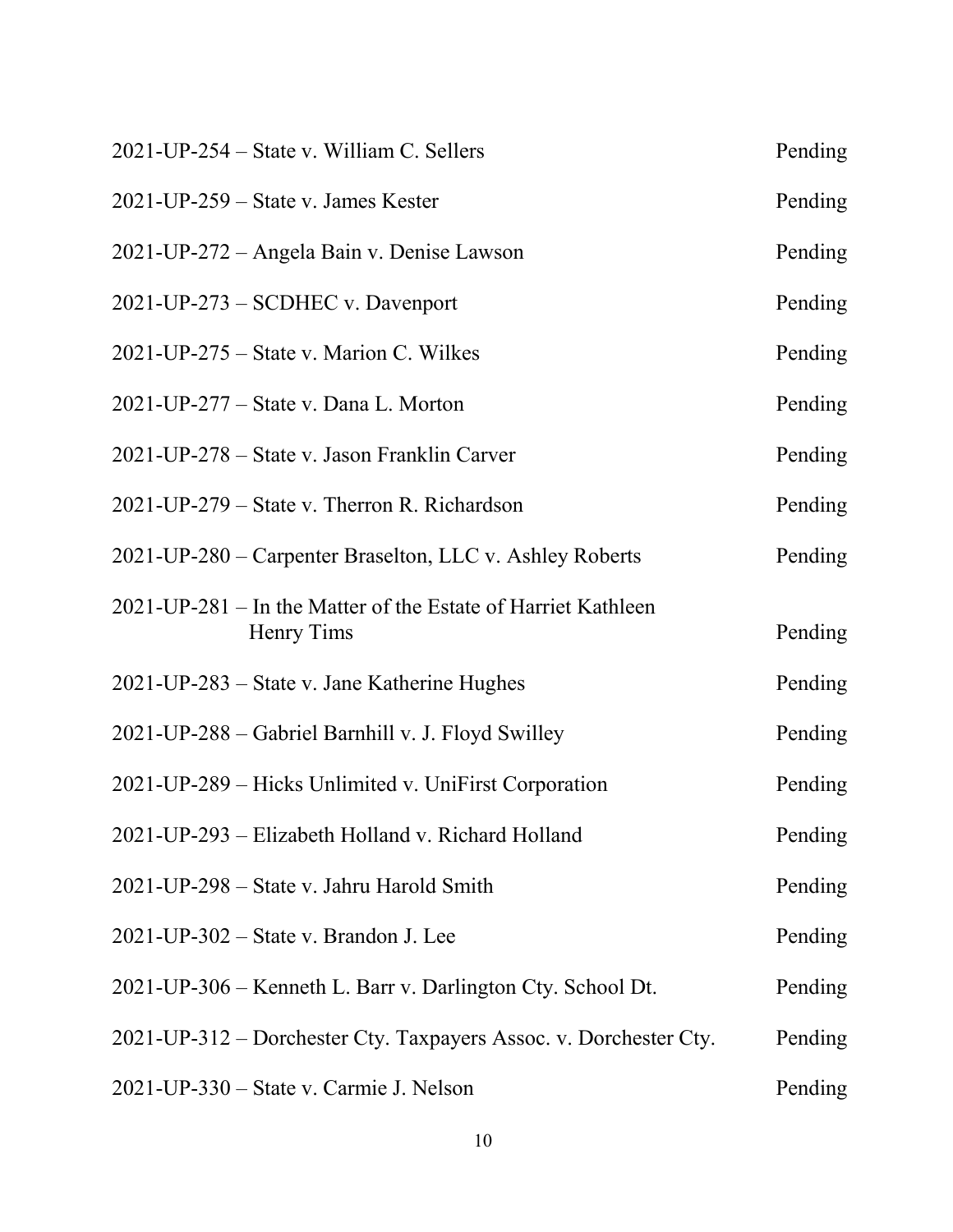| 2021-UP-336 – Bobby Foster v. Julian Neil Armstrong (2)          | Pending |
|------------------------------------------------------------------|---------|
| 2021-UP-341 – Phillip Francis Luke Hughes v. Bank of America     | Pending |
| 2021-UP-351 – State v. Stacardo Grissett                         | Pending |
| 2021-UP-354 – Phillip Francis Luke Hughes v. Bank of America (2) | Pending |
| 2021-UP-360 – Dewberry v. City of Charleston                     | Pending |
| 2021-UP-367 – Glenda Couram v. Sherwood Tidwell                  | Pending |
| 2021-UP-368 – Andrew Waldo v. Michael Cousins                    | Pending |
| $2021$ -UP-370 – State v. Jody R. Thompson                       | Pending |
| 2021-UP-372 - Allen Stone v. State                               | Pending |
| 2021-UP-373 – Glenda Couram v. Nationwide Mutual                 | Pending |
| $2021$ -UP-384 – State v. Roger D. Grate                         | Pending |
| 2021-UP-385 – David Martin v. Roxanne Allen                      | Pending |
| 2021-UP-395 – State v. Byron L. Rivers                           | Pending |
| 2021-UP-396 – State v. Matthew J. Bryant                         | Pending |
| 2021-UP-399 - Henry Still, V v. Barbara Vaughn                   | Pending |
| 2021-UP-400 – Rita Brooks v. Velocity Powersports, LLC           | Pending |
| 2021-UP-405 – Christopher E. Russell v. State                    | Pending |
| 2021-UP-408 – State v. Allen A. Fields                           | Pending |
| 2021-UP-418 – Jami Powell (Encore) v. Clear Touch Interactive    | Pending |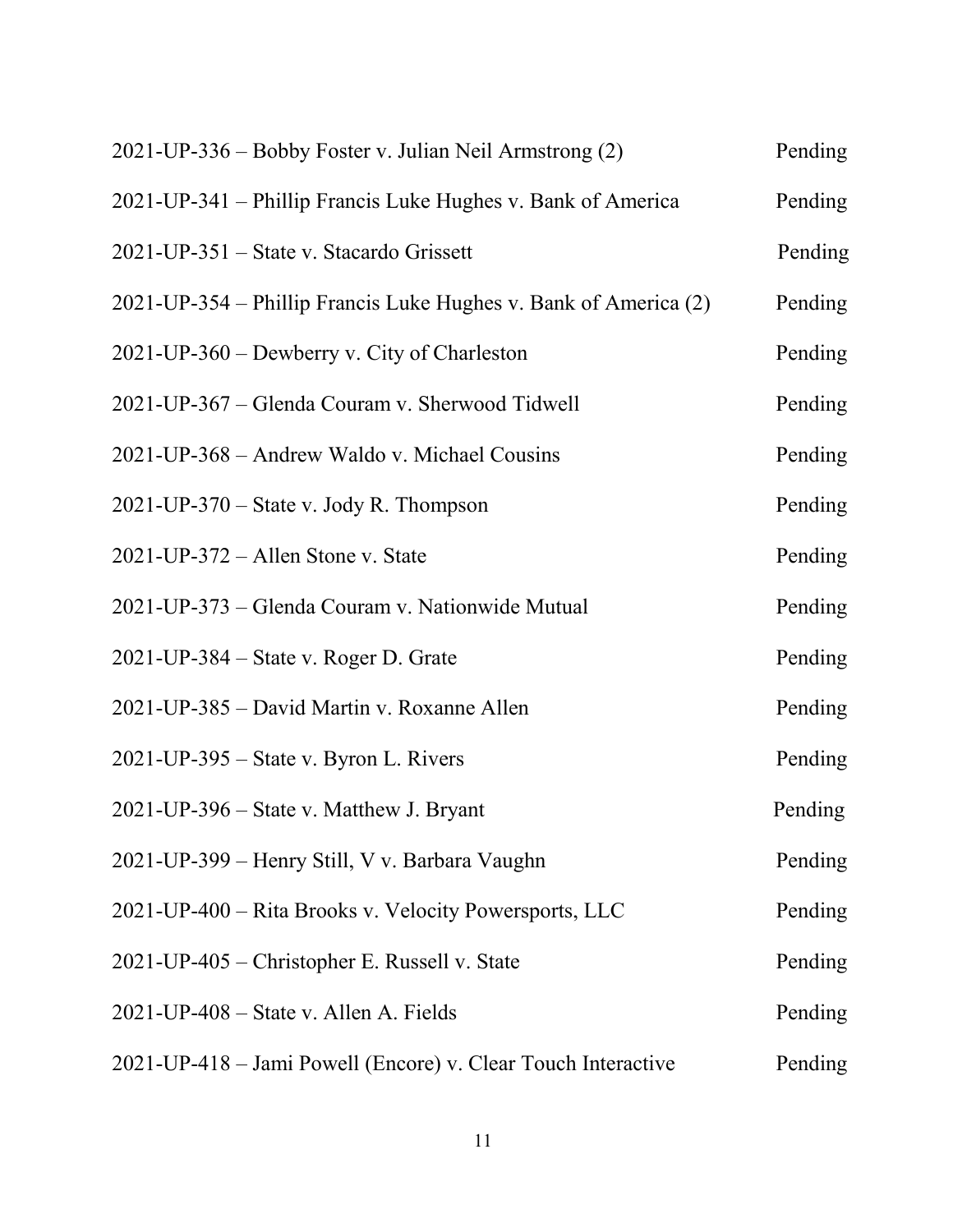| 2021-UP-422 – Timothy Howe v. Air & Liquid Systems        |         |
|-----------------------------------------------------------|---------|
| (Cleaver-Brooks)                                          | Pending |
| 2021-UP-429 – State v. Jeffery J. Williams                | Pending |
| 2021-UP-436 – Winston Shell v. Nathaniel Shell            | Pending |
| 2021-UP-437 – State v. Malik J. Singleton                 | Pending |
| 2021-UP-447 – Jakarta Young #276572 v. SCDC               | Pending |
| 2021-UP-454 – K.A. Diehl and Assoc. Inc. v. James Perkins | Pending |
| 2022-UP-003 - Kevin Granatino v. Calvin Williams          | Pending |
| 2022-UP-021 – State v. Justin Bradley Cameron             | Pending |
| 2022-UP-022 – H. Hughes Andrews v. Quentin S. Broom, Jr.  | Pending |
| 2022-UP-023 - Desa Ballard v. Redding Jones, PLLC         | Pending |
| 2022-UP-025 – Nathenia Rossington v. Julio Rossington     | Pending |
| 2022-UP-028 – Demetrius Mack v. Leon Lott (2)             | Pending |
| $2022$ -UP-033 – E.G. and J.J. v. SCDSS                   | Pending |
| 2022-UP-036 - John Burgess v. Katherine Hunter            | Pending |
| $2022$ -UP-051 – Ronald Paul v. SCDOT $(2)$               | Pending |
| 2022-UP-059 – James Primus #252315 v. SCDC                | Pending |
| 2022-UP-063 – Rebecca Rowe v. Family Health Centers, Inc. | Pending |
| 2022-UP-075 - James A. Johnson v. State                   | Pending |
| 2022-UP-081 - Gena Davis v. SCDC                          | Pending |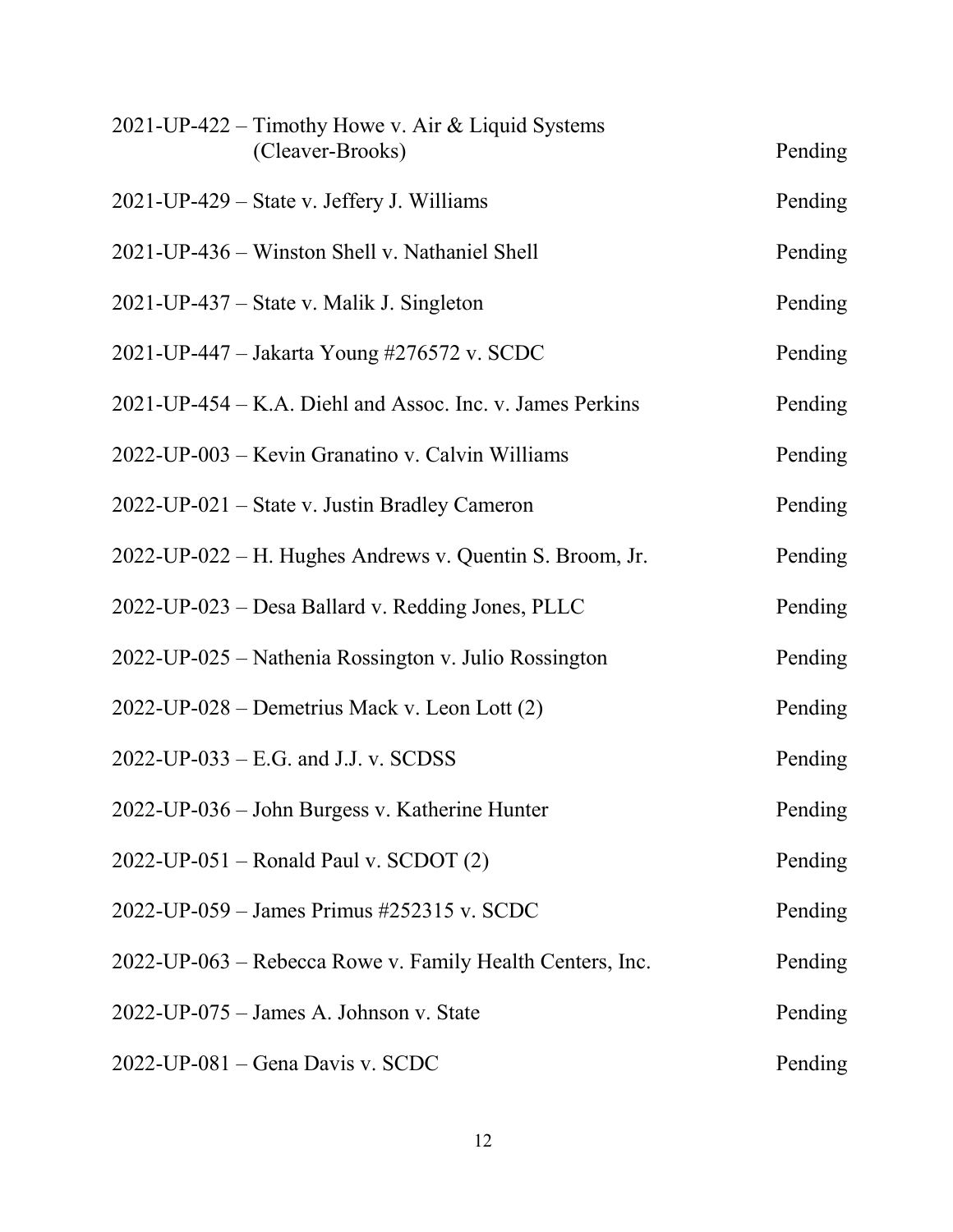| 2022-UP-085 – Richard Ciampanella v. City of Myrtle Beach                   | Pending |
|-----------------------------------------------------------------------------|---------|
| 2022-UP-089 – Elizabeth Lofton v. Berkeley Electric Coop. Inc.              | Pending |
| $2022$ -UP-097 – State v. Brandon K. Moore                                  | Pending |
| 2022-UP-119 – Merilee Landano v. Norman Landano                             | Pending |
| Dismissed 05/20/2022<br>2022-UP-139 – John Douglas Alexander v. Alan Wilson |         |
| 2022-UP-146 – M & T Bank v. Tyrone Davis                                    | Pending |
| 2022-UP-163 – Debi Brookshire v. Community First Bank                       | Pending |
| 2022-UP-170 – Tony Young v. Greenwood Cty. Sheriff's Office                 | Pending |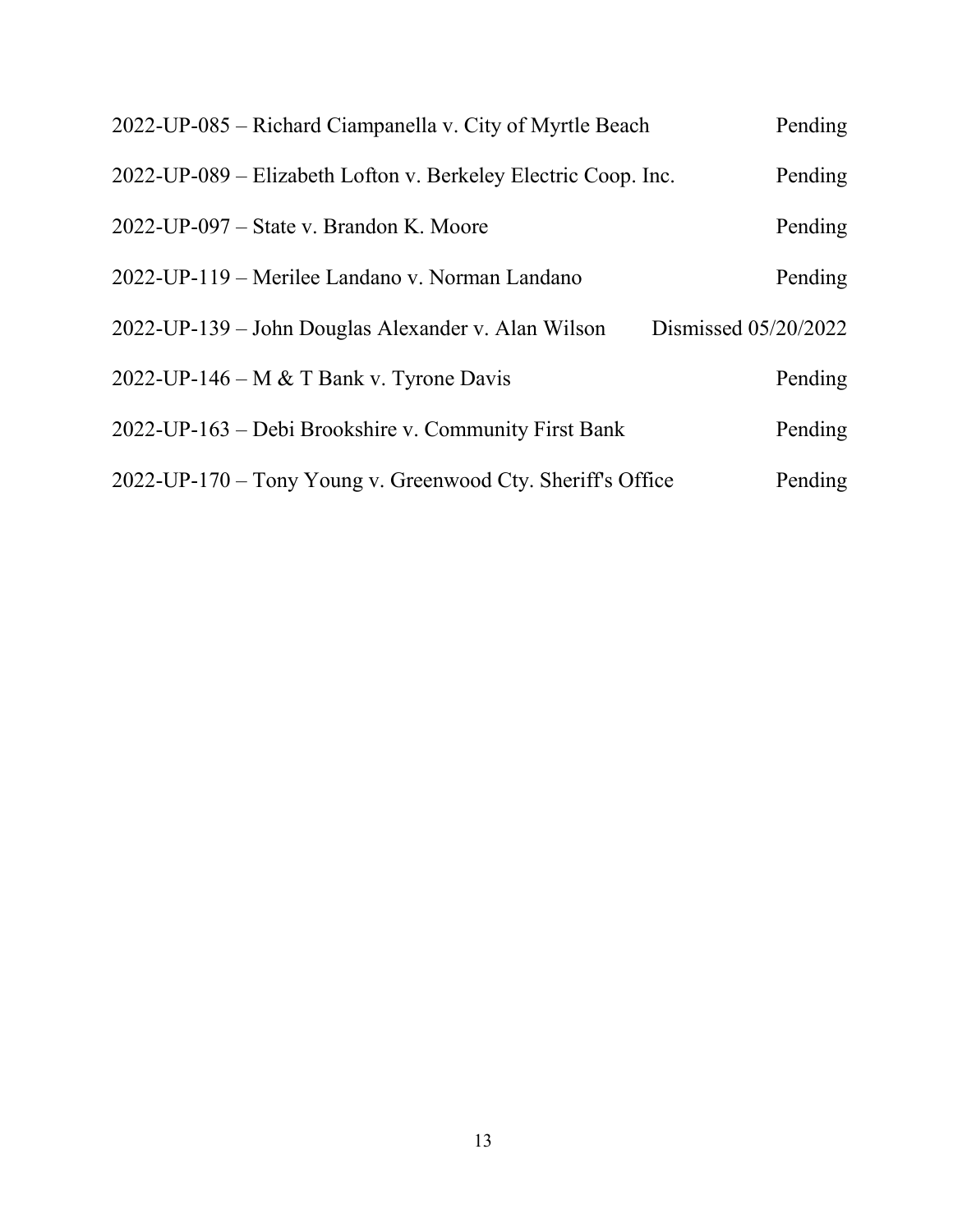# <span id="page-13-0"></span>**THE STATE OF SOUTH CAROLINA In The Supreme Court**

In Matter of Danny Oran Barker, II, of the Marion County Magistrate Court, Respondent.

Appellate Case No. 2022-000329

Opinion No. 28098 Submitted May 25, 2022 – Filed June 15, 2022

#### **PUBLIC REPRIMAND**

Disciplinary Counsel John S. Nichols and Deputy Disciplinary Counsel Carey Taylor Markel, both of Columbia, for the Office of Disciplinary Counsel.

Danny Oran Barker, II, of Marion, pro se.

**PER CURIAM:** In this judicial disciplinary matter, Respondent and the Office of Disciplinary Counsel have entered into an Agreement for Discipline by Consent (Agreement) pursuant to Rule 21 of the Rules for Judicial Disciplinary Enforcement (RJDE) contained in Rule 502 of the South Carolina Appellate Court Rules (SCACR). In the Agreement, Respondent admits misconduct, consents to the imposition of a confidential admonition or a public reprimand, and agrees to pay costs. We accept the Agreement and issue a public reprimand. The facts, as set forth in the Agreement, are as follows.

#### **I.**

Respondent has been married since 1996. His wife was employed with the Marion County Sheriff's Office (Sheriff's Office) from 2000 until her recent retirement in February 2022. In 2007, the Respondent's wife was promoted to Captain of the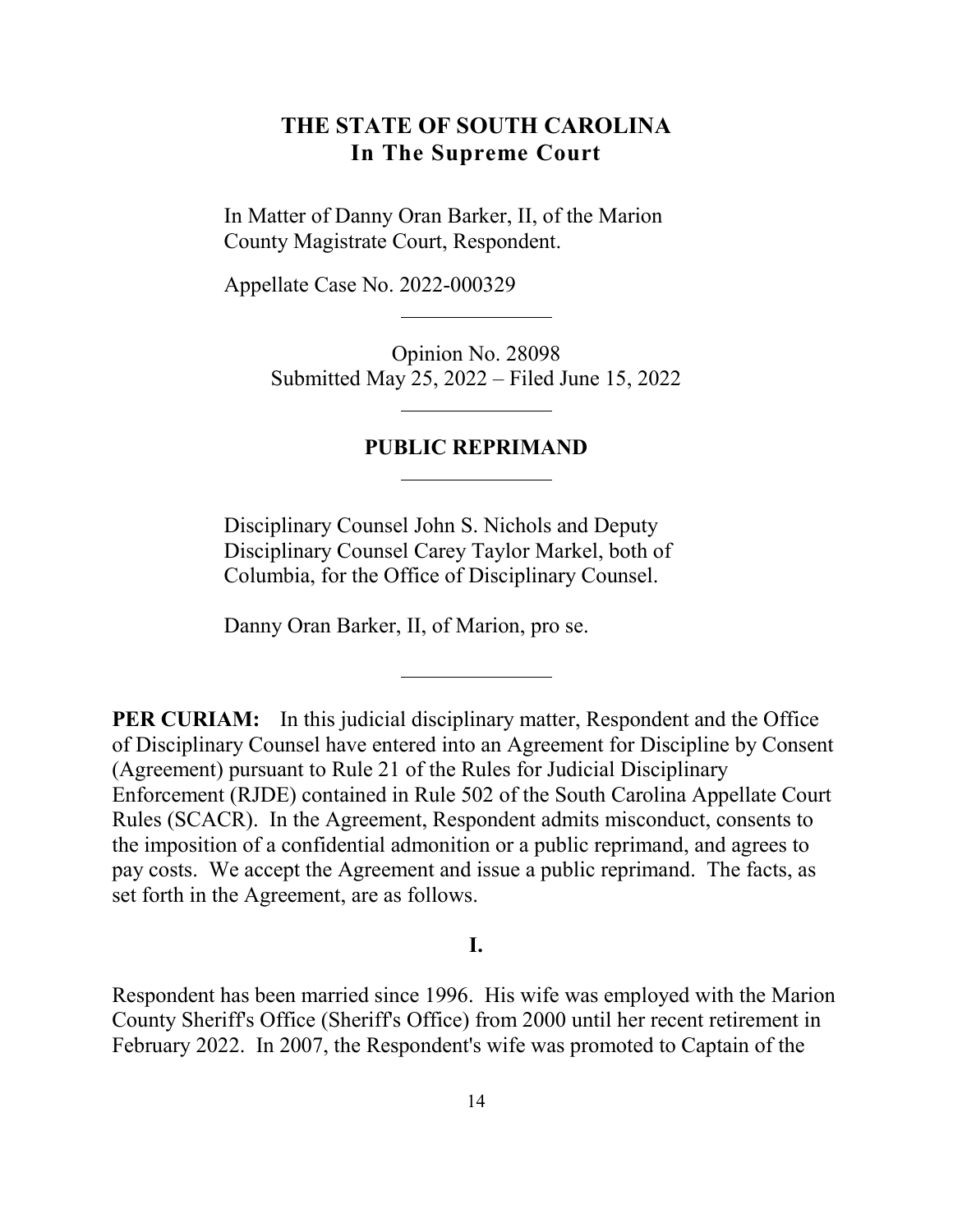Sheriff's Office's investigation unit, a role which required Respondent's wife to handle "administrative supervision" of certain Sheriff's Office deputies.

On June 30, 2009, Respondent was appointed to serve as a Marion County Magistrate. Respondent never presided over any case or hearing in which his wife appeared or was directly involved. However, prior to the ODC investigation in this case, Respondent regularly presided over bond hearings, traffic citations, preliminary hearings, and other matters in which Sheriff's Office deputies who were supervised by Respondent's wife appeared before him.<sup>[1](#page-14-0)</sup>

In cases involving the Sheriff's Office, it was Respondent's practice to call the court to order and state on the record "[m]y wife is a Captain with the Marion County Sheriff's Office, and she was not involved in your case, but I would be happy to disqualify myself and have another judge hear your case." After this statement (or something substantially similar), Respondent's practice was to ask whether a defendant objected, and if the defendant did not speak up, Respondent would preside over the hearing.<sup>2</sup>

#### **II.**

Canon 3E of the Code of Judicial Conduct in Rule 501, SCACR, requires a judge to disqualify himself in proceedings in which his impartiality might reasonably be questioned. In disclosing a disqualification, a judge is required to communicate all information the parties might consider relevant to the issue of disqualification. *See*  Canon 3E(1) cmt., Rule 501, SCACR (providing a judge should disclose on the record information the parties or their lawyers might consider relevant to the question of disqualification "even if the judge believes there is no real basis for disqualification"). Following disclosure under Canon 3E, a judge may nevertheless preside in a matter if the parties agree to waive the disqualification pursuant to the remittal procedure set forth in Canon 3F, Rule 501, SCACR.

<span id="page-14-0"></span><sup>&</sup>lt;sup>1</sup> Since October 2021, Respondent has not presided over any matter involving the Sheriff's Office.

<span id="page-14-1"></span> $2$  Respondent represents that no defendant in any case involving the Marion County Sheriff's Office ever requested that Respondent recuse himself from a matter.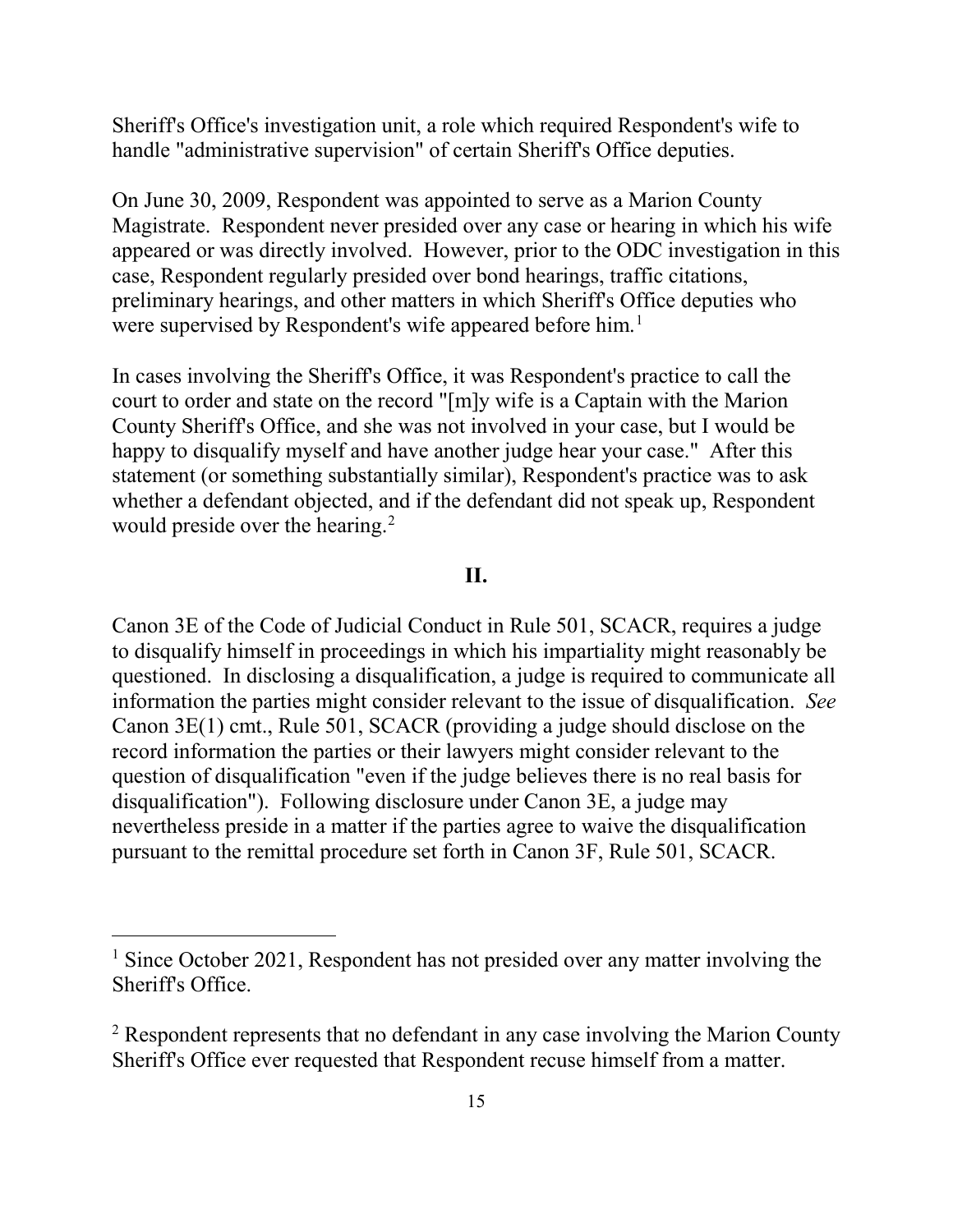Specifically, Canon 3F provides that a judge may disclose on the record the basis for the disqualification and ask the parties and their lawyers to consider, out of the presence of the judge, whether to waive disqualification. If, following disclosure, the parties and lawyers, without participation by the judge, all agree that the judge should not be disqualified, then the judge may participate in the proceeding. *Id*. This agreement shall be incorporated in the record of the proceeding. *Id*. The commentary to Canon 3F makes clear that the parties' consideration of whether to waive the judge's disqualification must be made independently of the judge and that the judge "must not solicit, seek[,] or hear comment on possible remittal or waiver of the disqualification unless the lawyers jointly propose remittal after consultation as provided in the rule."

Respondent admits that because his wife was employed with the Sheriff's Office, Respondent's impartiality might reasonably be questioned in matters involving the Sheriff's Office. Although Respondent disclosed his wife's role as Captain in each case involving the Sheriff's Office, Respondent violated Canon 3E(1), Rule 501, SCACR, by failing to disclose, when appropriate, that even though is wife was not involved in a particular matter, she nevertheless supervised Sheriff's Office deputies involved in a case, a fact which the parties might find relevant to a determination of whether to waive Respondent's disqualification and which therefore should have been disclosed.

Respondent further admits he violated Canon 3F, Rule 501, SCACR, by failing to allow the parties and their lawyers time to consider the question of remittal outside his presence and by failing to ensure that any agreements to waive disqualification were placed on the record.

Respondent admits his misconduct constitutes grounds for discipline under Rule 7(a)(1), RJDE, Rule 502, SCACR (providing a violation of the Code of Judicial Conduct shall be a ground for discipline). $3$ 

<span id="page-15-0"></span><sup>&</sup>lt;sup>3</sup> Respondent is not licensed to practice law in South Carolina. However, as an officer of the unified judicial system eligible to perform judicial functions in South Carolina, he is subject to the jurisdiction of the Commission on Judicial Conduct. *See* Rule 2(r), RJDE, Rule 502, SCACR (defining a judge as "anyone, whether or not a lawyer, who is an officer of the unified judicial system, and who is eligible to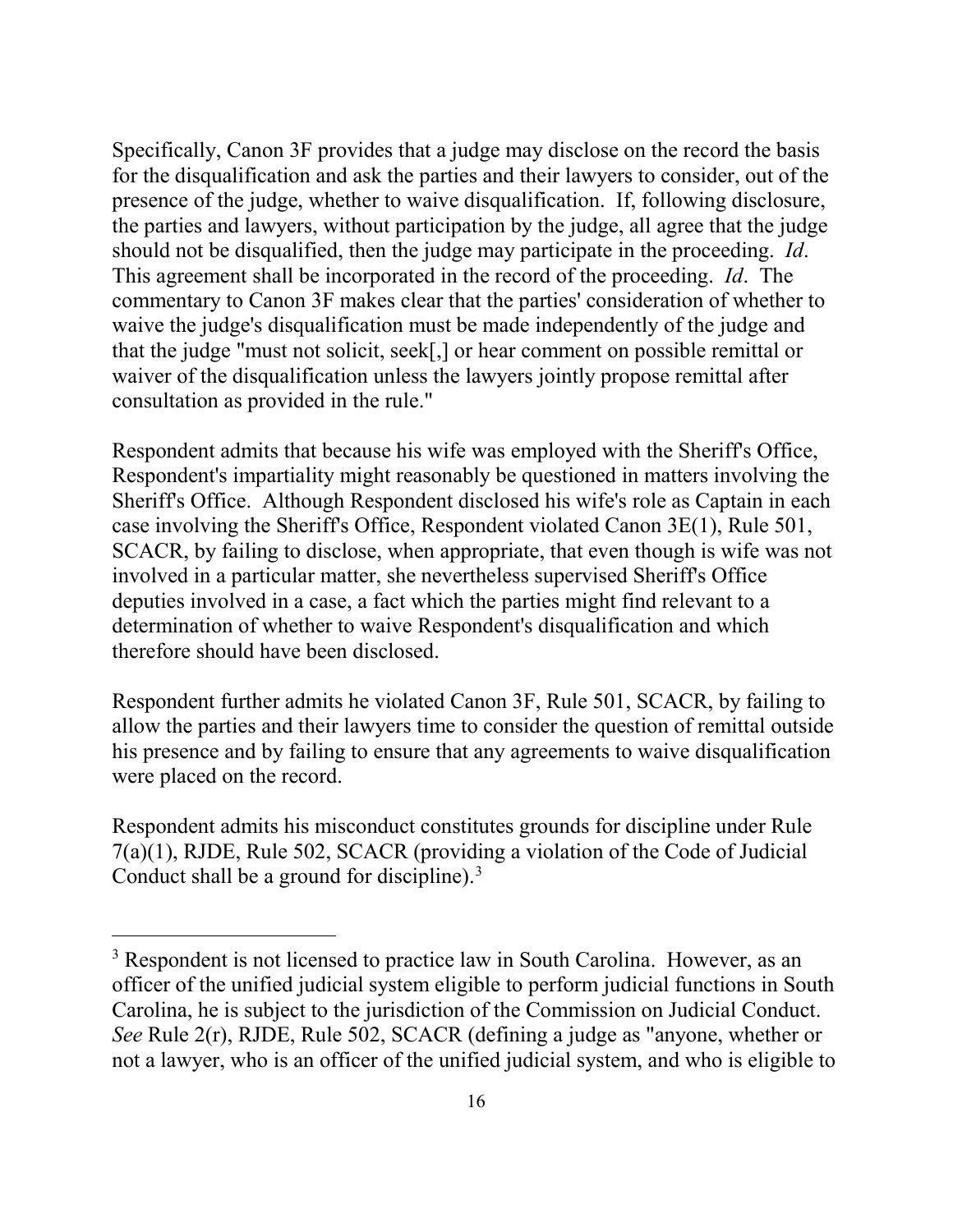We find Respondent's misconduct warrants a public reprimand. *See In re Underwood*, 417 S.C. 433, 790 S.E.2d 761 (2016) (publicly reprimanding a magistrate for handling numerous cases without properly following the remittal requirements of Canon 3F). Accordingly, we accept the Agreement and publicly reprimand Respondent for his misconduct. Within thirty days, Respondent shall pay the costs incurred in the investigation and prosecution of this matter by ODC and the Commission on Judicial Conduct.

# **PUBLIC REPRIMAND.**

 $\overline{a}$ 

# **BEATTY, C.J., KITTREDGE, HEARN, FEW and JAMES, JJ., concur.**

perform judicial functions"); Rule 3(b)(1), RJDE, Rule 502, SCACR (providing the Commission on Judicial Conduct has "jurisdiction over judges").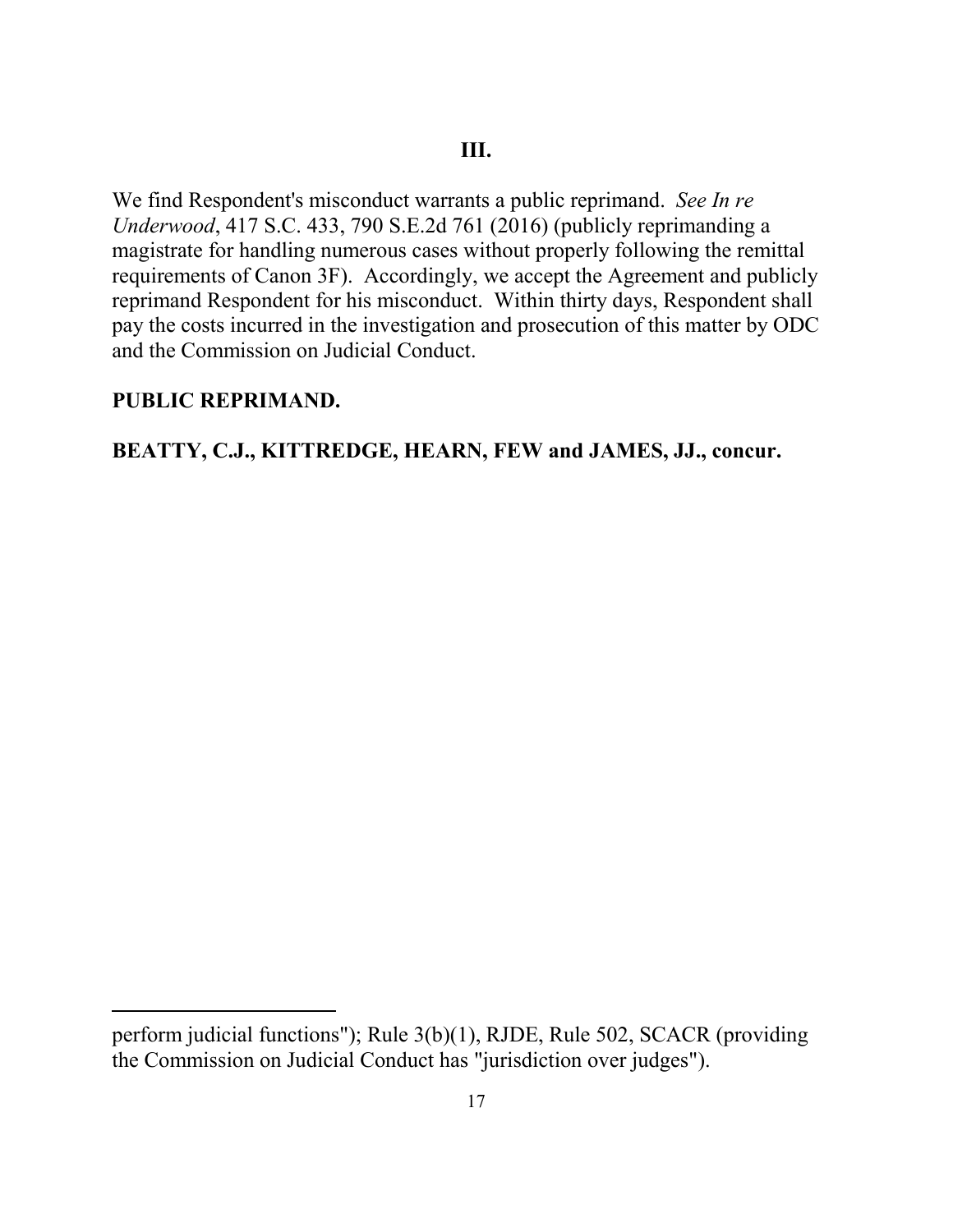#### **THE STATE OF SOUTH CAROLINA In The Supreme Court**

<span id="page-17-0"></span>Jacquelin S. Bennett and Kathleen S. Turner as Personal Representatives of the Estate of Jacquelin K. Stevenson, Petitioners,

v.

Estate of James Kelly King and Genevieve S. Felder, Respondents.

Appellate Case No. 2020-000901

#### **ON WRIT OF CERTIORARI TO THE COURT OF APPEALS**

Appeal from Charleston County Tamara C. Curry, Probate Court Judge

Opinion No. 28099 Heard October 13, 2021 – Filed June 15, 2022

#### **REVERSED AND REMANDED**

Daniel Scott Slotchiver, Stephen Michael Slotchiver, and Andrew Joseph McCumber, all of Slotchiver & Slotchiver, LLP, of Mount Pleasant, for Petitioners.

George R. McElveen, III, of McElveen & McElveen, of Columbia, for Respondents.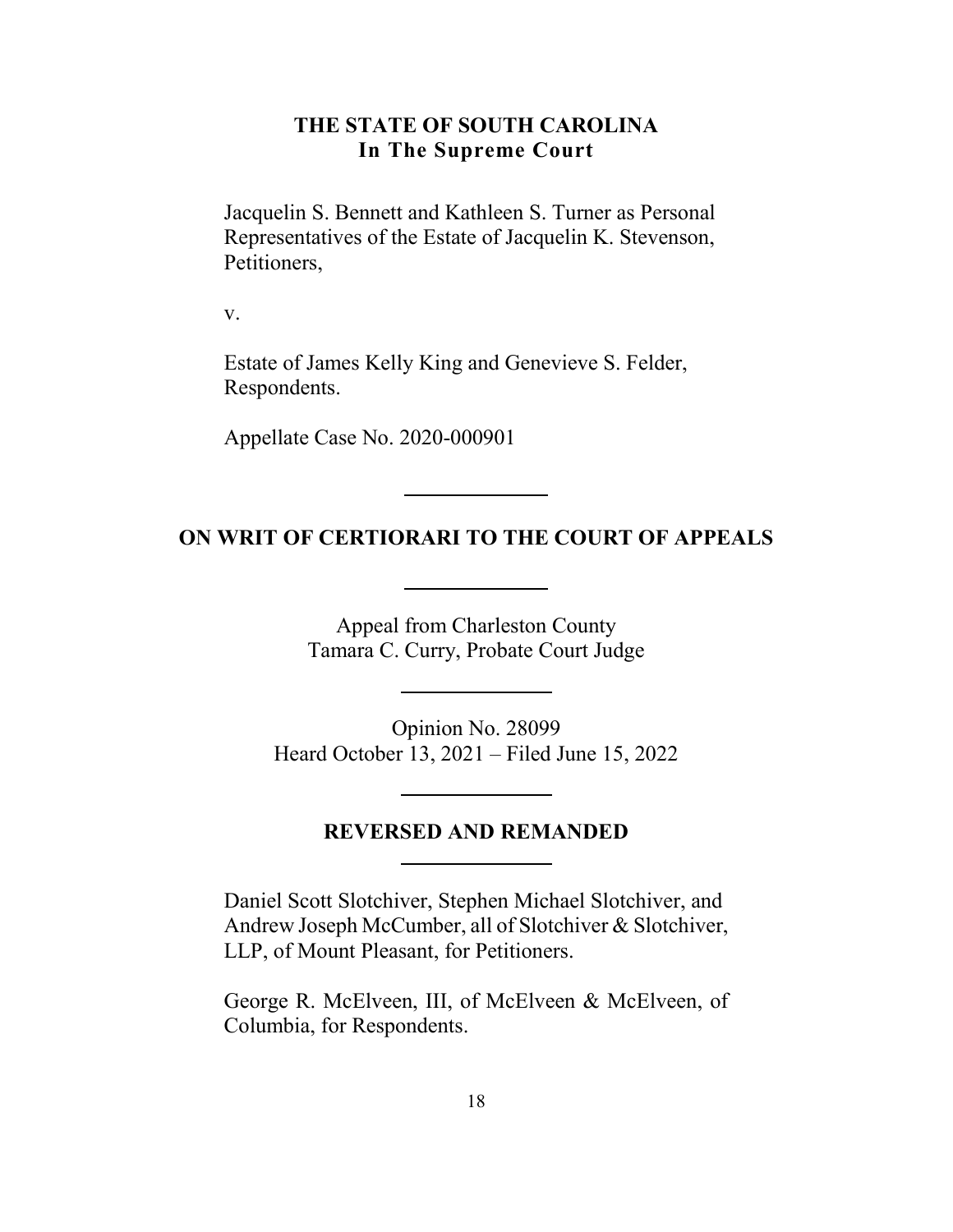**JUSTICE HEARN:** In this case we decide whether the broad powers granted to a personal representative in a will extend to distributions under the will's residuary clause, and whether the personal representatives' proposed distribution constituted a breach of their fiduciary duty. The probate judge, the circuit court, and the court of appeals all determined the broad powers did not govern distributions of the residual estate. Also, the court of appeals affirmed the probate court's finding that the personal representatives' conduct constituted a breach of fiduciary duty. We hold the court of appeals erred and reverse.

#### **FACTS AND PROCEDURAL HISTORY**

This is a dispute between two daughters and a stepdaughter of the testatrix, Jacquelin K. Stevenson, who died on September 17, 2007. She was survived by six children: four from her marriage to Thomas Stevenson, a son by a former marriage, and a stepdaughter.<sup>1</sup> Thomas Stevenson predeceased her in 1988, leaving her as the sole beneficiary of two trusts created by his will. The residual beneficiaries of the two trusts were her children by Stevenson—two sons, Thomas Stevenson III and Daniel Stevenson II, and two daughters, Kathleen Stevenson Turner and Jacquelin Stevenson Bennett. She died with a Last Will and Testament dated October 21, 1996, which devised all real property in her estate to her four children by Stevenson and made bequests of \$400,000 to her son by her former marriage, James Kelly King, and her stepdaughter, Genevieve Stevenson Felder.<sup>2</sup> While the step-children were left monetary bequests, the two daughters of the marriage received a house on Wadmalaw Island, South Carolina, and the two sons of the marriage were left a home located in Lake Summit, North Carolina. In addition to the Wadmalaw Island and Lake Summit properties, the testatrix also owned two properties not mentioned in the will: one lot on Edisto Island ("Bailey's Island") and another in Mount Pleasant

<span id="page-18-1"></span><span id="page-18-0"></span><sup>&</sup>lt;sup>1</sup> The testatrix married her second husband, Thomas Stevenson, when she was 24 years old, with each party bringing a child from a former marriage into the union. 2 Genevieve Felder, the Respondent, was 12 years old at the time of her father's second marriage.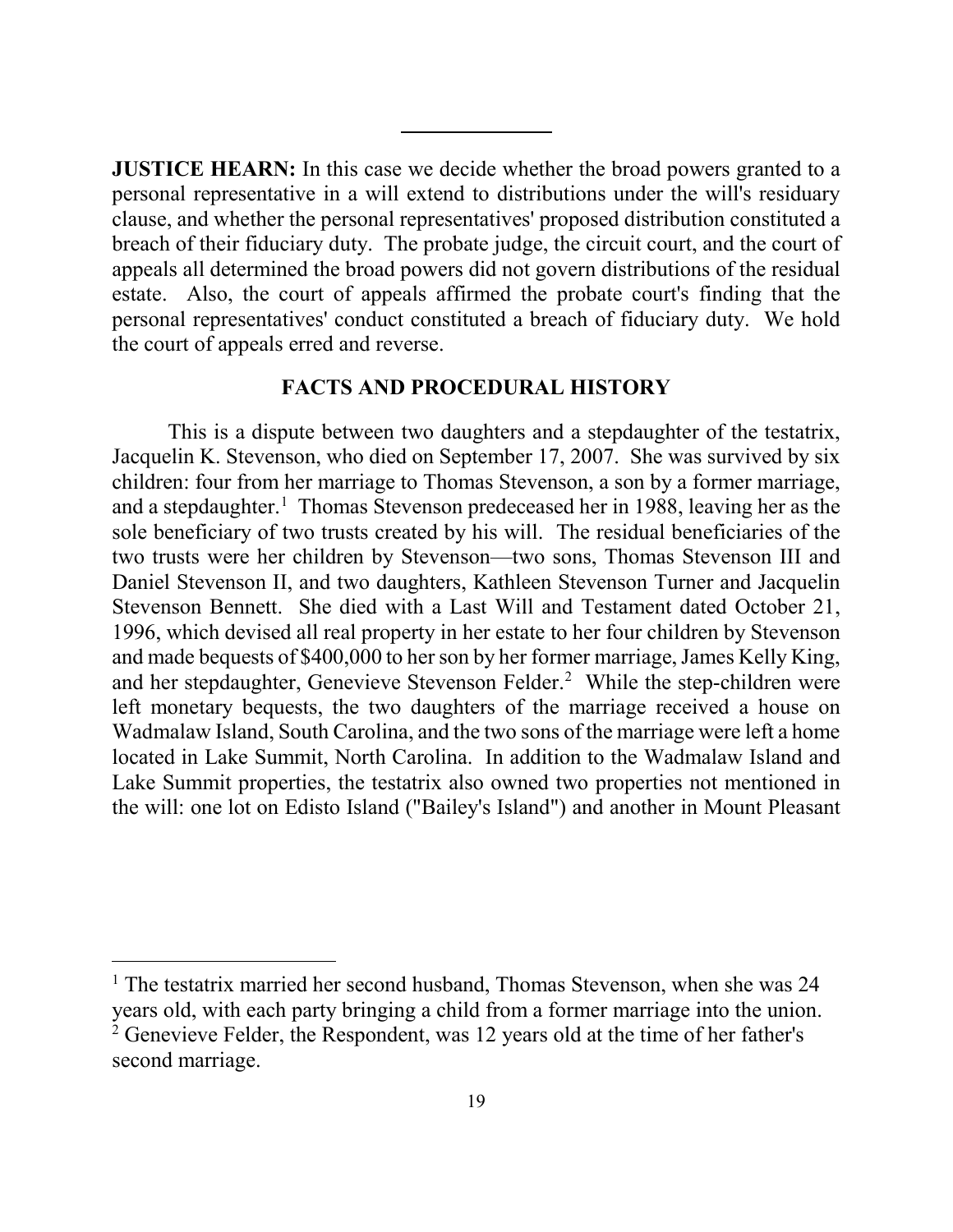("Paradise Island"). $3$  This dispute centers around the Lake Summit property, used by the family as a vacation home and rental.<sup>4</sup>

 This litigation concerns only the two daughters of Thomas Stevenson by the testatrix and his daughter by a former marriage. The testatrix's two sons by Stevenson—Thomas and Daniel—stole millions from the estate while co-trustees from 1996 to 2006, thereby forfeiting any rights they had to take under their mother's will and leaving Jacquelin and Kathleen as the personal representatives.<sup>5</sup> Her son by a former marriage is not involved in this action because his interest in the residuary estate was bought out by his two half-sisters and his stepsister.

The theft by Thomas and Daniel Stevenson left the estate with insufficient monies remaining to fund the specific bequests of \$400,000 each to the two stepchildren of the marriage. Further, the bequest of the Lake Summit property to the two sons failed, sending it to the residuary, and because no amendment by codicil preceded the testatrix's demise, the after acquired properties of Bailey's Island and Paradise Island passed through the residuary as well. The residuary clause provided that "[a]ll the rest, residue and remainder of my property and estate . . . I give, devise and bequeath to Kathleen S. Turner, Jacquelin S. Bennett, Thomas C. Stevenson, III, Daniel R. Stevenson, James Kelly King, and Genevieve S. Felder in equal shares." The probate court, the circuit court, and the court of appeals all interpreted this to mean in equal ownership interests rather than equal monetary values.

Just as the language of the residuary clause is relevant to the resolution of this dispute, so is section 10 of the will, which sets forth the powers of the personal representatives and expressly states the testatrix's intention to give broad discretion and flexibility to her personal representatives. Section 10.6 grants the personal representatives power to make distributions, "[w]ithout the consent of any beneficiary . . . in cash or in specific property, real or personal, or an undivided

<span id="page-19-0"></span> $3$  The Lake Summit property had been in the family for decades while the Bailey's Island and Paradise Island properties were acquired after the execution of the will. 4 At the time the property was acquired by the Stevensons, Petitioners were minor

<span id="page-19-1"></span>children and Genevieve was 25 or 26 years old and married.

<span id="page-19-2"></span><sup>&</sup>lt;sup>5</sup> The facts related to Thomas and Daniel's theft can be found in this Court's opinion in *Bennett v. Carter*, 421 S.C. 374, 378-79, 807 S.E.2d 197, 199-200 (2017).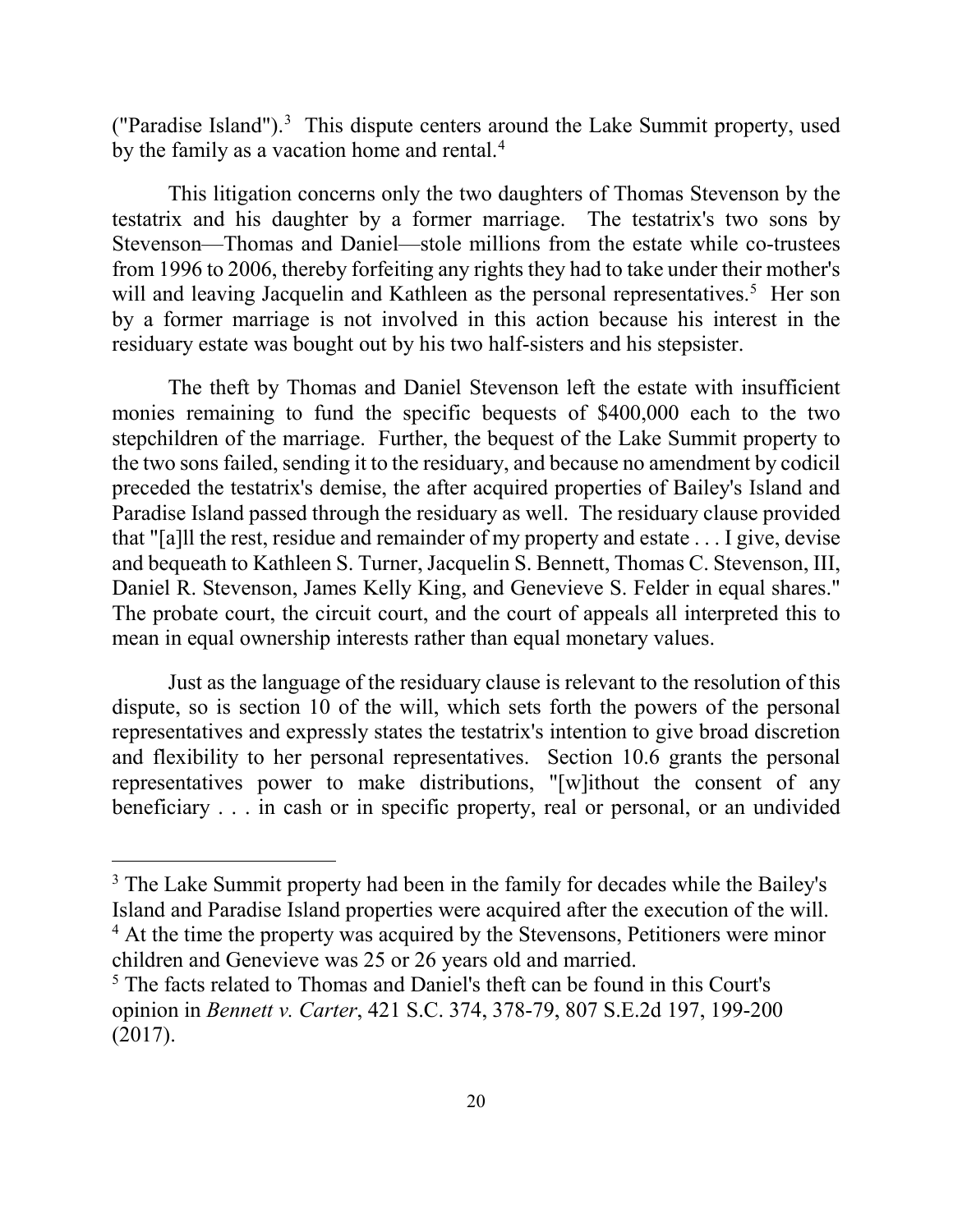interest, or partly in cash and partly in such property, . . . without making pro-rata distributions of specific assets."

As personal representatives, Petitioners had the residuary properties appraised. Bailey's Island appraised for \$725,000; Lake Summit for \$1,100,000; and Paradise Island for \$390,000. Petitioners then proposed a distribution of these three properties, splitting the Lake Summit property between themselves and allocating the remaining properties between the three parties, with Respondent receiving the majority of the Bailey's Island property. The appraised values assigned to the respective properties are not in dispute, nor is the fact that the proposed distributions are of equal monetary value; rather, only the manner in which Petitioners propose to allocate the properties is contested. Specifically, Respondent objects to not receiving an equal share of the Lake Summit property.

 Respondent argued before the probate court that the proposed distribution was not fair and equitable, and that Petitioners, as personal representatives, were required to consider certain intangibles in dividing the properties, such as the fact that the Lake Summit property earned rental income and could be used, while the Bailey's Island and Paradise Island properties were unimproved lots. Petitioners, conversely, argued that these intangibles were taken into account in the appraisal of the properties; that it was stipulated that the appraisal was correct; that the proposed distribution was equal; and, that section 10.6 of the will afforded them broad powers to distribute the assets of the estate.

In its order, the probate court ruled the three parties should each receive an equal ownership interest in all three pieces of property. While the court noted Petitioners' argument that the terms of the will gave them broad powers to distribute the properties so that each received an equal monetary share, section 10.6 of the will was not even mentioned in the order. Instead, the court relied on the residuary clause and held that the language the property should be distributed "in equal shares" meant each party should receive an equal ownership interest. In their motion to alter or amend, Petitioners argued, *inter alia*, that the specific terms of section 10.6 of the will afforded them broad discretionary powers to distribute the residuary assets of the estate. In its order denying the motion to reconsider, the probate court again relied on the language of the residuary clause and held that the testatrix's intent was to distribute property passing through the residuary estate in equal ownership shares. With respect to sections 10.1 and 10.6 of the will, the court held the broad powers granted to the personal representatives therein applied *only* to distributions of a specific asset and did not govern distributions under the residuary clause.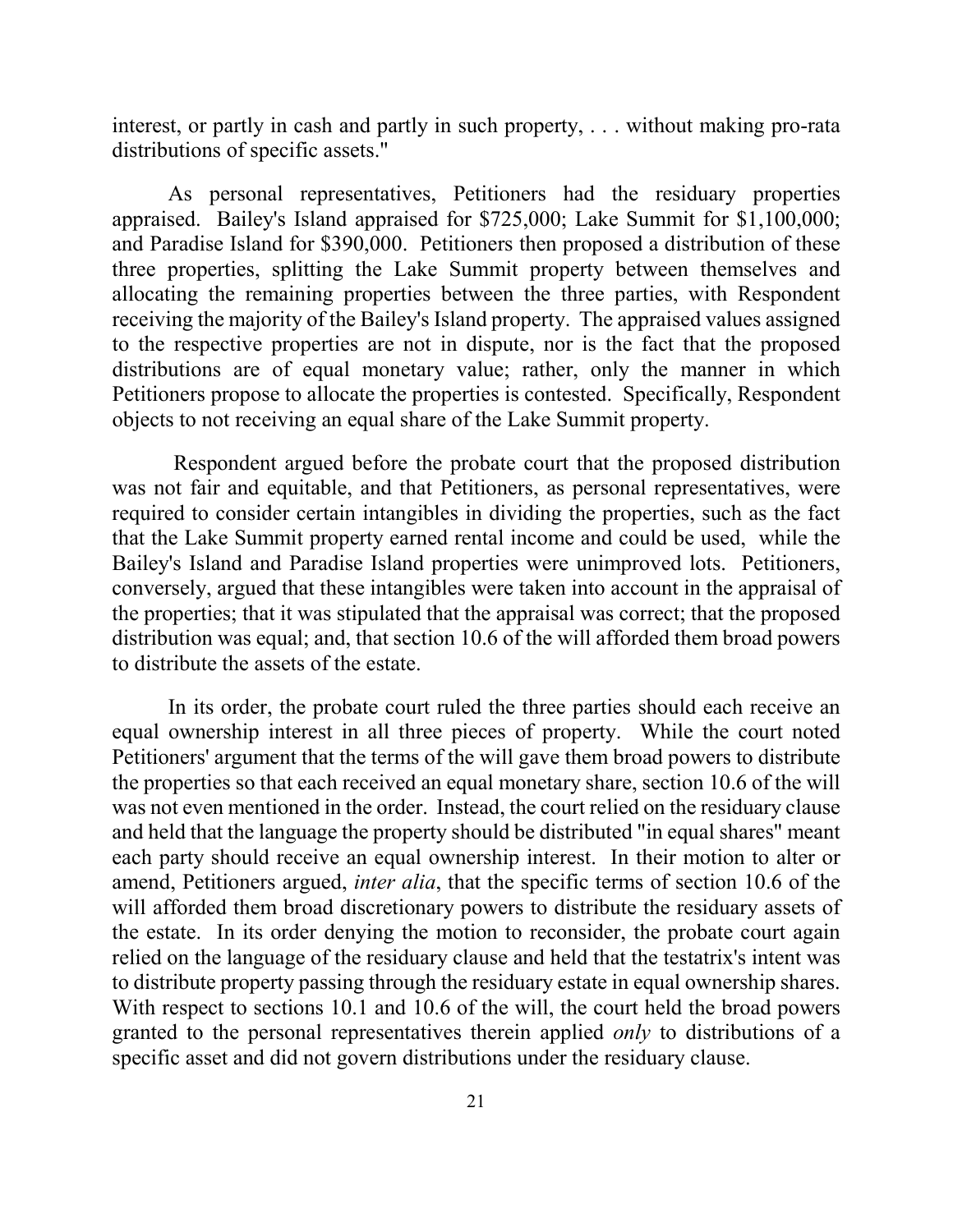On appeal, the circuit court upheld the order of the probate court, accepting Respondent's argument that notwithstanding the broad powers granted to the personal representatives by the will, Petitioners were required to treat all beneficiaries equitably and fairly and to include "non-economic considerations such as sentimental value, utility, and other intangible factors" in their proposed distribution. Specifically, the circuit court held that Petitioners' proposed distribution "serves no apparent purpose other than to favor themselves, allowing them to 'cherry pick' among the assets at the expense of the remaining beneficiary, which fails the test of equity and good faith." The circuit court upheld the order of the probate court on a breach of fiduciary duty by Petitioners.

Petitioners appealed to the court of appeals, which affirmed in an unpublished opinion. *Bennett v. Est. of James Kelly King*, Op. No. 2019-UP-412 (S.C. Ct. App. filed Dec. 31, 2019). The court of appeals held there was evidence in the record that the personal representatives' proposed allocation of the residuary estate into shares of equal monetary value "would be inequitable because there is no reasonable purpose for their proposal." Additionally, the court of appeals held that "[a] plain reading of the Will supports the probate court's contention that Article 10.6 referred to the Will's grant of specific property, not the Residuary Estate." We granted certiorari and now reverse.

#### **ISSUE**

Whether the court of appeals erred in affirming the probate court's decision to reject the personal representative's proposal and instead dividing the Lake Summit property in pro-rata ownership shares?<sup>[6](#page-21-0)</sup>

#### **STANDARD OF REVIEW**

Throughout this litigation, the parties have assumed this was an action at law and that an "any evidence" standard of review controlled. However, an appellate court is not bound by the parties' characterization of an action. Moreover, the circuit court clearly reviewed this case de novo, making findings of fact based on its own view of the evidence. Thereafter, the court of appeals viewed this as a will construction case and applied the "any evidence" standard. We acknowledge that ordinarily, an action to construe a will is an action at law, and appellate review is

<span id="page-21-0"></span><sup>&</sup>lt;sup>6</sup> Petitioners raise multiple issues on appeal, but we restate the dispositive issue into a single question before the Court.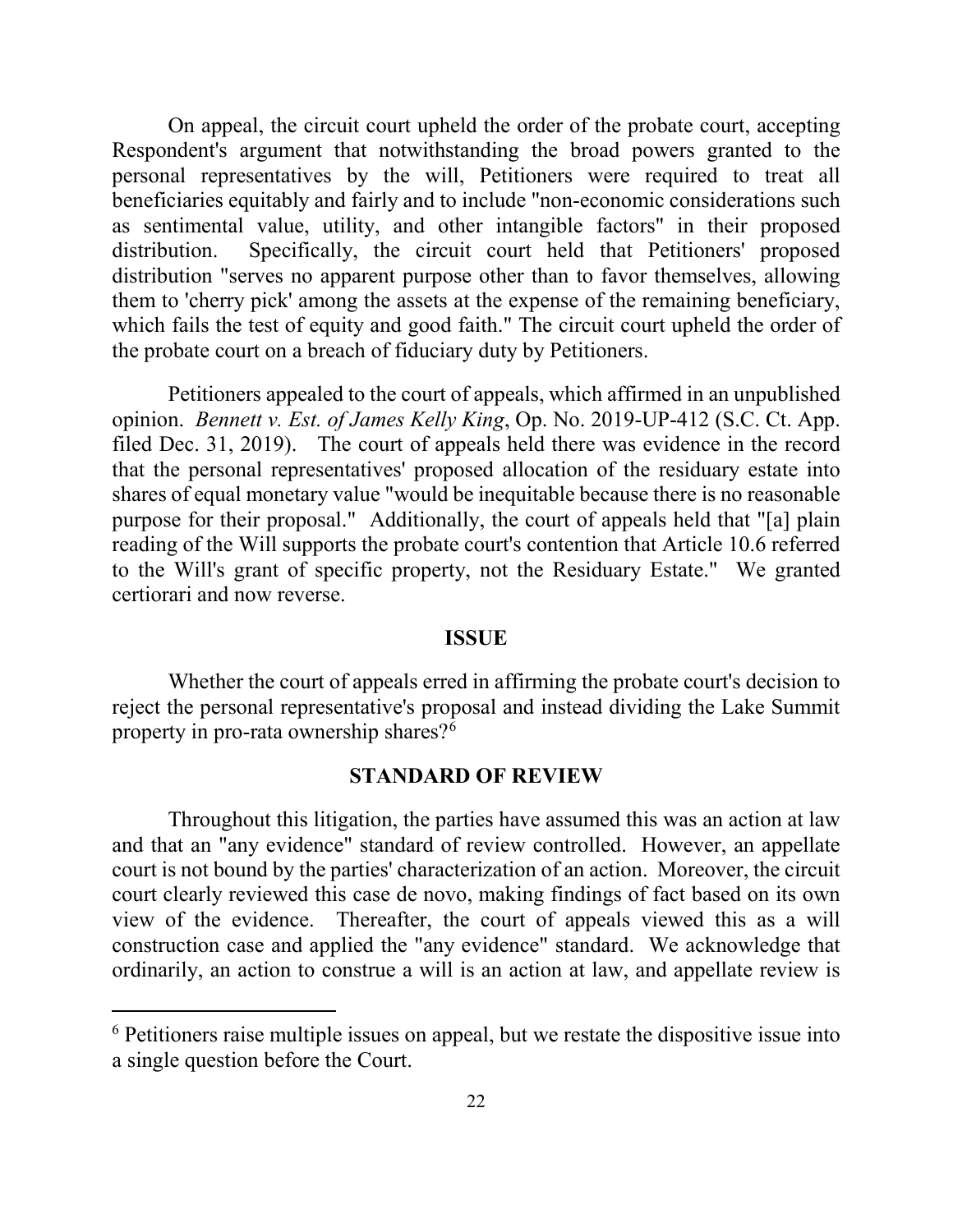S.E.2d 845, 848 (2004). However, an action for breach of fiduciary duty is either an S.C. 11, 18, 690 S.E.2d 771, 774 (2010). In *Verenes*, we said: limited to correcting errors of law. *Epworth Children's Home v. Beasley*, 365 S.C. 157, 164, 616 S.E.2d 710, 714 (2005); *Kemp v. Rawlings*, 358 S.C. 28, 34, 594 action at law or in equity depending on the remedy sought. *Verenes v. Alvanos*, 387

 appellant's "main purpose" in bringing the action. The main purpose of for relief and any other facts and circumstances which throw light upon the main purpose of the action. Characterization of an action as equitable or legal depends on the the action should generally be ascertained from the body of the complaint. However, if necessary, resort may also be had to the prayer

 *Verenes*, 387 S.C. at 16, 690 S.E.2d at 773 (citations omitted) (internal quotation  marks omitted); *see also Bell v. Mackey,* 191 S.C. 105, 119-20, 3 S.E.2d 816, 822 action as legal or equitable."). Therefore, the law is clear that an action at law can be transformed into an action in equity if the relief sought is equitable. (1939) ("[T]he nature of the issues as raised by the pleadings or the pleadings and proof, and character of relief sought under them, determines the character of an

 whether Respondent's objection to the proposed distribution turns on the the name of equity. We believe it is the latter. It is clear that Respondent did not will needs no "construction" because it's meaning is clear. This is a proceeding to property to devisees under a clearly worded will. The dispute is over the personal in the will mean. Further, before the probate court, Respondent argued "principles jurisprudence, sounds in equity. *Laughon v. O'Braitis*, 360 S.C. 520, 524, 602 S.E.2d  621 (1931); *Windham v. Howell*, 78 S.C. 187, 191, 59 S.E. 852, 853 (1907) ("It is settled by many cases in this state that this [partition action] is an equity cause."). constructive trust because she requests an order requiring Petitioners to deed the properties in a manner that satisfies equity. Accordingly, we believe the correct Discerning the correct standard of review in this case requires us to determine. construction of the will, or whether she merely prefers an alternate distribution in seek money damages but instead wanted a share in a specific piece of property. The determine whether the personal representatives have fulfilled their duty to distribute representatives' distribution of specific residuary property, not over what the words of equity control" and likened this action to a partition action, which under our 108, 110 (Ct. App. 2004); *see also Wolf v. Hayes*, 161 S.C. 293, 294, 159 S.E. 620, Respondent's claim could also be viewed as similar to one seeking to impose a standard of review is de novo.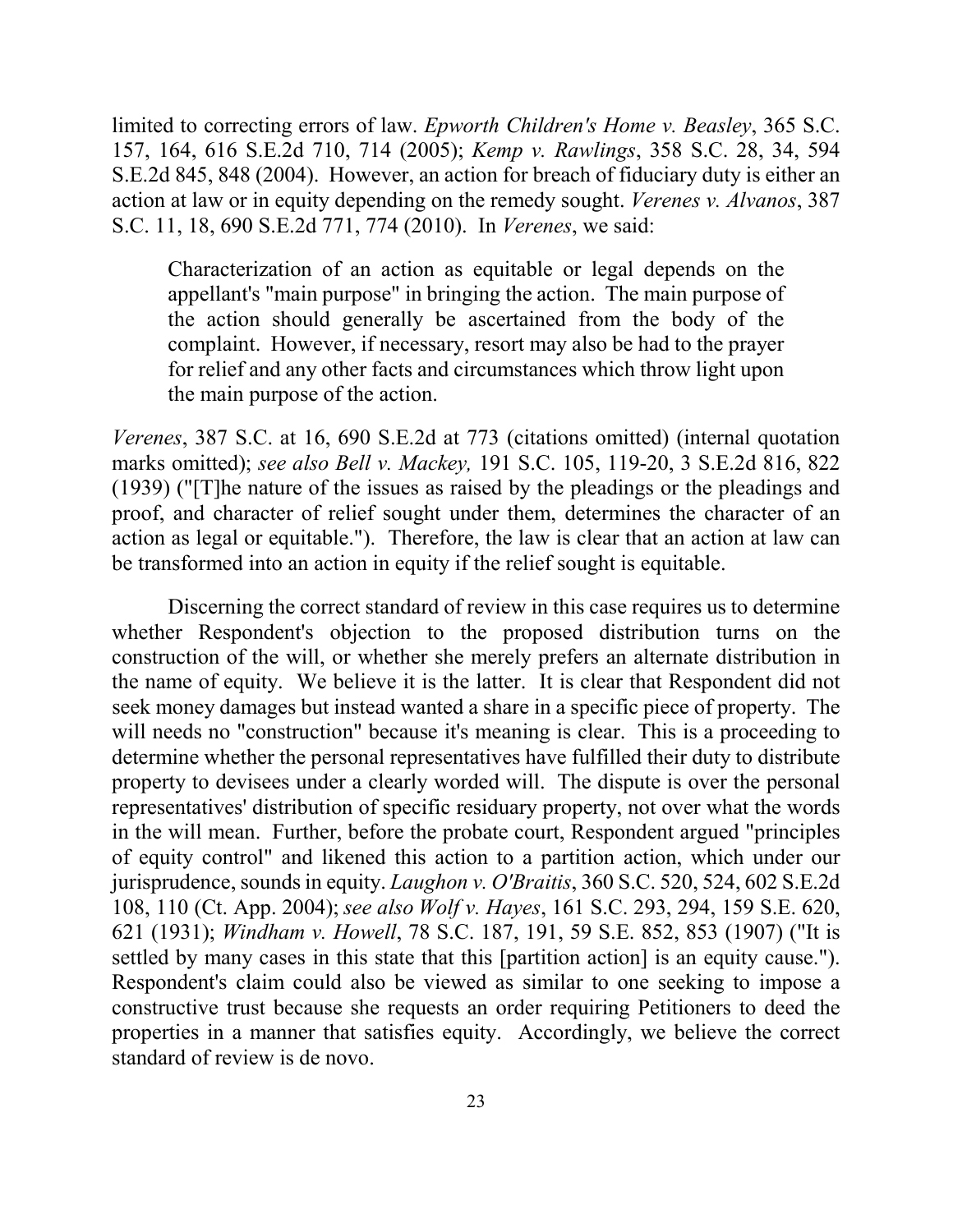However, in the final analysis, the result we reach is not driven by the standard of review, because under either the more limited "any evidence" standard or the more generous de novo standard, Respondent's claims fail.<sup>7</sup> As we will explain more fully below, all the courts which heard this matter erred by elevating one provision of the will over another instead of construing them together, in harmony with one another, and all their decisions were infected by a common error of law—that Section 10.6 of the will applied only to specific devises and not to the residuary clause. Additionally, all of the courts essentially concluded that the proposed distribution was not fair, and thus constituted a breach of fiduciary duty. Therefore, in this particular case, the standard of review, while intellectually interesting, does not matter. *See generally McCall v. Finley*, 294 S.C. 1, 4, 362 S.E.2d 26, 28 (Ct. App. 1987) ("Appellate courts recognize—or at least they should recognize—an overriding rule of civil procedure which says: whatever doesn't make any difference, doesn't matter.").

#### **DISCUSSION**

The touchstone of our analysis must begin with discerning the intention of the testatrix. Our task is not to consider the will piecemeal, nor to elevate one provision above another, but rather to give due weight to all the language in the will, harmonizing the will's provisions with one another. *Epworth Children's Home v.* 

<span id="page-23-0"></span><sup>&</sup>lt;sup>7</sup> We disagree with the dissent that we have abandoned the standard of review in will construction cases. This case is before us in an odd posture, because the alleged "breach" of fiduciary duty has not taken place. Under our case law, a plaintiff in a breach of fiduciary duty action must prove (1) the existence of a fiduciary duty owed to the plaintiff, (2) a breach of that fiduciary duty by the defendant, and (3) damages proximately flowing from the breach. *RFT Mgmt. Co. v. Tinsley & Adams L.L.P.*, 399 S.C. 322, 335-36, 732 S.E.2d 166, 173 (2012). Here, the distribution proposed by Petitioners was, by definition, a proposal, and the distribution has not occurred. Instead, Respondent's plea is simply one (1) to enjoin an allegedly inequitable distribution and (2) to order another, more equitable, distribution. That plea sounds in equity. Overall, the standard of review will remain "any evidence" in the vast majority of cases involving the construction of language in a will, but here, because the language of the will is not in dispute and because Respondent requests an award of a specific piece of property, we believe the tenets of *Verenes*  require us to use a de novo standard.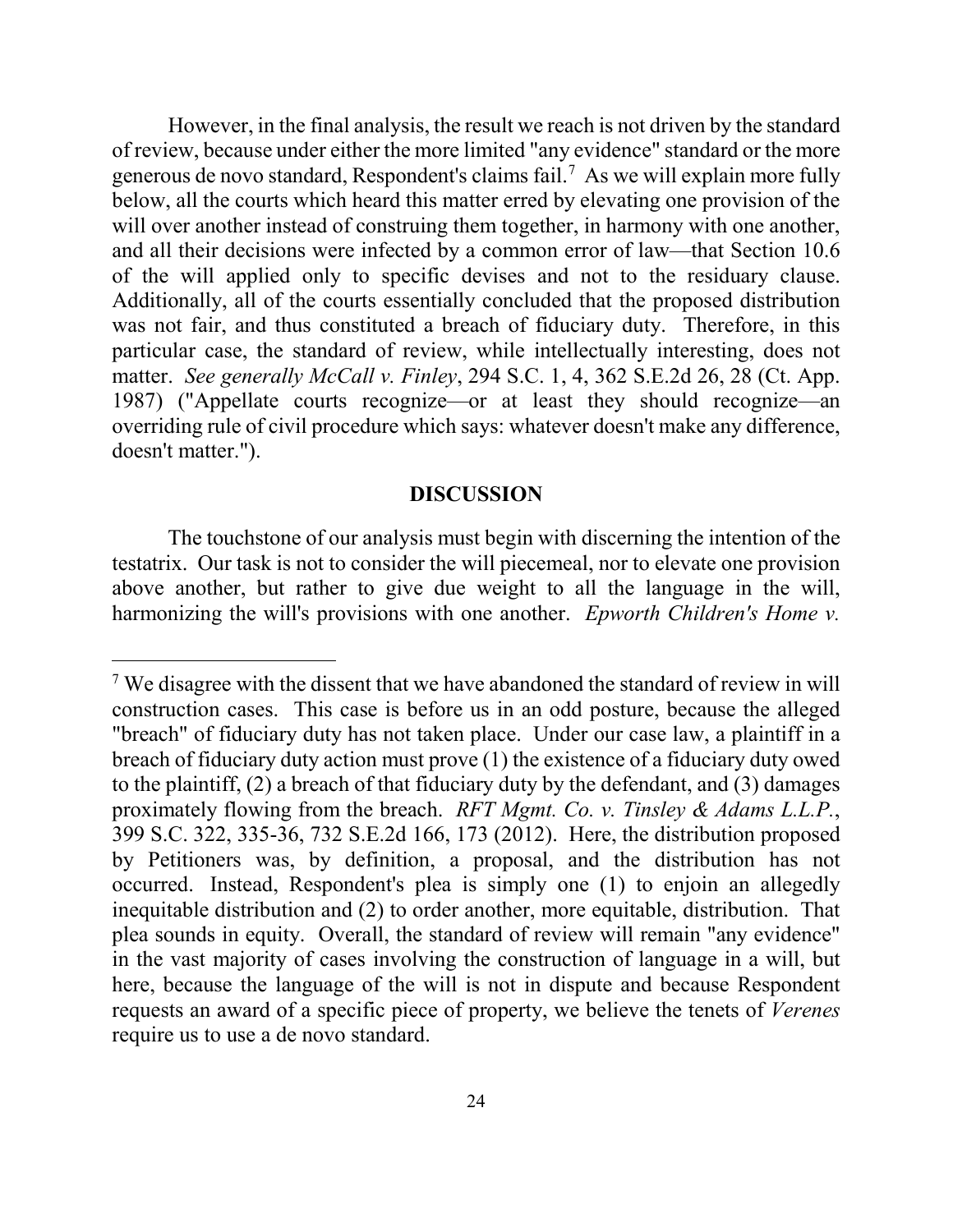*W.F. Beasley*, 365 S.C. 157, 166, 616 S.E.2d 710, 715 (2005); *Lemmon v. Wilson*, 204 S.C. 50, 69, 28 S.E.2d 792, 800 (1944) ("An interpretation that fits into the whole scheme or plan of the will is most apt to be the correct interpretation of the intent of the testator."). Moreover, it is black letter law that when a portion of a will is invalid, it does not invalidate other provisions. *See* 96 C.J.S. *Wills* § 964 (2021). Therefore, simply because some bequests go through the residuary clause, section 10.6 remains in effect. Accordingly, the residuary clause of the will should not be read in isolation nor should it be elevated above other provisions of the will. Section 10.6 of the will is equally important and must be honored.

Section 10.6 affords the personal representatives broad powers to carry out the terms of the will. Specifically, that provision empowers the personal representatives to make distributions under the will "without the consent of any beneficiary" and "without making pro-rata distributions of specific assets." There is nothing in the will nor in our jurisprudence that states these broad powers are limited to specific bequests. Nevertheless, the probate court held section 10.6 governed only the distribution of specific assets, and did not apply to the residuary estate. This conclusion is exactly backwards. The personal representatives were bound to carry out the specific bequests in the will and, despite the broad grant of authority in section 10.6, they had no discretion to alter them. Rather than *not* applying to the distribution of the residuary estate, it is clear this is precisely where those broad powers could be exercised. Indeed, section 10.6 would be meaningless if the broad powers of the personal representatives did not apply to the residuary estate. This error of law by the probate court, affirmed by the circuit court and the court of appeals, negated the intent of the testatrix to afford broad authority to the personal representatives and infected the entire proceedings. Instead of elevating the provisions of the residuary clause over section 10.6, the two sections of the will should be harmonized. When that is done, it is clear the personal representatives had the power to distribute the residuary estate, without the consent of any beneficiary, and without making pro-rata distributions of specific assets. This is precisely what they did, and absent a breach of fiduciary duty, their proposed distribution should be upheld.<sup>[8](#page-24-0)</sup>

<span id="page-24-0"></span><sup>&</sup>lt;sup>8</sup> We also disagree with the court of appeals' conclusion that because title to the property immediately vested upon the decedent's death, Felder already had title, and therefore, the personal representatives were required to award her a pro-rata share of the Lake Summit property. This conclusion ignores the fact that where title vests is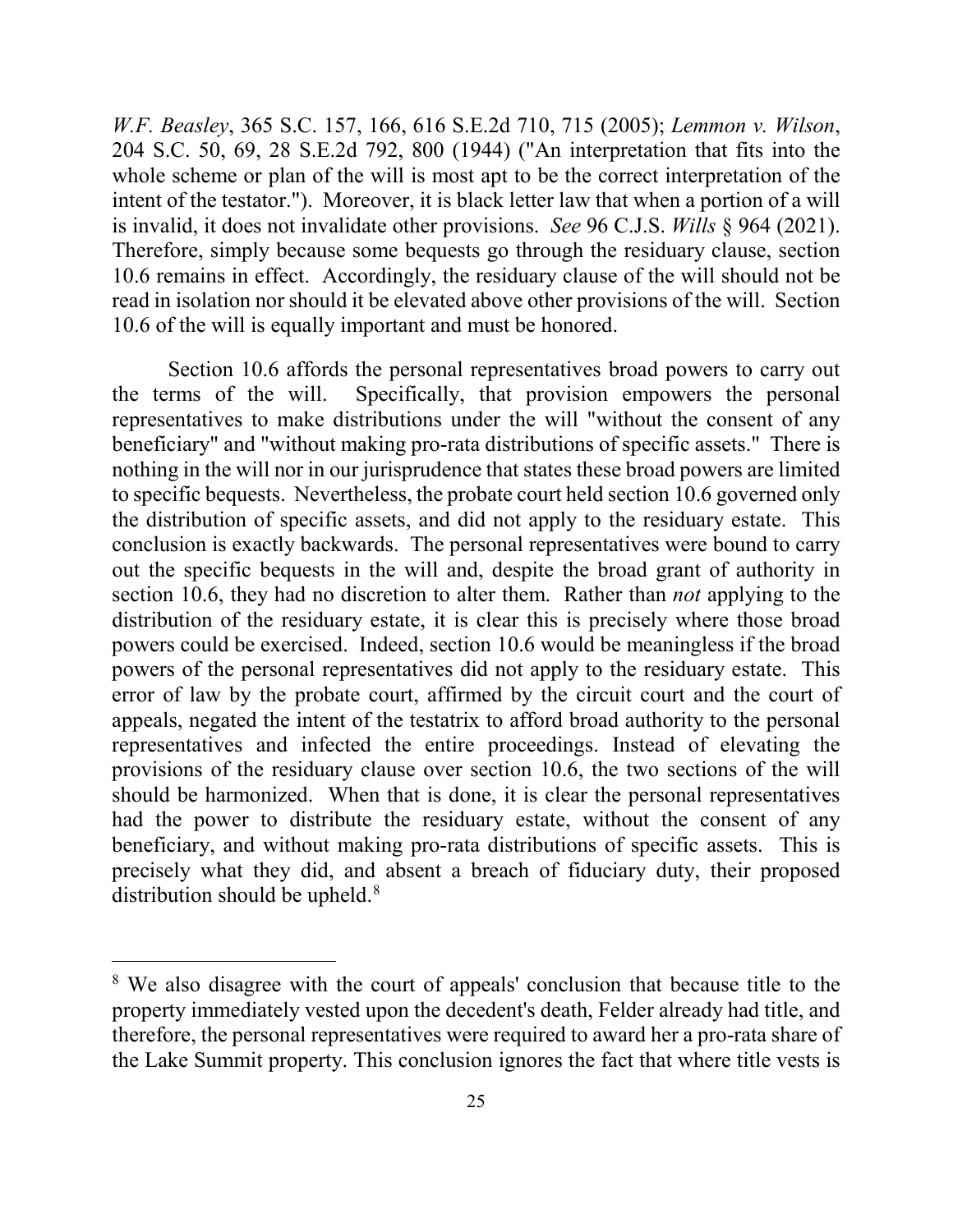Nor can we accept the view that the probate court's finding of a breach of fiduciary duty must be upheld under the limited standard of review posited by the dissent. Even assuming the "any evidence" standard of review applied to this matter, Respondent's claims fail. The probate court determined the proposed distribution was not equitable, and the circuit court affirmed by improperly placing the burden of proving the reasonableness of the proposed distribution on Petitioners, stating:

On its face, the proposed distribution scheme is not related to any apparent reasonable purpose. The unequal distribution of Bailey's Island can only be interpreted so as to allow the Personal Representatives to retain Lake Summit for themselves and exclude Respondent. The record is devoid of any assertion or explanation as to what other purpose the proposed distribution scheme might serve, or why it is in fact "reasonable."

The court of appeals agreed with the probate court that section 10.6 did not apply to the residuary estate, stating that "[a] plain reading of the Will supports the probate court's contention that [Section] 10.6 referred to the Will's grant of specific property, not the Residuary Estate." While, like the probate and the circuit courts, the court of appeals did not specify the precise fiduciary duty breached by Petitioners, it nevertheless held "there is evidence in the record that the Personal Representatives' proposed allocation of the Residuary Estate into shares of equal monetary value would be inequitable because there is no reasonable purpose for their proposal," thus perpetuating the error in reversing the burden of proof in this case.

subject to the personal representative's powers in administering the estate. *See* S.C. Code Ann. § 62-3-101 (2022) (noting that in a testate matter, titled "devolves to the persons to whom it is devised by his last will" subject to "the purposes of administration, particularly the exercise of the powers of the personal representative . . . ."). Additionally, the court of appeals erred in concluding the parties' prior settlement agreement eliminated the personal representatives' discretion under the will. Rather, the parties simply agreed that if they could not reach an agreement as to the last remaining properties, they would return to the probate court. This is exactly what occurred, as the personal representatives sought approval of their proposed distribution. While Felder disagreed with the proposed allocation, nothing in the agreement purported to nullify the provisions in the will, including Section 10.6.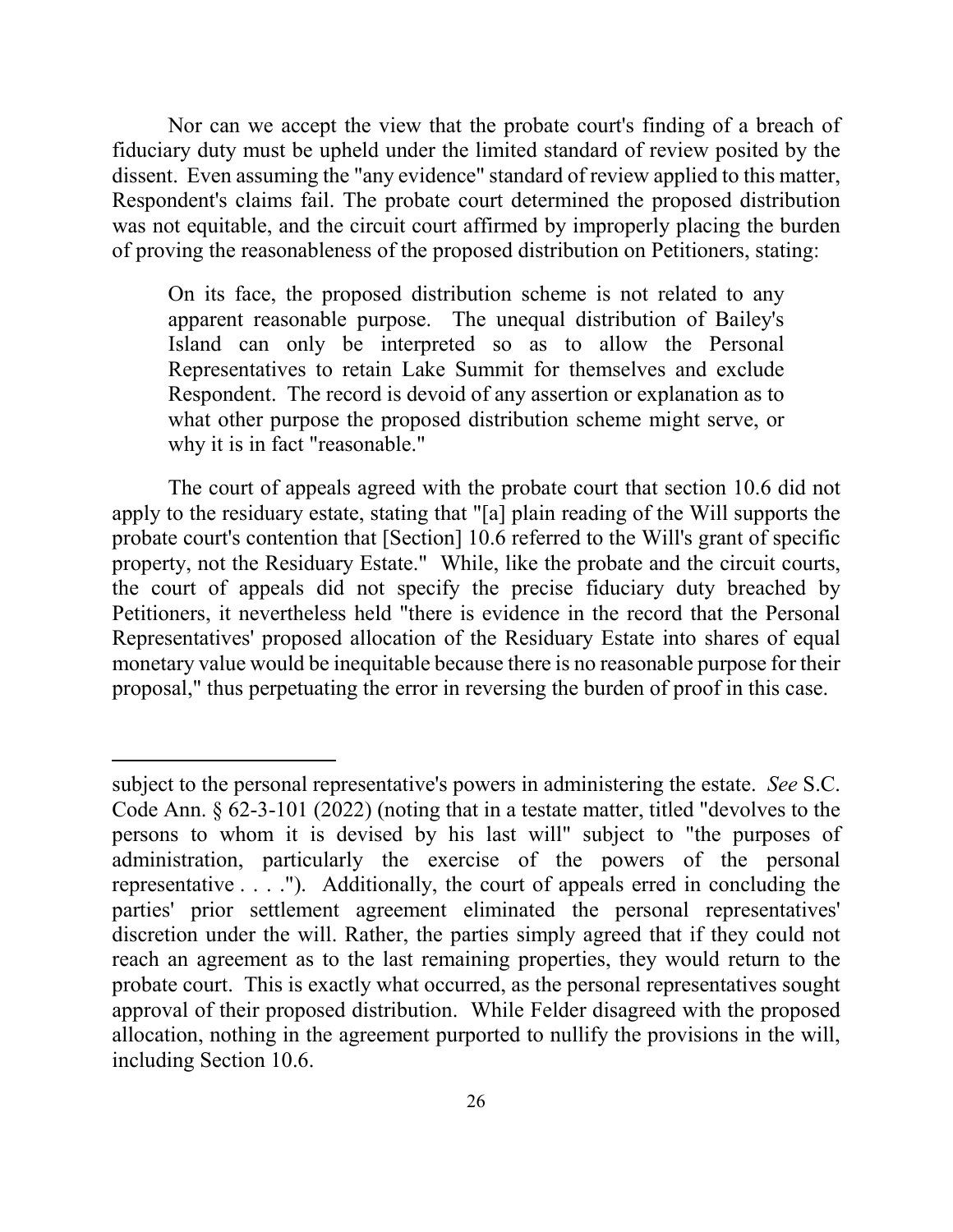Even assuming there is at least some evidence supporting the probate court and that the more limited standard of review applied—both of which we reject—that finding would not be entitled to deference because it was infected by the error of law that section 10.6 of the will applied only to specific bequests and not to the residuary estate.<sup>[9](#page-26-0)</sup> Section 10.6, which should be given effect and harmonized with the other provisions of the will, clearly affords the personal representatives broad authority to make distributions of specific property without regard to the consent of the beneficiary and without making pro-rata distributions. The burden was on Respondent to show that the proposed distribution was unfair or inequitable, which she did not do and likely could not do in light of her stipulation that the proposed distribution was of equal monetary value. As beneficiary, she was entitled to nothing more than a monetary equal distribution of the residual estate. We also note that the behavior exhibited by personal representatives found to have breached their fiduciary duty looks nothing like what we see here. *See generally Turpin v. Lowther*, 404 S.C. 581, 745 S.E.2d 397 (Ct. App. 2013) (finding a breach of fiduciary duties where personal representative of estate secretly negotiated with third-party for the purchase of property in which beneficiaries had an interest); *Moore v. Benson*, 390 S.C. 153, 163, 700 S.E.2d 273, 278-79 (Ct. App. 2010) (finding a breach of fiduciary duty where trustee secretly looted her father's retirement account and used the funds to purchase his real property). Conversely, where a personal representative acts in good faith, the distribution to beneficiaries is likely to be upheld. *See generally Wheeler v. Est. of Green*, 381 S.C. 548, 673 S.E.2d 836 (Ct. App. 2009) (holding personal representative did not breach her fiduciary duty to beneficiaries by accepting one offer for real estate rather than accepting a subsequent higher offer containing contingencies).

<span id="page-26-0"></span><sup>&</sup>lt;sup>9</sup> We disagree with the dissent that it is incorrect to conclude that the probate court's breach of fiduciary duty finding was infected by an error of law. While it is true that the original probate court order did not mention section 10.6, Petitioners clearly raised that provision to the probate court and subsequently filed a motion to reconsider once the court failed to address it. Indeed, the original order's silence regarding section 10.6 bolsters our position that the court erred because it failed to address one of the key provisions in the will. Moreover, once the court actually considered section 10.6 in an amended order, it did so erroneously by concluding that provision did not apply.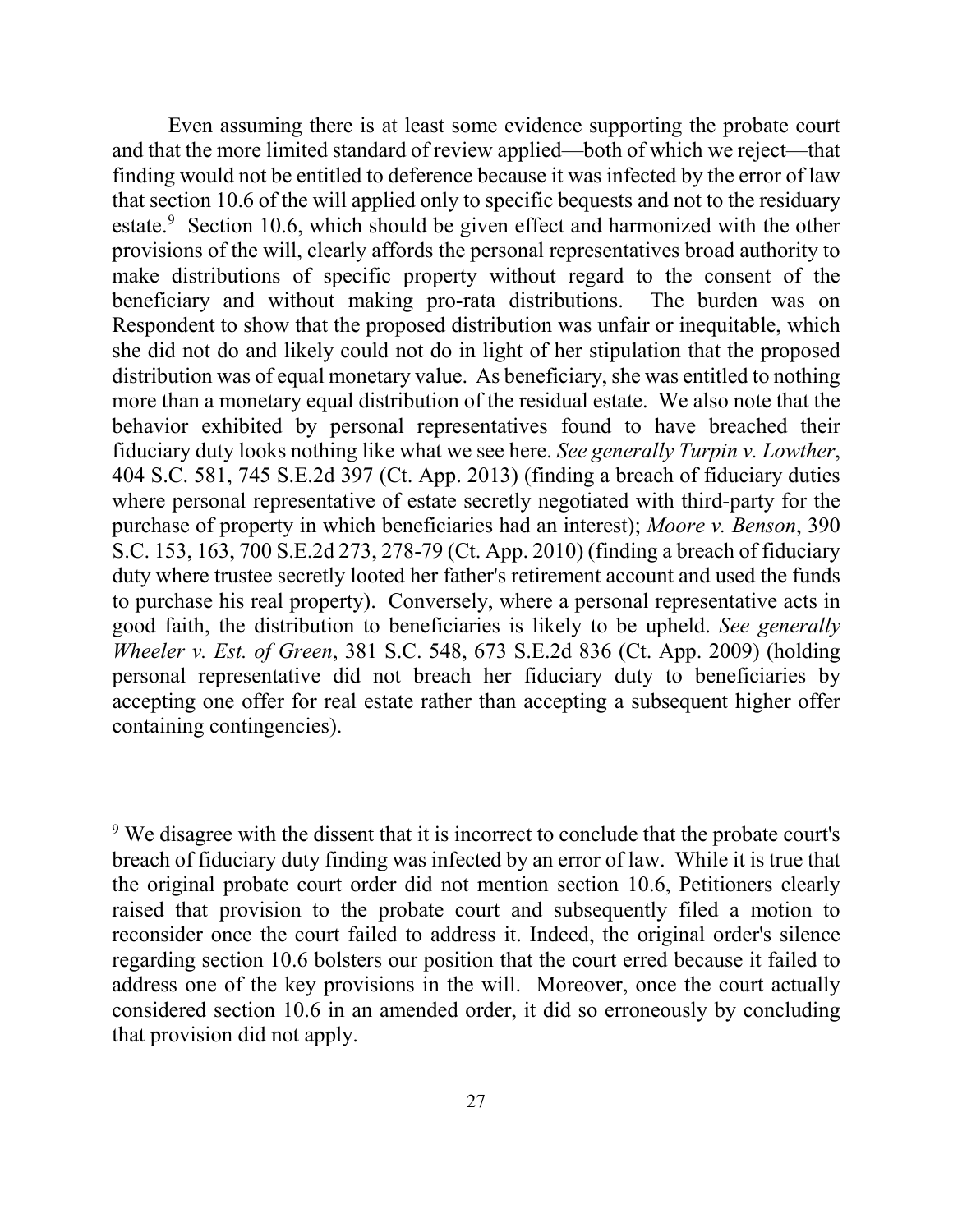We also cannot accept the argument that sentimental value and other intangibles should be permitted to defeat the proposed distribution because this would place an untenable burden on personal representatives and provide an unworkable framework going forward. In the face of the broad authority granted to the personal representatives by section 10.6, a beneficiary should not be heard to object to a proposed distribution which is equal in terms of monetary value merely because he or she does not like it and would prefer a different distribution. Moreover, even if it were proper to consider the sentimental value and "other intangibles" urged by Respondent, it is difficult to see how such an analysis would benefit Respondent, who was an adult when the prized Lake Summit property was even acquired. Petitioners, on the other hand, as children of the Stevenson marriage, grew up spending summers at Lake Summit.

Therefore, we reverse the court of appeals and remand to the probate court to approve the distribution proposed by the Petitioners.

#### **REVERSED AND REMANDED.**

**BEATTY, C.J., FEW and JAMES, JJ., concur. KITTREDGE, J., dissenting in a separate opinion.**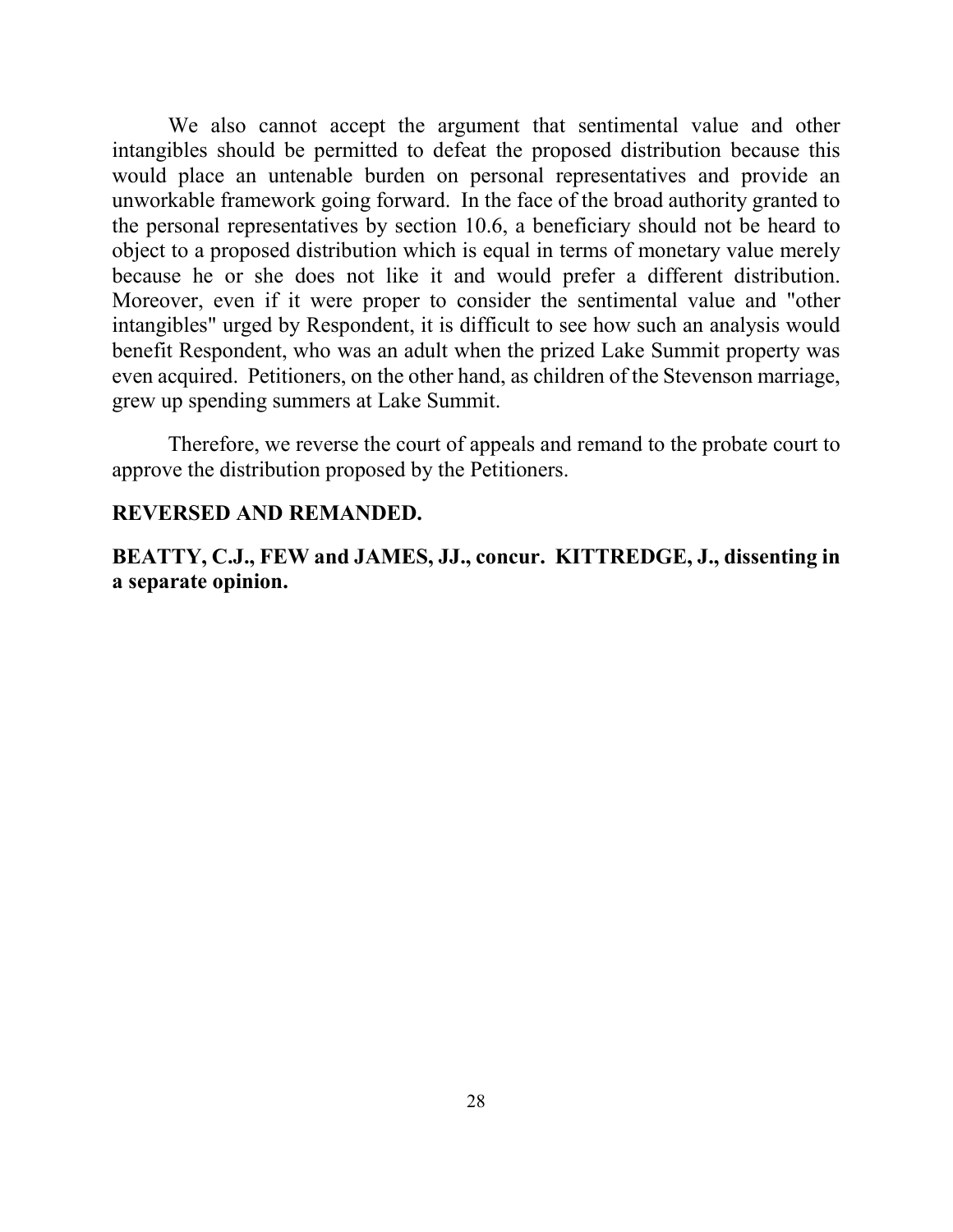**JUSTICE KITTREDGE:** As a practical matter, the entirety of this dispute centers on who receives the Lake Summit vacation home and adjoining lots in Henderson County, North Carolina. As a legal matter, many twists and turns are encountered in answering the question. There is much I agree with in the Court's majority decision. I agree with the majority that the Will did grant the personal representatives broad authority to distribute the residuary estate and that, as the majority acknowledges, "absent a breach of fiduciary duty, their proposed distribution should be upheld." I respectfully dissent on the ultimate outcome because, unlike the majority, I am firmly persuaded there is evidence to support the probate court's finding that the personal representatives breached their fiduciary duty. As a result, I would affirm the decision of the court of appeals as modified.

#### **I.**

biological children and one stepchild. Petitioners and Respondent are half-sisters. biological children and one stepchild. Petitioners and Respondent are half-sisters. It was the intent of the testatrix for her two biological daughters, Petitioners Turner monetary bequests. Respondent Felder was bequeathed \$400,000. Jacquelin K. Stevenson died in 2007. The testatrix's Will named her daughter, Petitioner Kathleen S. Turner, and her son, Thomas Stevenson III, as co-personal representatives of her estate. The Will named six beneficiaries—the testatrix's five and Jacquelin S. Bennett, to receive the Wadmalaw Island property, valued at approximately \$1.5 million. The other prized asset, the Lake Summit property, was devised to the biological sons from her second marriage, Thomas and Daniel Stevenson. The Lake Summit vacation home and adjoining lots were valued at approximately \$1.1 million. The testatrix's biological son from her first marriage, James Kelly King, and her stepchild, Respondent Genevieve S. Felder, received

 Paradise Island property. Because these two properties were acquired after the After the testatrix executed her Will, she acquired two additional unimproved properties. These properties are known as the Bailey's Island property and the Will's execution, these properties passed pursuant to the residuary clause.

 The testatrix's carefully crafted estate plan quickly went awry. As the majority notes, sons Thomas and Daniel raided the estate and stole millions of dollars. Not only was the testatrix's estate plan thwarted, her sons were ousted, which included the removal of Thomas Stevenson III as a personal representative. Petitioner Bennett was substituted as a co-personal representative.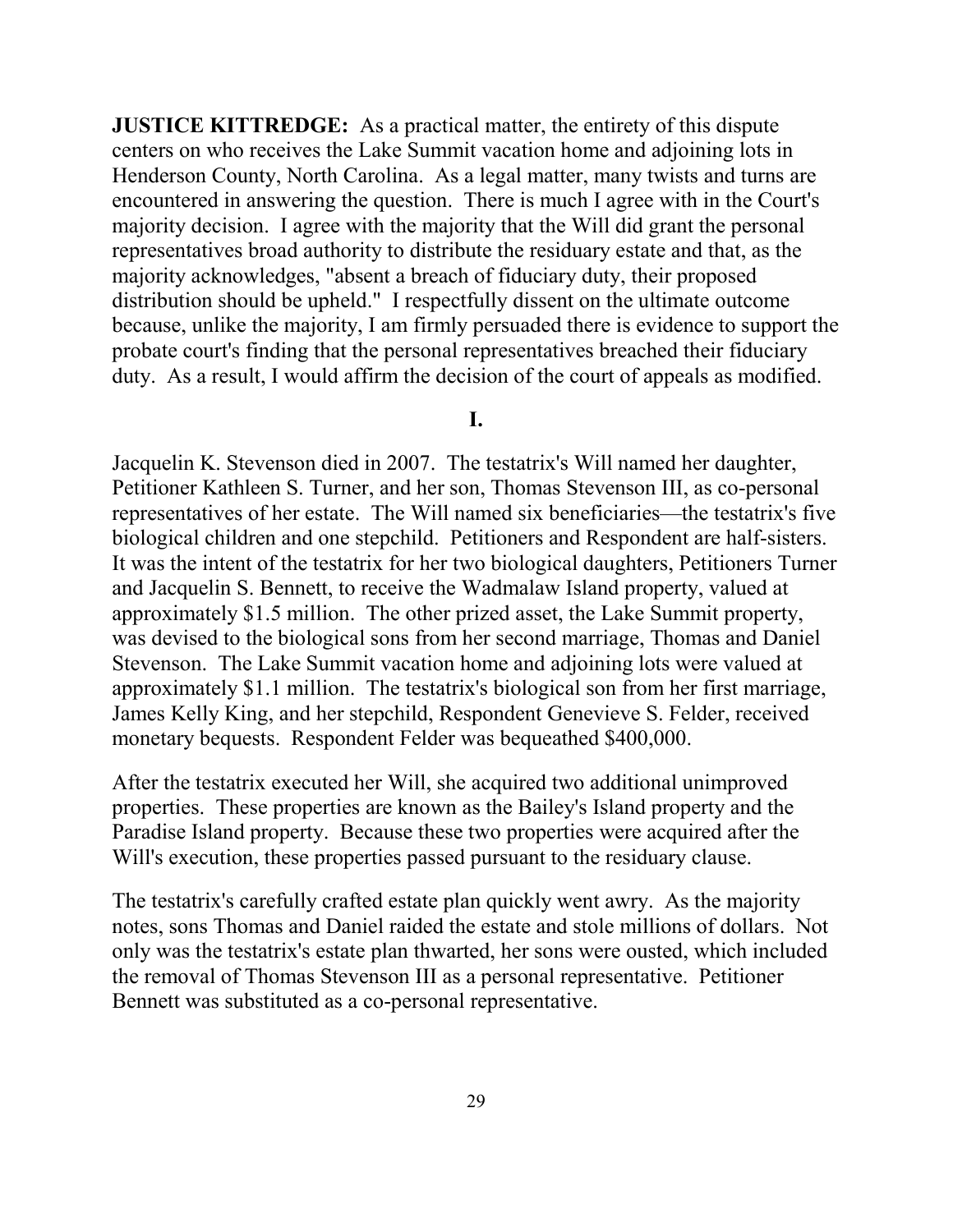majority opinion, Respondent Felder did not receive her \$400,000 bequest due to the sons' looting of the estate. Moreover, because the sons were ousted, they were Petitioners received the valuable Wadmalaw Island property. According to the prohibited from inheriting the Lake Summit property. The Lake Summit, Bailey's Island, and Paradise Island properties passed through the residuary.

Petitioners, who served as the personal representatives, and Respondent. Summit property and awarded Respondent a greater share of the Bailey's Island When the dust settled in the probate court, there were three beneficiaries— Petitioners, as the personal representatives, awarded themselves jointly the Lake property to make up the difference. Petitioners also awarded themselves an interest in the Bailey's Island and Paradise Island properties, splitting the Paradise Island property equally between Petitioners and Respondent. It also appears Petitioners proposed to pay Respondent an additional sum of money to, as they contended, equalize the overall division.

 supported in the record. *Bennett v. Estate of King*, Op. No. 2019-UP-412 (S.C. Ct. Respondent argued that Petitioners' self-dealing, under these circumstances, amounted to a breach of their fiduciary duty. The probate court agreed with Respondent, finding Petitioners proposed division would breach their fiduciary duty. As a result, the probate court ordered an equal distribution of all residuary assets, including the Lake Summit property. On appeal, the circuit court and court of appeals affirmed, determining that the finding of breach of fiduciary duty was App. filed Dec. 31, 2019). I agree with that assessment.

#### **II.**

 with the majority opinion on the other issues. Of key significance are the broad Before addressing the breach of fiduciary duty finding, I briefly note my agreement discretionary powers granted to the personal representatives by Article 10.6 of the Will. This broad authority most assuredly extended to the residuary estate distributions. In this regard, the personal representatives generally had the authority to distribute the residuary assets as they saw fit, including a non-pro rata distribution. This broad authority, however, had limits. The parameters of those limits are defined by the fiduciary duty the law imposes on personal representatives to act as fiduciaries for all beneficiaries. It is on the breach of fiduciary duty issue, as well as the appropriate standard of review under which to review that issue, where the majority and I part company.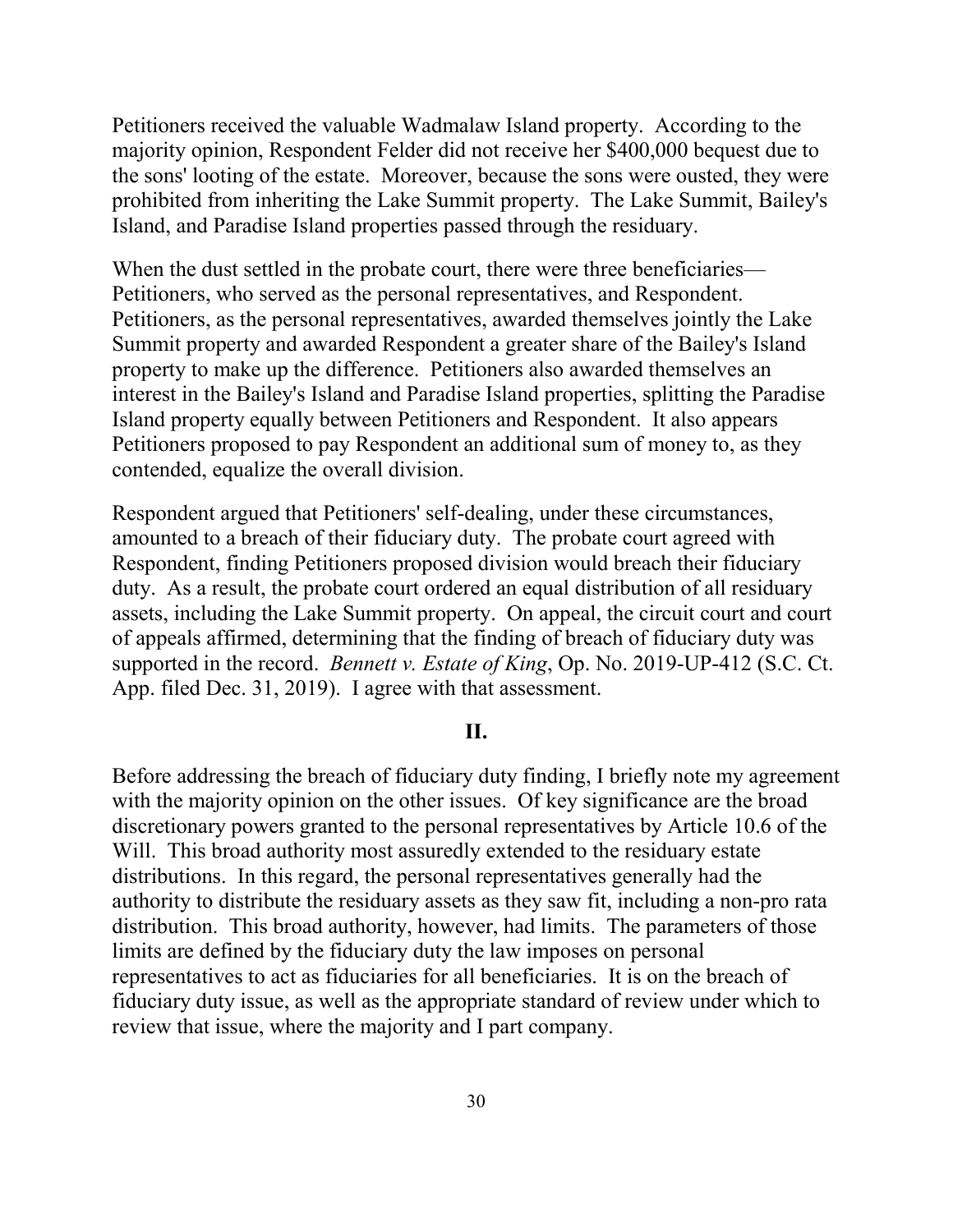case involves the construction of a will[,] which is an action at law." *See Epworth Child.'s Home v. Beasley*, 365 S.C. 157, 164, 616 S.E.2d 710, 714 (2005) ("An evidence" standard of review. *See, e.g.*, *In re Howard*, 315 S.C. 356, 361, 434 S.E.2d 254, 257 (1993) ("If the proceeding in the probate court is in the nature of the factual findings of the judge" (citation omitted)). My first concern with the majority opinion is its haste to cast aside the "any evidence" standard of review. Petitioners acknowledge in their brief that "[t]his action to construe a will is an action at law."); *Kemp v. Rawlings*, 358 S.C. 28, 34, 594 S.E.2d 845, 848 (2004) (same); *NationsBank of S.C. v. Greenwood*, 321 S.C. 386, 392, 468 S.E.2d 658, 662 (Ct. App. 1996) (stating a case involving the construction of a will is an action at law). Respondent concurs with the "action at law" characterization. Moreover, we are presented with a factual finding—breach of fiduciary duty—in an action at law. As such, we are constrained by the "any an action at law, [an appellate] court may not disturb the probate court's findings of fact unless a review of the record discloses there is no evidence to support them."); *In re Estate of Hicks*, 284 S.C. 462, 464, 327 S.E.2d 345, 347 (1985) (reviewing the record to determine "whether there is any evidence which reasonably supports

 the majority cites to *Verenes v. Alvanos*, 387 S.C. 11, 690 S.E.2d 771 (2010). or equitable depends on the "main purpose" of the action. *Id.* at 16, 690 S.E.2d at 773 (citation omitted). *Verenes* dealt with the construction of a charitable trust. One party claimed the action was legal and requested a jury trial; the other party for the jurisdiction of equity." *Id.* (quoting *Epworth Orphanage v. Long*, 199 S.C. determined to be equitable because the plaintiff sought equitable relief in the form of restitution and disgorgement. The majority counters that, despite the parties' characterization of the action, this is really an action in equity. As for the newly-asserted de novo standard of review, *Verenes* includes the familiar refrain that the characterization of an action as legal resisted the jury trial request on the basis that the main purpose of the action was equitable. The characterization of the action as legal or equitable was the disputed issue on appeal. This Court noted that "[t]rusts have long and broadly been a field 385, 389, 19 S.E.2d 481, 482 (1942)). The main purpose of the action was

 Respondent "wanted a share in a specific piece of property." An action involving the construction of a will frequently involves a hopeful beneficiary wanting a The majority finds the main purpose of this will contest is equitable because specific piece of property, which has never before caused the Court to view the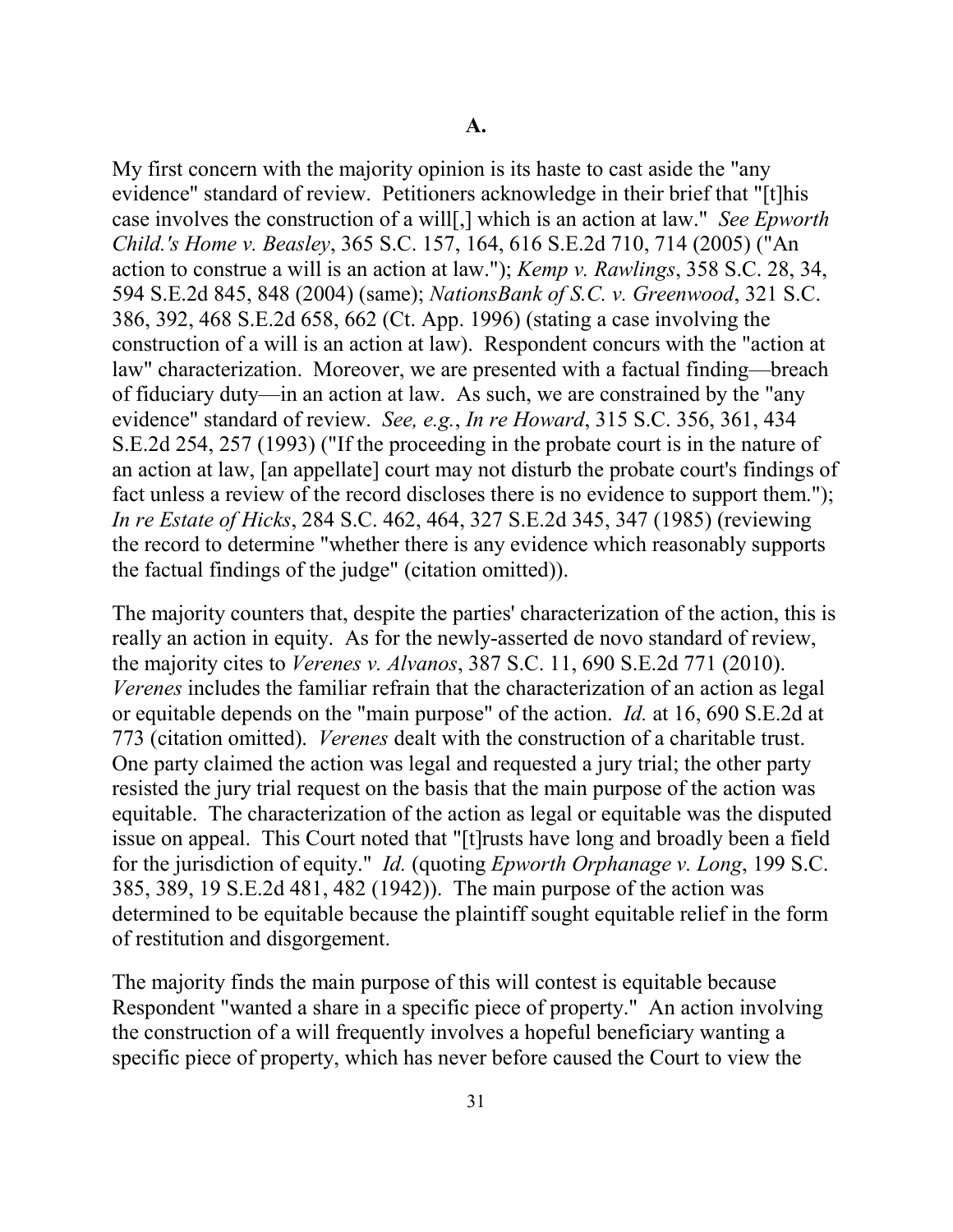the "touchstone of our analysis must begin with discerning the intention of the choose to review the case on the basis of the question presented by Petitioners on action as one in equity. My view is in line with that of the parties and this Court's prior decisions—this is a legal action to construe a will. Even the majority states testatrix." In sum, I reject the majority's effort to revise the prior proceedings and procedural history to avoid the mandated "any evidence" standard of review. I which we granted certiorari—whether there is any evidence to sustain the probate court's finding that Petitioners breached their fiduciary duty to Respondent.

#### **B.**

 the residuary estate. While I agree with the majority that the probate court erred in refusing to apply Article 10.6 to the residuary estate, I view the finding of breach the timing of the finding indicates it must have been separate from the probate court's analysis of the import of Article 10.6. Specifically, the probate court made acknowledges did not mention Article 10 of the Will. In fact, the error of law by fiduciary duty was unrelated to the error of law, for such error had not yet occurred. $10$ I turn now to the breach of fiduciary duty finding. I disagree with the majority's contention that a factual finding of breach of fiduciary duty is not entitled to deference because that finding was infected by the probate court's error in not applying Article 10.6 of the Will to afford Petitioners broad authority to distribute of fiduciary duty as a separate finding of fact that is entitled to deference. In fact, the breach of fiduciary duty finding in its original order, which the majority the probate court with respect to Article 10.6 did not occur until its order denying Petitioners' motion to reconsider. Thus, the probate court's finding of breach of

Contrary to the majority's assertion that all three lower courts committed this same error of law,  $11$  the circuit court undoubtably recognized that Article 10.6 of the

<span id="page-31-0"></span><sup>&</sup>lt;sup>10</sup> Indeed, the probate court correctly acknowledged at the hearing before it that Article 10.6 of the Will "gives [Petitioners] broad powers." As Petitioners pointed Petitioners[] ha[d] *the absolute discretion* in dividing the property of the out in their motion to reconsider, the probate court simply "disagree[d] that [testatrix]." (Emphasis added.) The fallacy of Petitioners' argument lies in the fact that their authority remained subject to fiduciary considerations. 11 I believe the fact that the three lower courts and now this Court have differing

<span id="page-31-1"></span> the Will, rather than being a sheer equitable action to receive a share of a particular interpretations of Article 10.6 further shows this case involves the construction of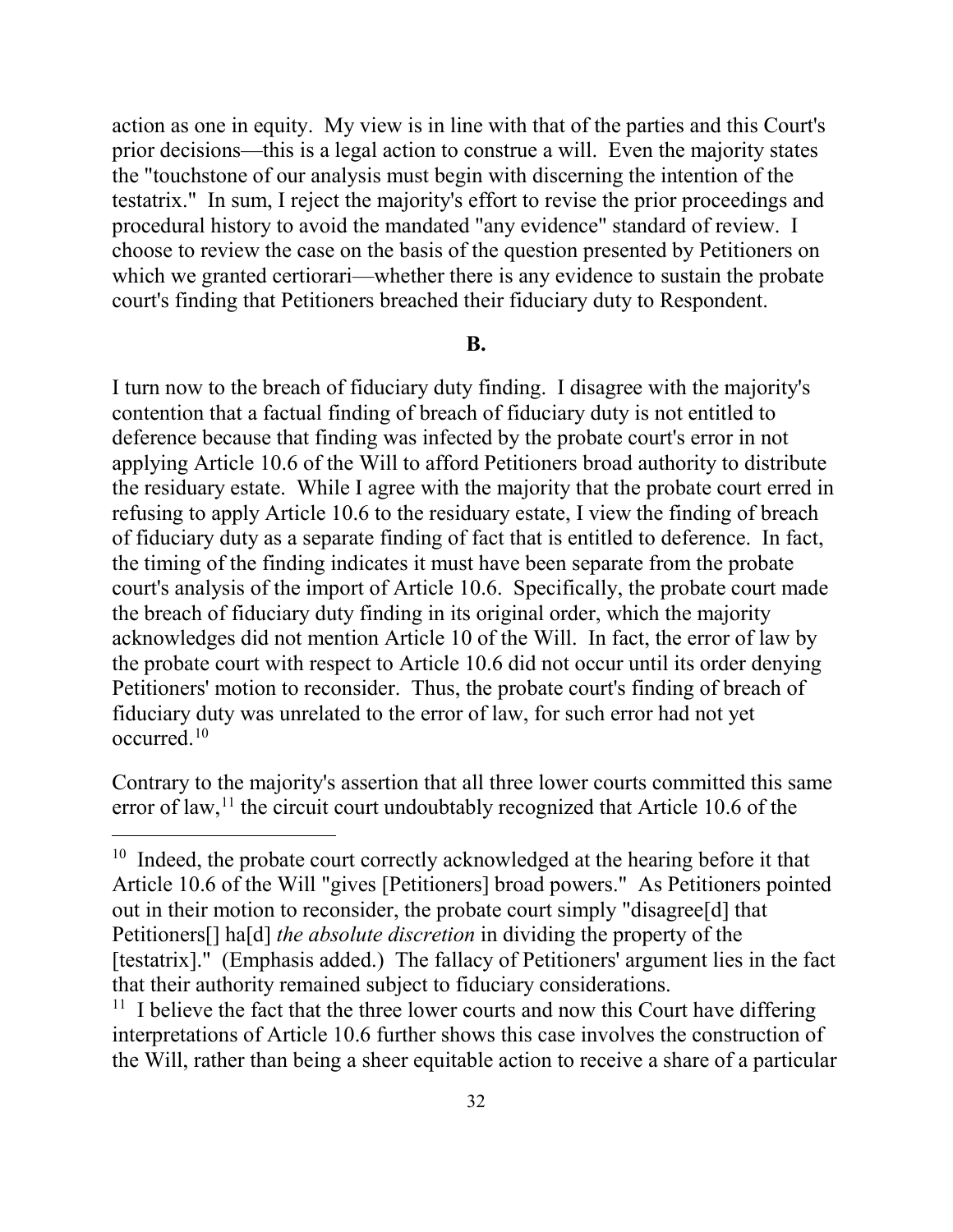Will applied to the residuary estate. Indeed, the circuit court noted, "There can be distributions." Nonetheless, the circuit court found evidence supported the probate court (and the court of appeals) that evidence in the record supports the probate no dispute that pursuant to the language of the 'Fiduciary Powers' section of the [W]ill that the [p]ersonal [r]epresentatives enjoy broad discretion in making court's factual finding that Petitioners' proposed distribution violated their fiduciary duty to Respondent. As explained more fully below, I would agree with the circuit court's finding of breach of fiduciary duty.

#### **III.**

 Respondent as a beneficiary of the estate. *See* S.C. Code Ann. § 62-3-703(a) 745 S.E.2d 397, 401 (Ct. App. 2013) ("Pursuant to the probate code, a personal 2009) ("A personal representative is a fiduciary under this state's probate code."). 2009) ("A personal representative is a fiduciary under this state's probate code."). "A fiduciary relationship exists when one reposes special confidence in another[] with due regard to the interests of the one reposing confidence." *Ex parte Wheeler*, representative must "use the authority conferred upon him . . . for the best interests Petitioners, as personal representatives of the estate, owed a fiduciary duty to (2022) (stating "[a] personal representative is a fiduciary"); *see also Witherspoon v. Stogner*, 182 S.C. 413, 414, 189 S.E. 758, 759 (1937) ("That a fiduciary relationship exists between each . . . beneficiary of an estate and the [personal representative(s)] thereof is fundamental."); *Turpin v. Lowther*, 404 S.C. 581, 589, representative owes a fiduciary duty to all beneficiaries of the estate."); *Ex parte Wheeler v. Estate of Green*, 381 S.C. 548, 555, 673 S.E.2d 836, 840 (Ct. App. so that the latter, in equity and good conscience, is bound to act in good faith and 381 S.C. at 555, 673 S.E.2d at 840 (quoting *O'Shea v. Lesser*, 308 S.C. 10, 15, 416 S.E.2d 629, 631 (1992)); *see also Duty*, *Black's Law Dictionary* (11th ed. 2019) (defining fiduciary duty as a "duty of utmost good faith, trust, confidence, and candor owed by a fiduciary . . . to the beneficiary"). Importantly, a personal of [the] successors to the estate." S.C. Code Ann. § 62-3-703(a); *see also Duty*, *Black's Law Dictionary* (stating a fiduciary owes "a duty to act with the highest degree of honesty and loyalty toward [the beneficiary] and in the best interests of the [beneficiary]").

 piece of property, as the majority contends. *See NationsBank of S.C.*, 321 S.C. at 392, 468 S.E.2d at 662 ("This case involves the construction of a will which is an action at law.").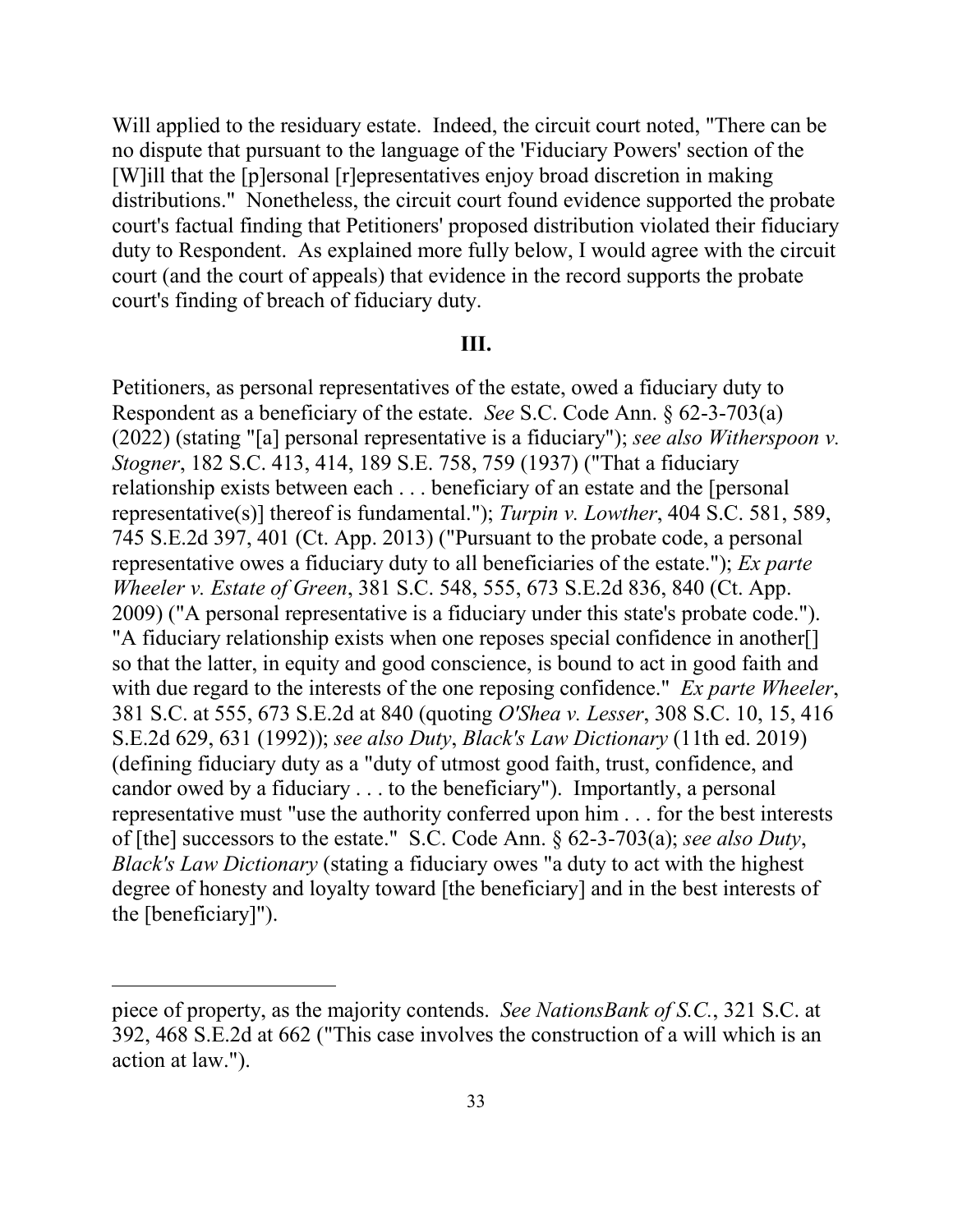benefit his own personal interests." *Lesesne v. Lesesne*, 307 S.C. 67, 69, 413 under his influence." *Walbeck v. I'On Co.*, 426 S.C. 494, 517, 827 S.E.2d 348, 360 When a fiduciary is vested with authority to distribute assets of an estate, the fiduciary is required to exercise that discretion fairly. 34 C.J.S. *Executors and Administrators* § 651 n.2 (2009). Moreover, it is well settled that "anyone acting in a fiduciary relationship shall not be permitted to make use of that relationship to S.E.2d 847, 848 (Ct. App. 1991). "Courts of equity will scrutinize with the most zealous vigilance transactions between parties occupying confidential relations toward each other and particularly any transaction between the parties by which the dominant party secures any profit or advantage at the expense of the person (Ct. App. 2019) (internal alteration marks omitted) (citation omitted).

breach of his fiduciary duty to the same extent as a trustee of an express trust." (2) enjoin the trustee from committing a breach of trust;  $\dots$  [or]  $(9) \dots$  impose  $\dots$  a constructive trust on trust property . . . ." S.C. Code Ann. § 62-7-1001(b) (2022) (emphasis added). Therefore, a beneficiary may seek relief for a breach of proposed distribution scheme.<sup>12</sup> "If the exercise of power concerning the estate is improper, the personal representative is liable to interested persons for damage or loss resulting from S.C. Code Ann. § 62-3-712 (2022). "To remedy a breach of trust that has occurred *or may occur*, the court may: (1) compel the trustee to perform the trustee's duties; fiduciary duty that has not yet occurred but would result from a fiduciary's

#### **A.**

 distribution is stipulated to be of equal monetary value. Granted, the parties' reverse the probate court's finding. Nevertheless, we are not at liberty to decide the appeal on the basis of our view of the preponderance of the evidence and are constrained only to determine whether the probate court's finding of breach of In my judgment, the majority opinion rests primarily on its view that the proposed stipulation of equal monetary value has ostensible merit in the majority's quest to fiduciary duty is supported by any evidence in the record. Accordingly, I do not construe the concession regarding the value of each property to be dispositive. Nor

<span id="page-33-0"></span> $12$  In an attempt to justify its departure from the "any evidence" standard of review, the majority highlights the fact that the proposed distribution has not yet occurred. As clearly stated in section  $62-7-1001$ , Respondent need not wait to suffer damages to seek relief.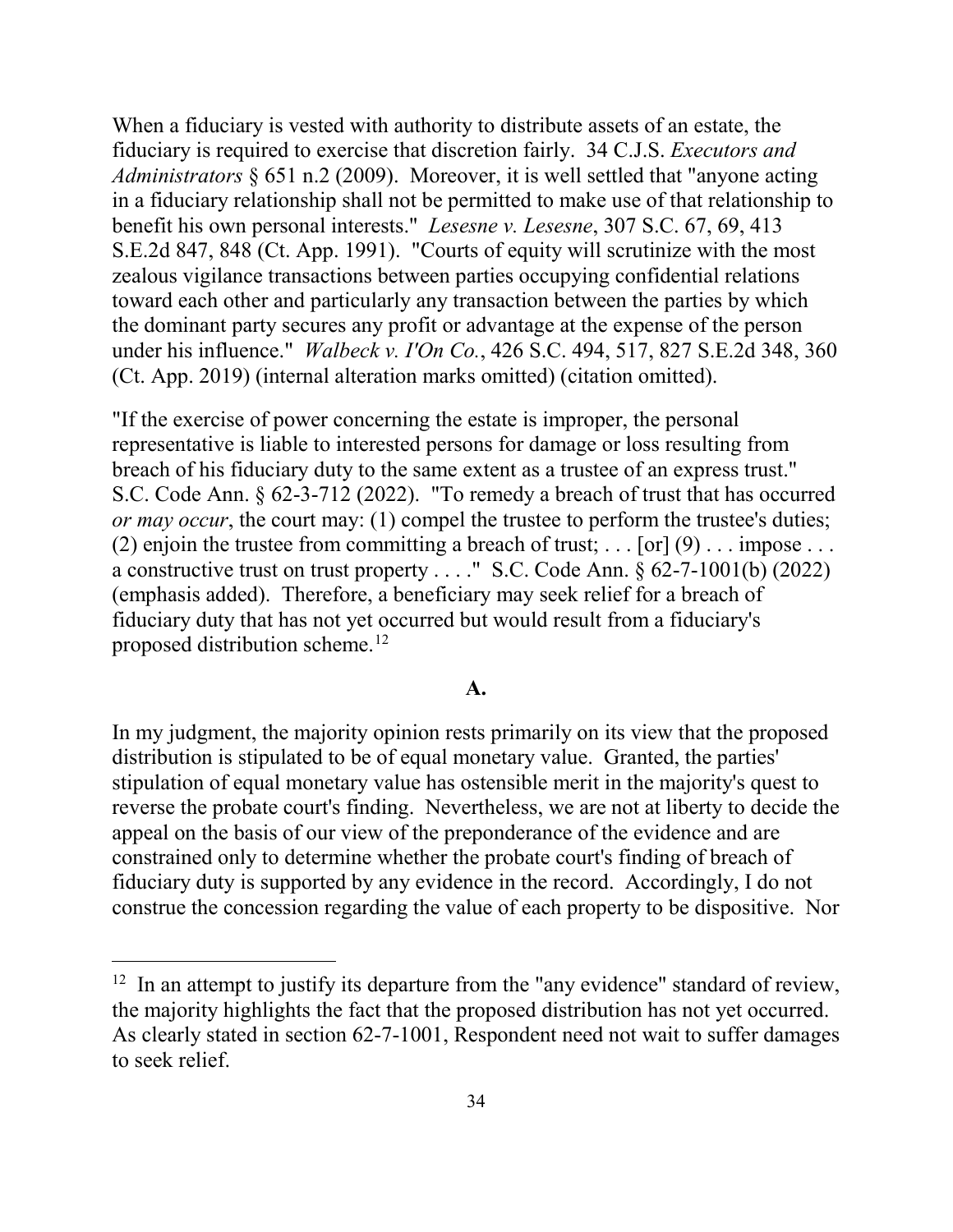did the probate court. Nor did the circuit court on appeal. Nor did the court of appeals.

 "honors the intent of the testatrix." Justice James later sought clarification: Moreover, I believe Petitioners conceded their proposed distribution was not truly equal. Assuming the accuracy of Petitioners' purported "equal value" distribution of the residuary estate, I asked counsel at oral argument if Petitioners would agree to flip the proposed division and allow Respondent to receive outright the Lake Summit property. Petitioners' counsel summarily (and understandably) rejected such a division. Rather than justify his response with the so-called equal value of the distribution, counsel quickly transitioned to supporting Petitioners' preferred distribution with the mantra that awarding the Lake Summit property to Petitioners

Q: [Are you suggesting] the overarching intent of the testatrix was for [Petitioners] Kathleen and Jacquelin to get all of Lake Summit?

Petitioners' Counsel: That is correct.

 $\overline{a}$ 

 Petitioners' suggestion that they were merely carrying out the testatrix's intent in defeated by the sons' looting of estate assets. Moreover, Petitioners originally filed Summit property. It is unclear from the record what changed in the interim, but awarding themselves the Lake Summit property is specious. As noted, the testatrix intended to devise the Lake Summit property to her sons, but that plan was a proposal for distribution in the probate court in 2011, under which Petitioners and Respondent would all have received approximately equal shares of the Lake Petitioners obviously had a change of heart.

 Regardless, the claimed "equal value" argument could be dispositive under a de novo standard of review, if that were the Court's desired result. But under an any evidence we find supports our desired outcome. Admittedly, the claimed "equal Petitioners' adamant refusal to flip the supposed equal distribution,  $13$  there are other evidence standard of review, we are not permitted to myopically focus on the value" argument is a factor to consider, but it is certainly not dispositive. Beyond

<span id="page-34-0"></span> $13$  I point this out only to demonstrate that the supposedly equal distribution is not excellent counsel. Like Petitioners, no reasonable person would agree to flip the Summit property outright and a share of the other two properties. truly equal. In no manner is this point intended to disparage Petitioners and their patently inequitable proposed distribution and give Respondent both the Lake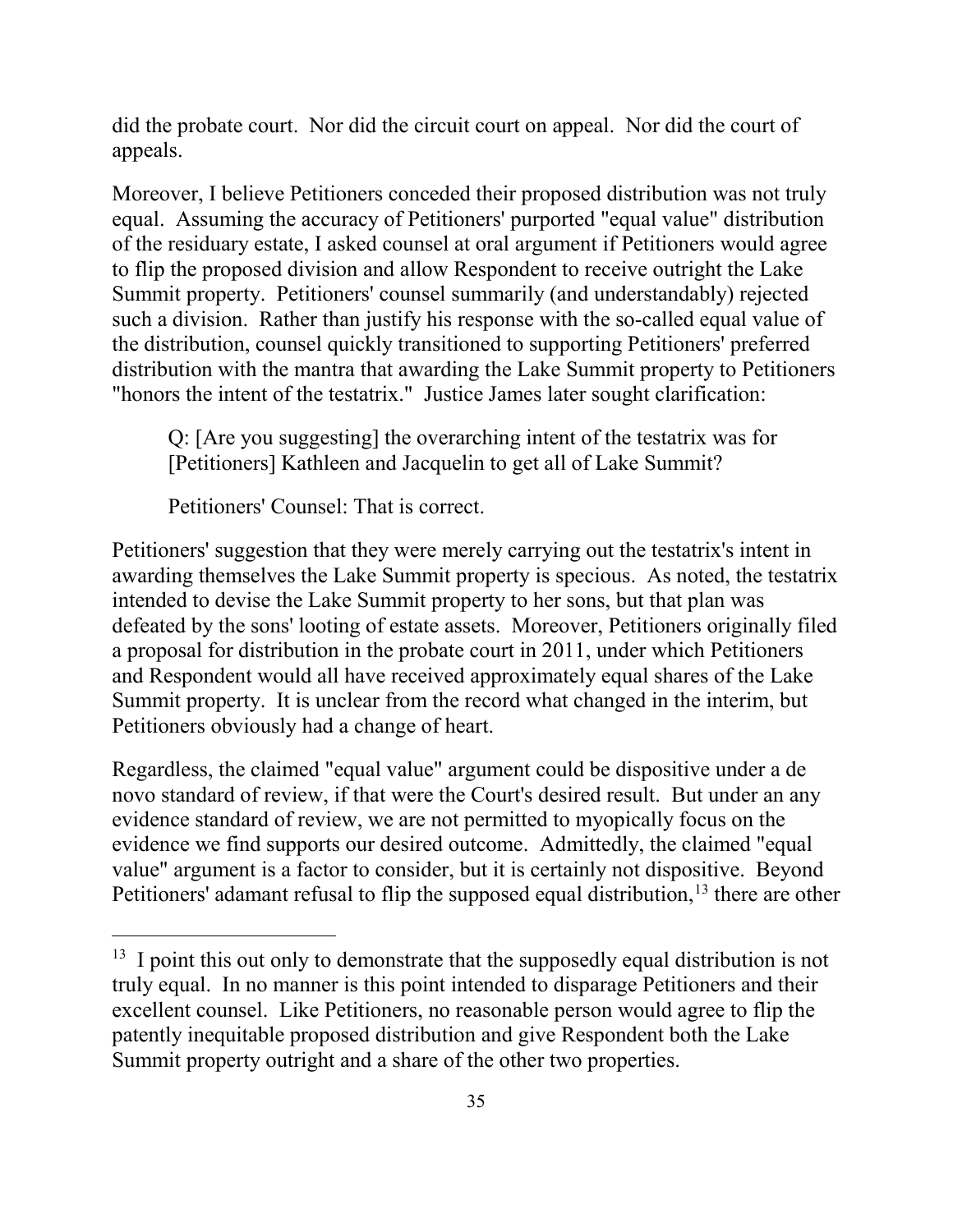considerations that illustrate the unequal and inequitable<sup>[14](#page-35-0)</sup> nature of Petitioners' proposed distribution.

opinion, did not receive the  $$400,000$  bequest<sup>15</sup>—is responsible for the lion's share hesitation in finding evidence in the record to support the breach of fiduciary duty to the detriment of Respondent. proposed distribution.<br>No one has challenged the obvious—the Lake Summit property is the prized asset.<br>The entire dispute is, after all, about who gets the Lake Summit property. It is undisputed that the rental income from the Lake Summit property more than covers all expenses associated with the property. Conversely, it is uncontested that the Bailey's Island and Paradise Island properties are unimproved lots that produce no income and have upkeep expenses that exceed \$25,000 annually. Based on Petitioners' distribution scheme, Respondent—who, according to the majority of those expenses. Moreover, while Petitioners awarded themselves a property outright (the Lake Summit property), they did not reciprocate and similarly award Respondent any property outright. Petitioners ensured themselves an ownership interest in all the properties. Under these facts and circumstances, I have no finding and affirming the court of appeals on this issue. I find evidence supports the probate court's determination that Petitioners' fiduciary duty precluded them from using their position as personal representatives to benefit their own interests

In sum, I would affirm the court of appeals as modified, and I thus concur in part and dissent in part.

<span id="page-35-0"></span><sup>&</sup>lt;sup>14</sup> Petitioners' brief acknowledges that "any Residuary Assets should pass in an equitable manner."

<span id="page-35-1"></span>equitable manner."<br><sup>15</sup> While there were apparently insufficient funds to pay Respondent her \$400,000 bequest, each Petitioner requested over \$130,000 in personal representative fees.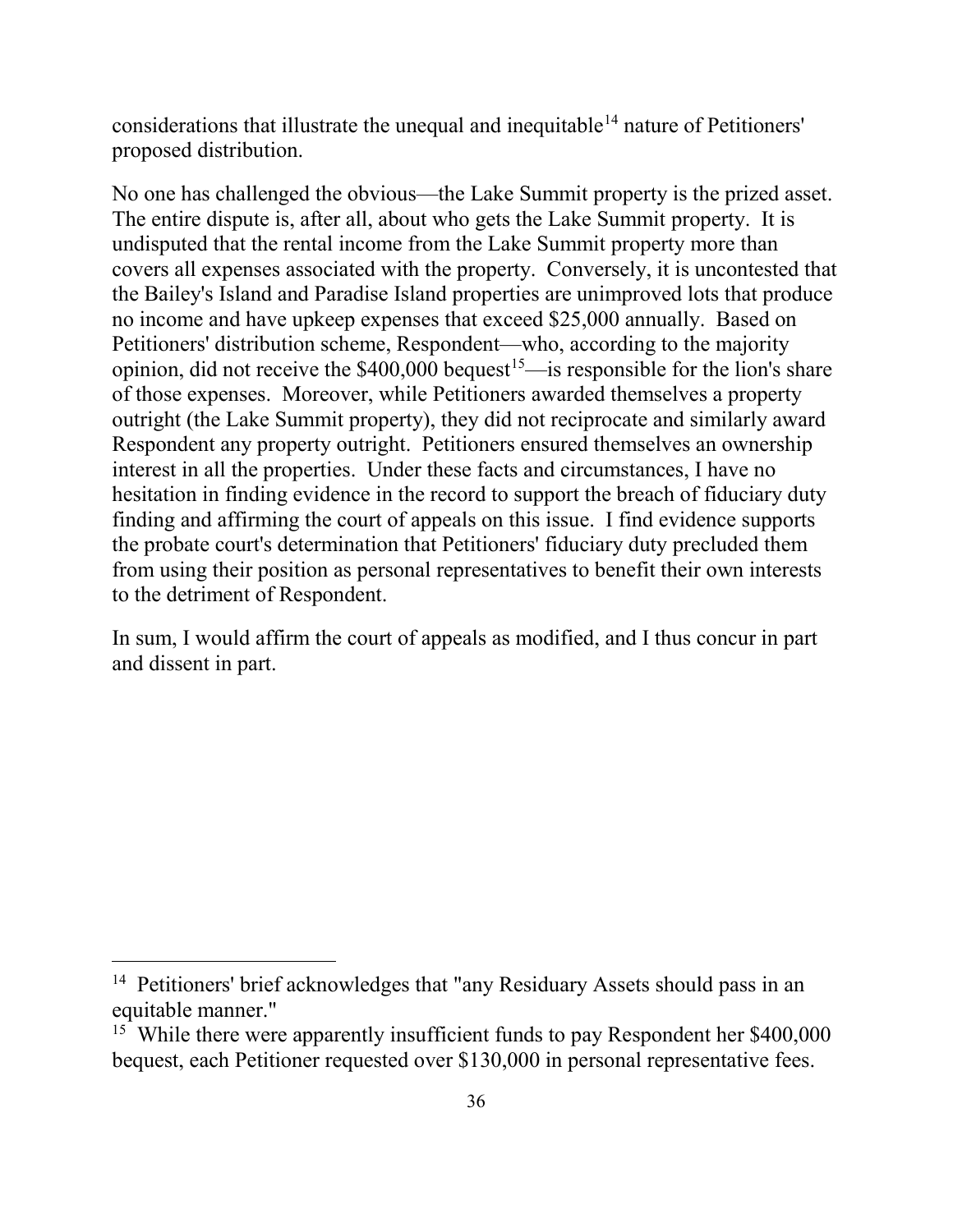# <span id="page-36-0"></span>The Supreme Court of South Carolina

In the Matter of P. Michael DuPree, Petitioner.

Appellate Case No. 2022-000511

#### ORDER

On April 13, 2022, this Court suspended Petitioner from the practice of law for nine months, retroactive to the date of his interim suspension on April [1](#page-36-1)6, 2021.<sup>1</sup> *In re DuPree*, Op. No. 28090 (S.C. Sup. Ct. filed Apr. 13, 2022) (Howard Adv. Sh. No. 13 at 13). Petitioner now seeks reinstatement pursuant to Rule 33, RLDE, Rule 413, SCACR.

Because the Court heard argument on the parties Agreement for Discipline by Consent shortly before issuing the opinion suspending Petitioner<sup>[2](#page-36-2)</sup> and Petitioner's misconduct did not involve harm to clients, the Court decides this matter without referral to the Committee on Character and Fitness.<sup>3</sup> See Rule 33(d), RLDE, Rule 413, SCACR (providing petitions for reinstatement following a definite suspension for nine months or more shall be referred to the Committee "unless otherwise directed by the Supreme Court").

Based on the petition and the recent hearing, the Court finds Petitioner has satisfied the conditions imposed by the opinion suspending him and the requirements for reinstatement. Therefore, we grant the petition for reinstatement conditioned upon Petitioner entering into and complying with a three-year monitoring agreement with Lawyers Helping Lawyers. Petitioner shall ensure quarterly reports by his treating physician are filed with the Commission on Lawyer Conduct regarding

<span id="page-36-1"></span><sup>1</sup>*In re DuPree*, 433 S.C. 240, 857 S.E.2d 792 (2021).

 $\overline{a}$ 

<span id="page-36-2"></span>2 Oral argument included sworn testimony from Petitioner.

<span id="page-36-3"></span><sup>3</sup> In its return, the Office of Disciplinary Counsel expressed no objection to this procedure.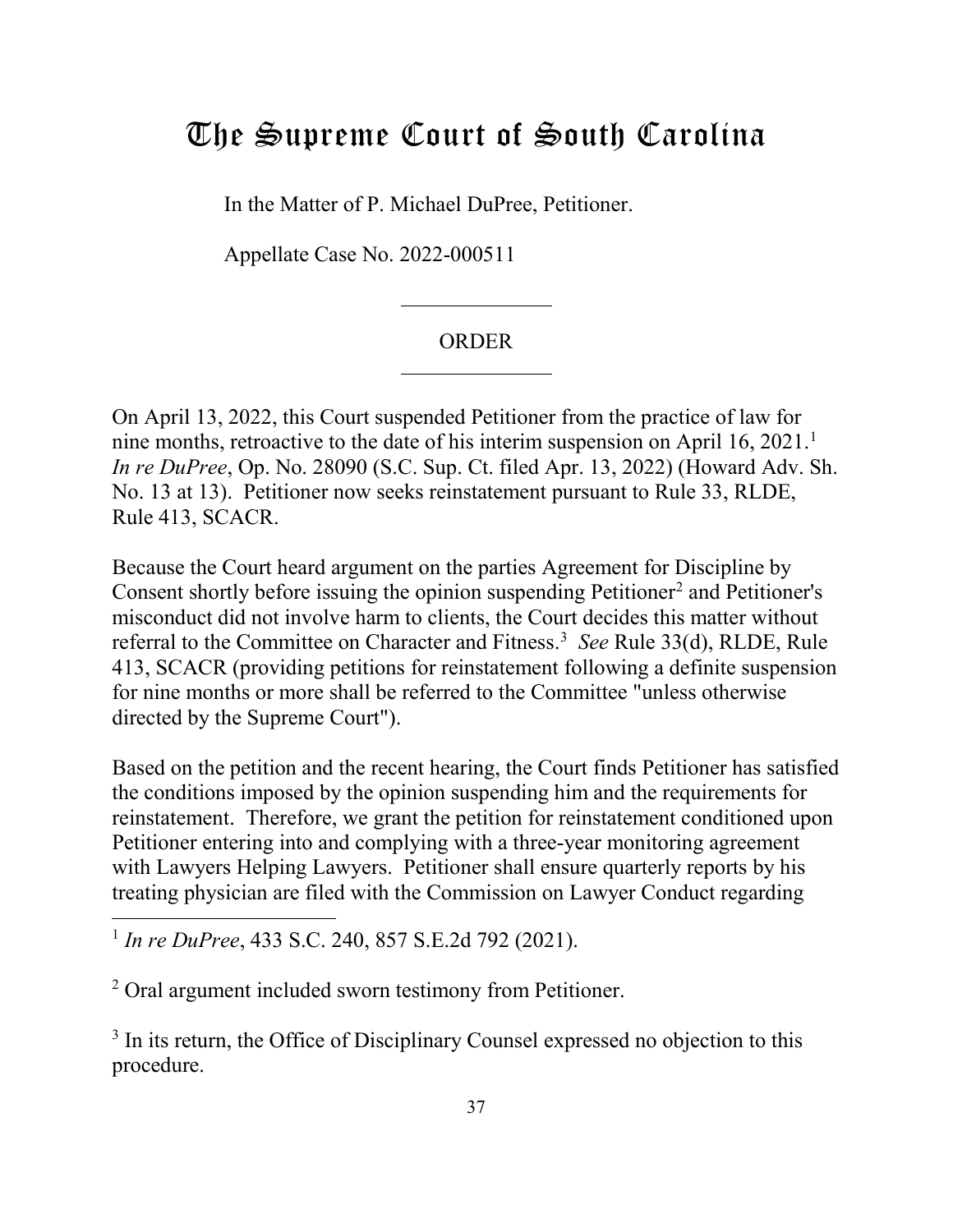Petitioner's diagnosis, treatment compliance, and prognosis, for a period of three years.

| s/ Donald W. Beatty     | C.J. |
|-------------------------|------|
| s/ John W. Kittredge    |      |
| s/ Kaye G. Hearn        |      |
| s/ John Cannon Few      |      |
| s/ George C. James, Jr. |      |

Columbia, South Carolina June 9, 2022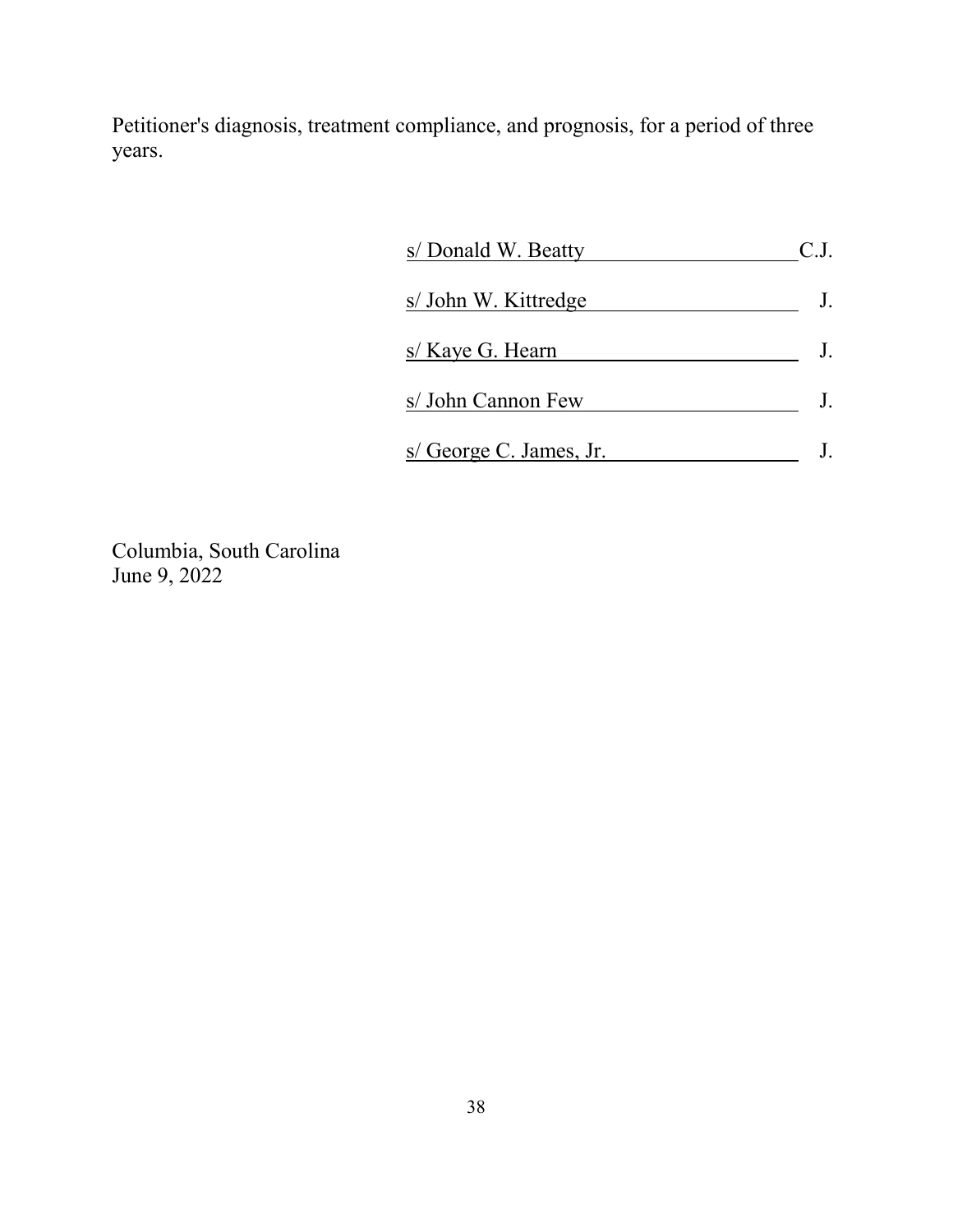# **THE STATE OF SOUTH CAROLINA In The Court of Appeals**

<span id="page-38-0"></span>The State, Respondent,

v.

 $\overline{a}$ 

Leslie Davis, Appellant.

Appellate Case No. 2019-000071

Appeal From Horry County Benjamin H. Culbertson, Circuit Court Judge

Opinion No. 5917 Heard February 17, 2022 – Filed June 15, 2022

#### **AFFIRMED**

Appellate Defender Adam Sinclair Ruffin, of Columbia, for Appellant.

Attorney General Alan McCrory Wilson and Assistant Attorney General Joshua Abraham Edwards, both of Columbia; and Solicitor Jimmy A. Richardson, II, of Conway, all for Respondent.

**WILLIAMS, C.J.:** In this criminal appeal, Leslie Davis contends the trial court erred in admitting evidence of his prior conviction for rape in the first degree, $<sup>1</sup>$  an</sup>

<span id="page-38-1"></span><sup>&</sup>lt;sup>1</sup> Davis's prior conviction occurred in Madison County, New York.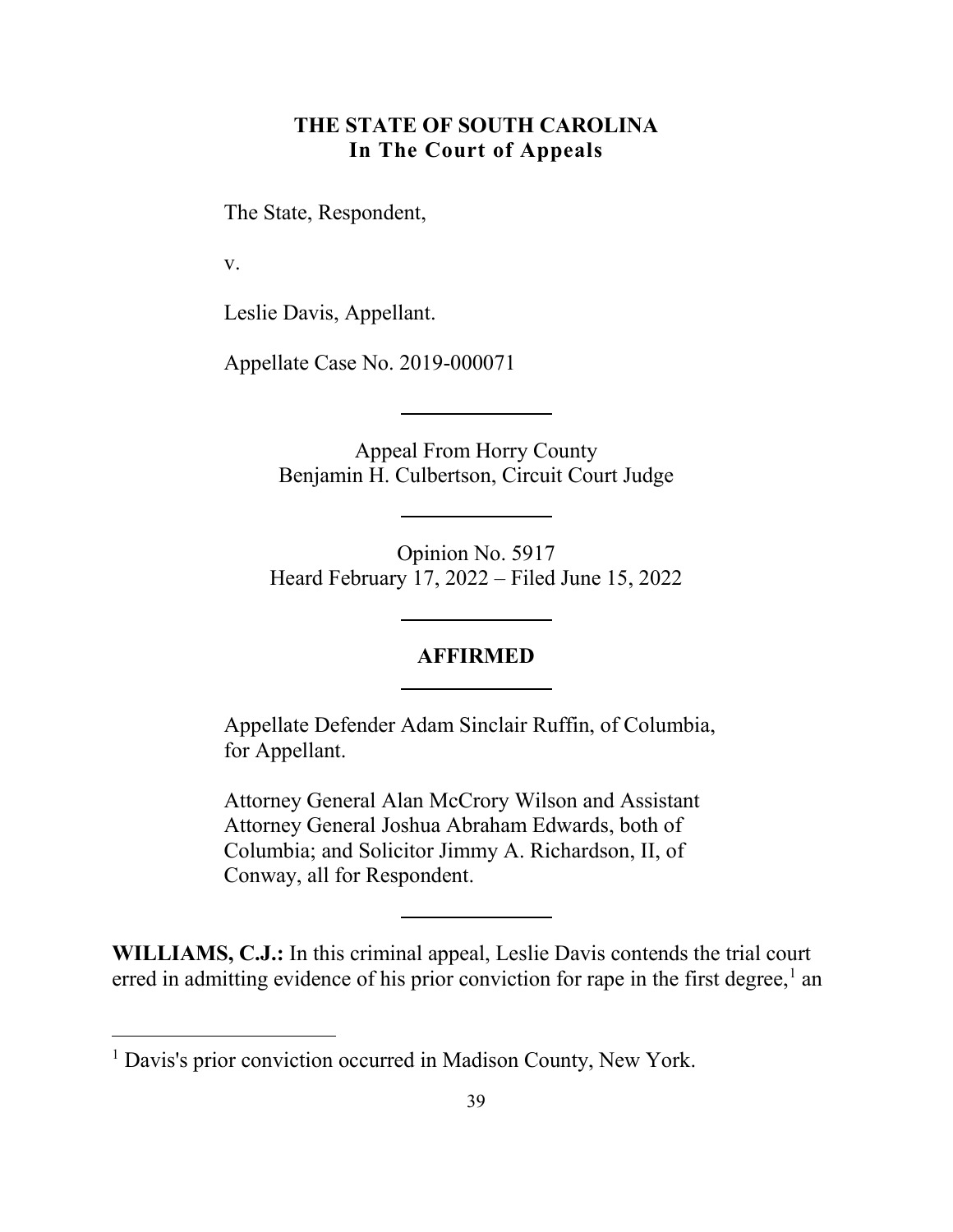element of criminal sexual conduct with a minor in the first degree (CSCM) under section  $16-3-655(A)(2)$  of the South Carolina Code (2015). We affirm.

#### **FACTS/PROCEDURAL HISTORY**

 in her bed vomiting and decided to keep her home for the day. Later that afternoon, Minor told Squires about the sexual assault. Squires called 911, and two officers and an ambulance responded to Davis's residence. Squires further threw them away when Minor stated the blood was from a cut. On March 14, 2016, Minor, an eight-year-old female, reported to her live-in babysitter that her father, Davis, was sexually assaulting her. The babysitter, Brooke Squires, testified that before school on March 14, she found Minor naked testified that several days prior, she found bloody underwear in Minor's room but

 bruising, cuts, or rashes on her body. Moore testified that her records did not reflect the presence of blood on Minor. Dr. Carol Rahter, an emergency physician examined Minor at the hospital. Dr. Rahter concluded Minor had a normal exam. trial that Minor claimed she was raped from January 2016 until March 2016. Upon arrival at the hospital, Janet Moore, a sexual assault nurse, examined Minor and concluded Minor's labia majora was reddened; however, she did not show any and medical director of the Children's Recovery Center in Myrtle Beach, also Minor was also interviewed at the Myrtle Beach Children's Recovery Center. Dianne Nordeen, a forensic interviewer, videotaped the interview and testified at

 16-3-655(A)(2). During a pretrial motion, Davis moved to suppress the offender. Davis argued that section  $16-3-655(A)(2)$  was unconstitutional because of exceedingly prejudicial evidence to prove an element of CSCM under the statute. He asserted the State could stipulate to his prior conviction, the court sentencing if the jury found him guilty of the underlying sexual battery. The trial his prior conviction had to be proven by the State beyond a reasonable doubt. The Horry County Grand Jury indicted Davis for CSCM pursuant to section introduction of his prior rape conviction and his obligation to register as a sex it deprived him of his fundamental right to a fair trial by requiring the introduction could rule on the conviction's existence, and the court could hold the evidence for court denied Davis's motion to suppress, finding that under section  $16-3-655(A)(2)$ 

At trial, the State called the clerk of court for Madison County, New York, and he testified that Davis was convicted for "rape in the first degree" on October 21,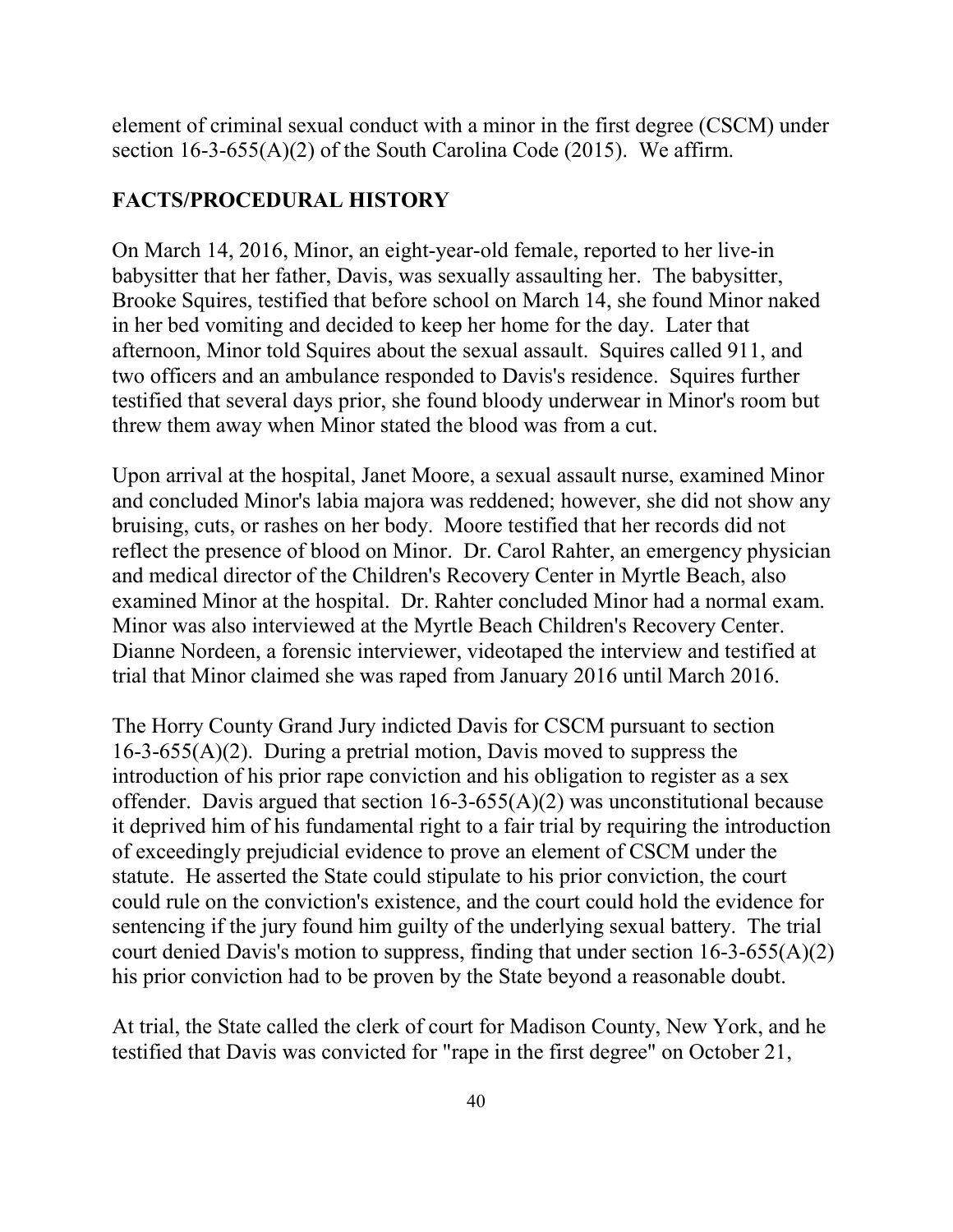1986. The State also called a sergeant with the Horry County Sheriff's Office who stated Davis was required to register as a sex offender due to this prior conviction. After deliberations, the jury found Davis guilty as charged and the trial court sentenced him to thirty years' imprisonment. This appeal followed.

# **ISSUE ON APPEAL**

Did the trial court err in admitting Davis's prior conviction for rape in the first degree and evidence of his obligation to register as a sex offender?

# **STANDARD OF REVIEW**

 *Cross*, 427 S.C. 465, 473, 832 S.E.2d 281, 285 (2019). A trial court abuses its an error of law. *Id.* "[T]he conduct of a trial is largely within the discretion of the presiding judge, to the end that a fair and impartial trial may be had." *Id.* (quoting *State v. Heath*, 232 S.C. 384, 391, 102 S.E.2d 268, 272 (1958)). An appellate court reviews a trial court's evidentiary rulings under an abuse of discretion standard and gives great deference to the trial court's ruling. *State v.*  discretion when its conclusions either lack evidentiary support or are premised on

# **LAW/ANALYSIS**

Davis contends the probative value of his prior rape conviction was substantially and unfairly outweighed by its prejudicial effect and argues the trial court could have remedied such a prejudicial effect by requiring the State to stipulate to its existence. We disagree.

Davis was indicted for CSCM pursuant to section 16-3-655(A)(2), which provides:

A person is guilty of [CSCM] if:

. . .

 included in the sex offender registry pursuant to [s]ection (2) the actor engages in sexual battery with a victim who is less than sixteen years of age and the actor has previously been convicted of, pled guilty or nolo contendere to, or adjudicated delinquent for an offense listed in [s]ection 23-3-430(C) or has been ordered to be  $23 - 3 - 430(D)$ .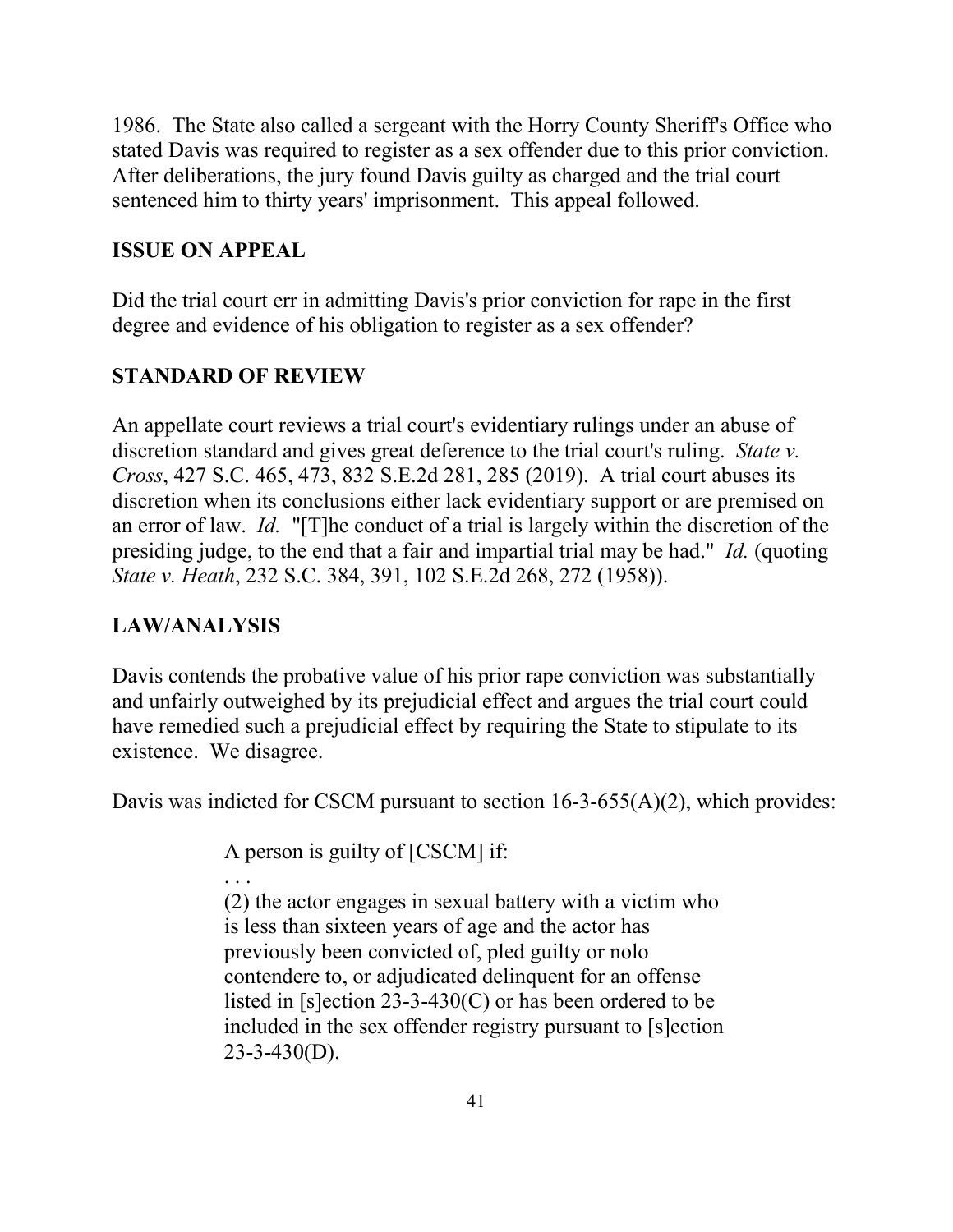mandated obligation to register as a sex offender is an element of CSCM. *See*  element of the crime, has "insurmountable probative value." *Cross*, 427 S.C. at 474, 832 S.E.2d at 286. But, because of the inherently prejudicial stigma a prior sex crime carries, the prejudicial effect of introducing evidence of such a prior crime is exceedingly high. *Id.* at 474, 478, 832 S.E.2d at 286, 288. The should be admitted." *Id.* at 477, 832 S.E.2d at 287. Evidence of the prior crime is in no way probative of whether a defendant committed the current underlying sexual battery. *Id.* at 477, 832 S.E.2d at 287–88. Under subsection  $(A)(2)$ , a prior conviction for a sex crime or an individual's  $\S 16-3-655(A)(2)$ . Our supreme court has noted that when a prosecutor chooses to try an individual for CSCM under this section, evidence of a prior conviction, as an admissibility of a prior conviction for a sex crime "remains subject to [the] trial court's Rule 403 gatekeeping duty to determine whether and when that evidence

 In *Cross*, [2](#page-41-0) the defendant was charged with CSCM under section 16-3-655(A)(2). sexual battery for which he was charged. *Id.* at 474, 832 S.E.2d at 286. The defendant argued that bifurcation of his trial—requiring the State to prove he was stigma a prior sex crime carries. *Id.* at 474–75, 832 S.E.2d at 286. The supreme court agreed and held that the probative value of the prior conviction, *at the time it*  defendant and bifurcation would have remedied such risks. *Id.* at 484, 832 S.E.2d that the state "must" be allowed to introduce it. *Id. Id.* at 474, 832 S.E.2d at 286. He claimed the State violated Rule 403, SCRE, by introducing his prior sex crime conviction before proving he was guilty of the guilty of the underlying sexual battery before proving he was guilty of a prior sex crime—would sufficiently diminish the risk of excessive prejudice produced by the *was introduced*, was substantially outweighed by the risk of unfair prejudice to the at 291. However, the court also acknowledged that a defendant's prior conviction for a sex crime is admissible to prove the prior-conviction element of CSCM and

 In this case, Davis did not seek to bifurcate his trial into two proceedings like the defendant in *Cross*; Davis sought to force the State to stipulate to his prior conviction and thwart the State's ability to present his prior conviction to the jury. While *Cross* does not hold that bifurcation is the only remedy trial courts can employ to diminish the risk of unfair prejudice from the admission of a prior sex crime, we find forcing the State to stipulate to the prior crime element of section

<span id="page-41-0"></span> 2 *Cross* was decided after Davis's trial. 42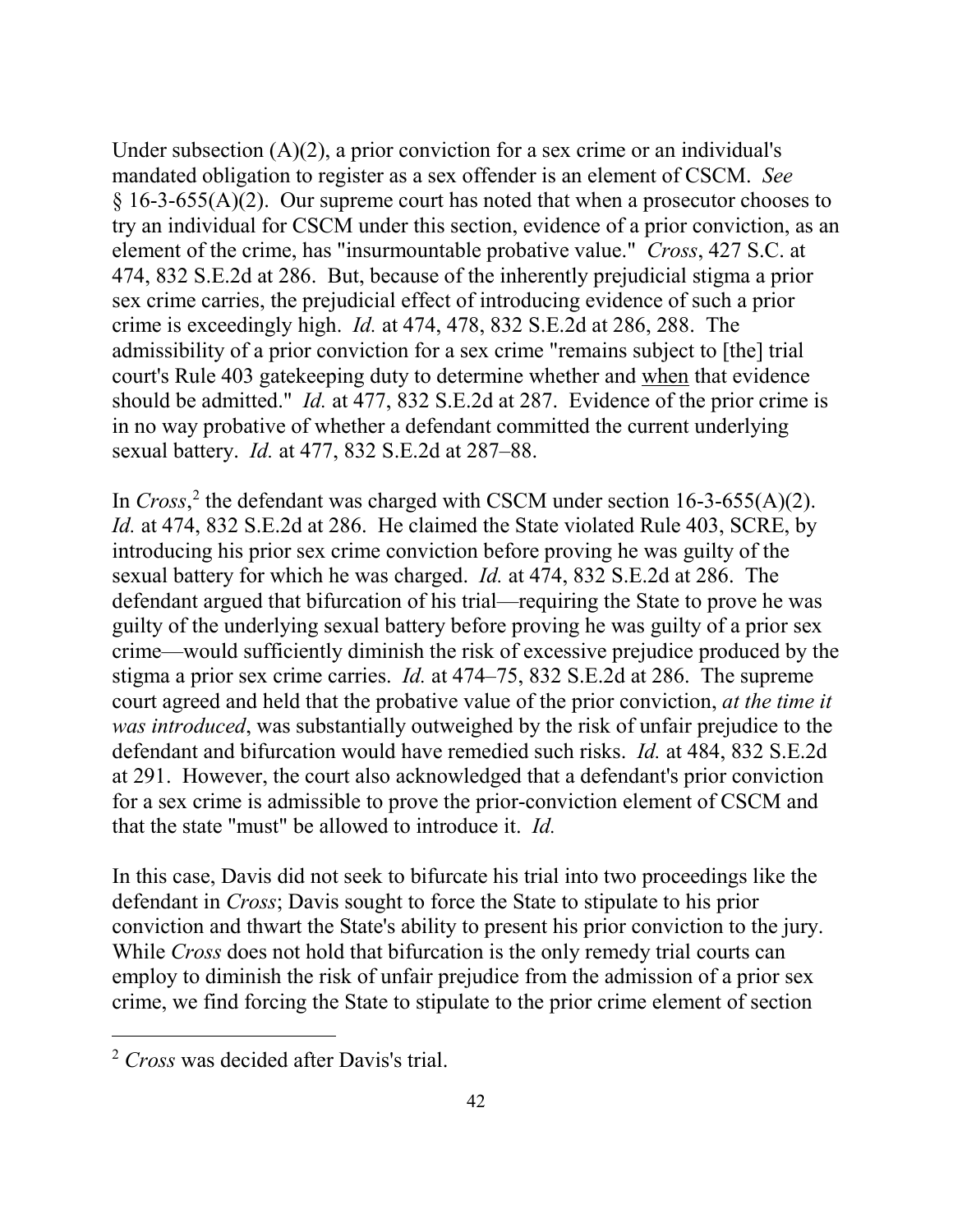16-3-655(A)(2) is incompatible with *Cross*'s holding. *Cross* states the risk of unfair prejudice a prior sex crime poses is exceedingly high *during the portion of*  admissible, and the State *must* be allowed to introduce it. *Id.* at 482–84, 832 *trial the state seeks to prove a defendant sexually assaulted a minor*; however, evidence of a prior conviction for the sex crime is undeniably probative and S.E.2d at 290–91.

 accept a defendant's offer to stipulate to the conviction. *See State v. Hamilton*, 327 force the State to accept an offer to stipulate to prior convictions for driving under State can prosecute an individual with what evidence it chooses. *See Old Chief v.*  away); *State v. James*, 355 S.C. 25, 34, 583 S.E.2d 745, 749 (2003) ("[T]he State choosing.'" (quoting *Hamilton*, 327 S.C. at 445, 486 S.E.2d at 514)). Moreover, when the existence of a prior conviction constitutes a statutory element of a crime, South Carolina appellate courts have refused to require the State to S.C. 440, 443, 486 S.E.2d 512, 513 (Ct. App. 1997) (stating that when the State is required to prove a prior conviction as an element of a crime it cannot be forced to accept a defendant's offer to stipulate); *State v. Anderson*, 318 S.C. 395, 399–400 & n.2, 458 S.E.2d 56, 58–59 & n.2 (Ct. App. 1995) (finding a defendant could not the influence and noting that a stipulation is an agreement containing mutual assent from the parties). Our appellate courts' disinclination to force the State to accept a defendant's offer to stipulate falls in line with the well-established principle that the *United States*, 519 U.S. 172, 186–89 (1997) (stating the prosecution is entitled to prove its case free from a defendant's inclination to stipulate damning evidence cannot be forced to accept a defendant's stipulation to prior convictions because that would interfere with the State's right to prove its case with 'evidence of its own

 Finally, even if this court were to force the State to accept Davis's offered stipulation, such an agreement would not dampen the prejudicial effect of the prior conviction like bifurcation of the trial. The prior sex crime element under section 16-3-655(A)(2) does not involve generic prior convictions; it requires a specific conviction listed under section 23-3-430(C). Even if forced to accept Davis's stipulation that he was convicted of a specific sex crime, the State could not have proven Davis guilty of CSCM under section 16-3-655(A)(2) using general language about his prior offense. The jury would have known Davis was guilty of a prior sex crime when the trial court instructed them as to the elements of CSCM. *See Hamilton*, 327 S.C. at 446, 486 S.E.2d at 515 (stating that when a specific prior conviction is required to prove a statutory element, generic statements about the offense are not possible and the jury would learn about the prior conviction when it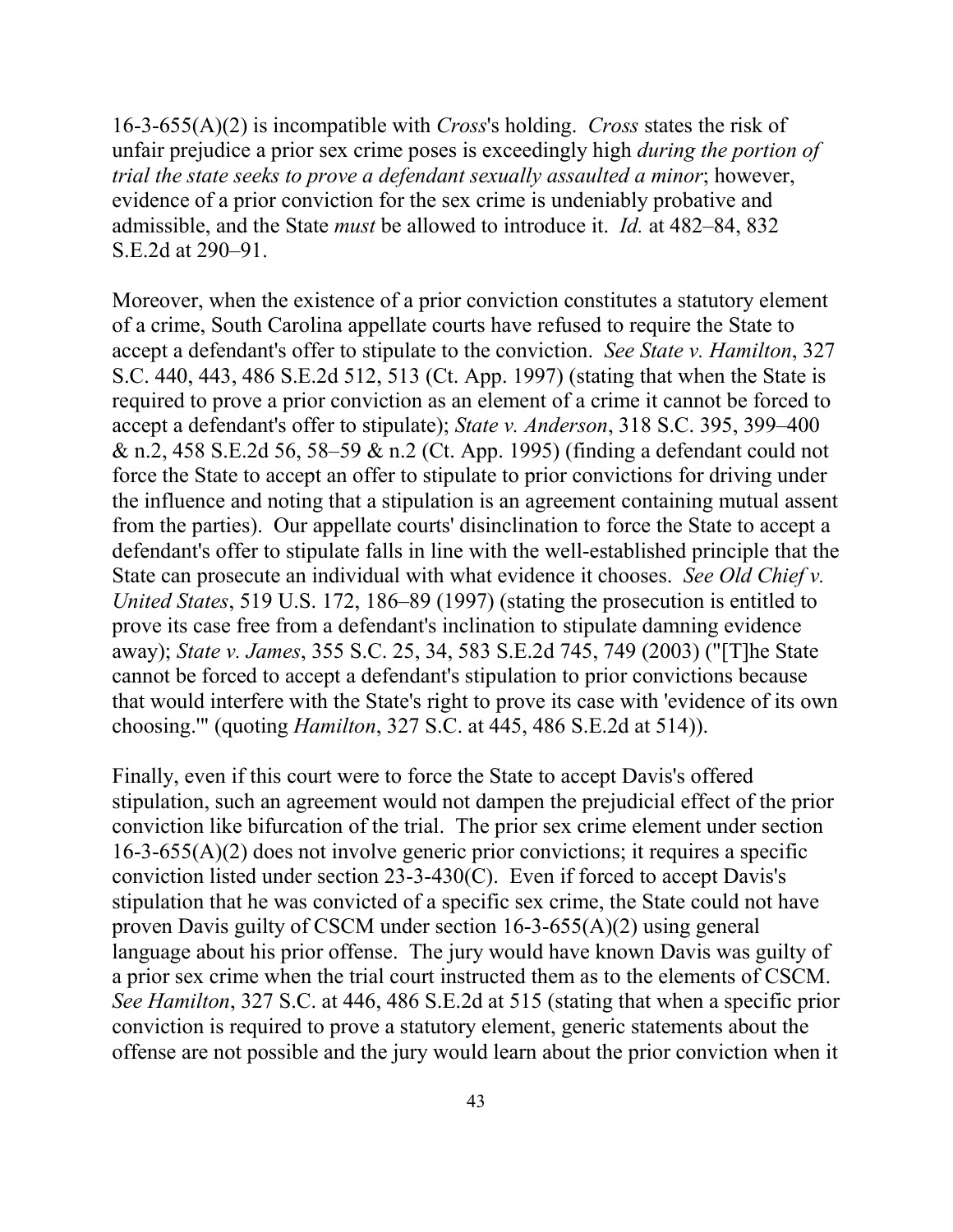291 (holding a defendant's conviction for a specific offense under section crime, the probative value of the specific name and nature of an offense is substantially outweighed by the danger of unfair prejudice). is instructed on the elements of the crime); *Cross*, 427 S.C. at 484, 832 S.E.2d at 23-3-430(C) is admissible to prove the prior-conviction element under section 16-3-655(A)(2) and *must* be introduced at trial (emphasis added)); *cf. Old Chief*, 519 U.S. at 191 (finding that when generic felonies are a statutory element of a

 Because Davis did not seek to bifurcate his trial and a prior sex crime conviction is evidence that he was required to register as a sex offender. *See Cross*, 427 S.C. at 477, 484, 832 S.E.2d at 287, 291 (finding that a prior conviction for a crime listed introduced at trial). Therefore, we affirm the trial court's evidentiary ruling. a statutory element of CSCM under section 16-3-655(A)(2), we find the trial court did not err in admitting Davis's prior conviction for rape in the first degree or in section 23-3-430(C) has insurmountable probative value in proving the prior conviction element of CSCM under section 16-3-655(A)(2) and must be

# **CONCLUSION**

Accordingly, Davis's conviction is

# **AFFIRMED.**

# **KONDUROS and VINSON, JJ., concur.**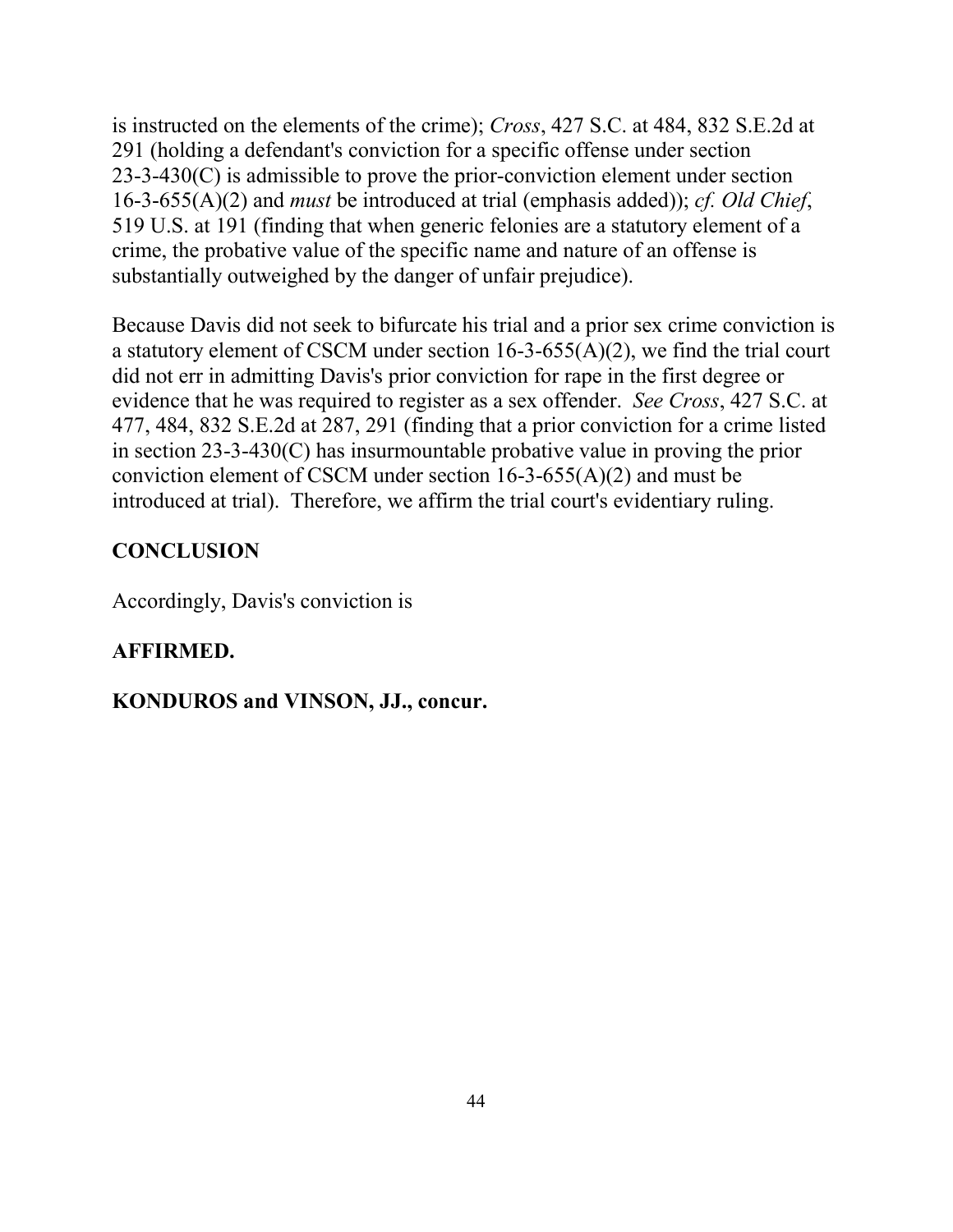## **THE STATE OF SOUTH CAROLINA In The Court of Appeals**

The State, Respondent,

v.

Devonta Edward Williams, Appellant.

Appellate Case No. 2019-000222

Appeal From Horry County Steven H. John, Circuit Court Judge

Opinion No. 5918 Heard March 15, 2022 – Filed June 15, 2022

#### **AFFIRMED**

Appellate Defender Joanna Katherine Delany, of Columbia, for Appellant.

Attorney General Alan McCrory Wilson, Deputy Attorney General Donald J. Zelenka, Senior Assistant Deputy Attorney General Melody Jane Brown, and Assistant Attorney General Tommy Evans, Jr., all of Columbia; and Solicitor Jimmy A. Richardson, II, of Conway, for Respondent.

**HEWITT, J.:** This case calls on us to again address the specific intent crime of attempted murder. Devonta Edward Williams argues the trial court should have directed a verdict of acquittal because he sees no evidence he intended to kill the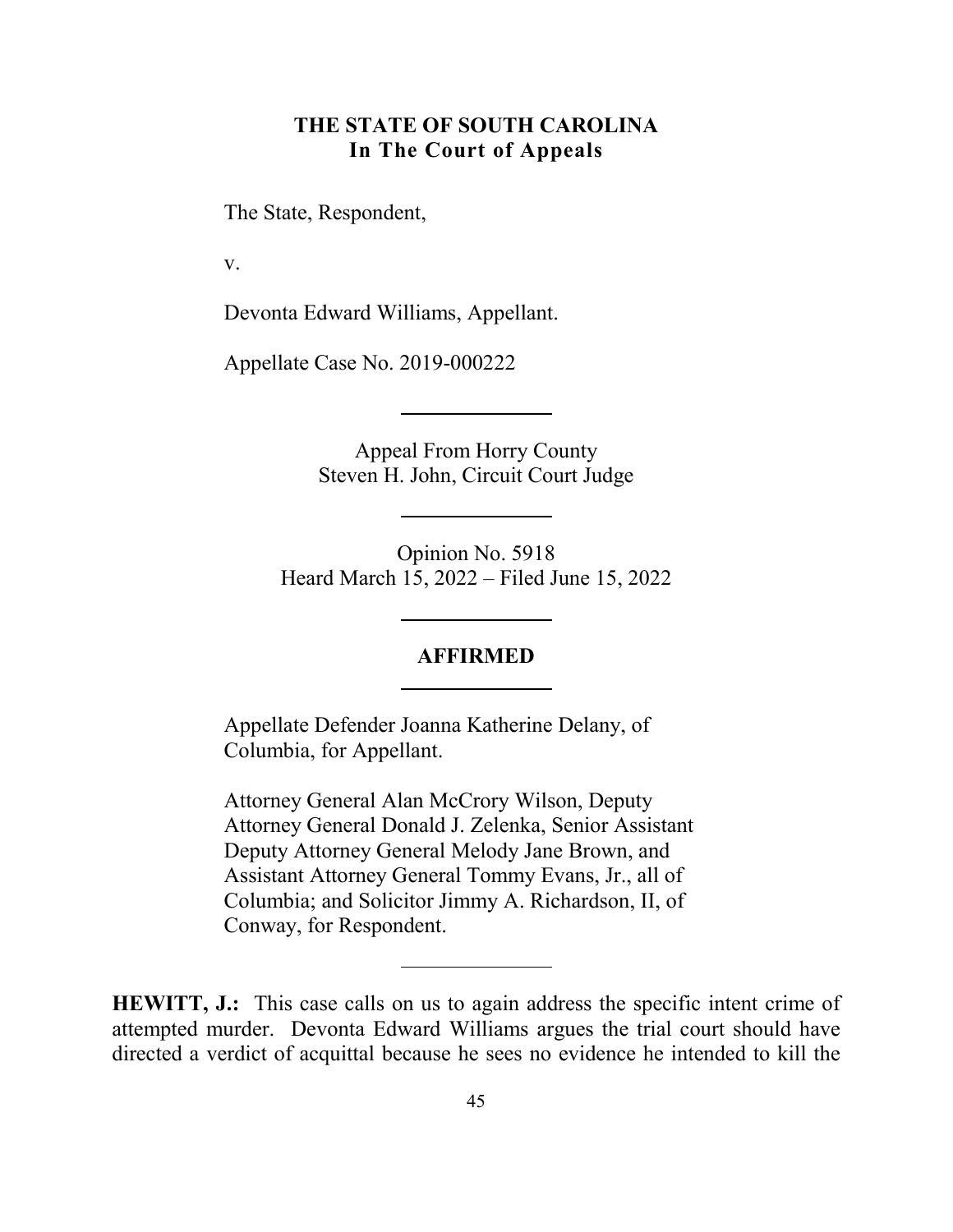particular individual named in one of his attempted murder indictments. The trial court sent the case to the jury, relying on transferred intent.

 there was evidence at the directed verdict stage from which a jury could find within the zone of danger created by Williams' conduct. For that reason, we affirm. The trial court could not have foreseen that this court would subsequently hold transferred intent does not apply to attempted murder. Even so, we are convinced Williams intended to kill the individual in question because the individual was

# **FACTS**

 An Horry County grand jury indicted Williams for the murder of one man and the concerns his conviction for the attempted murder of Letrevias Knox. attempted murder of two others. Williams proceeded to a jury trial. This appeal

 were gathered outdoors, asked someone in the group "where's my money," and the back of a leg as he ran away. Multiple witnesses said Williams was the only person they saw with a gun during the incident. Witnesses testified Williams approached a group of approximately eight people who began shooting. Knox was in the group. He said he was shot in the shoulder and

person they saw with a gun during the incident.<br>Williams moved for a directed verdict on all charges. As relevant here, Williams argued the State did not present evidence he deliberately intended to shoot Knox. he was shot. For his part, Knox had already testified that he did not know who shot him or why

he was shot.<br>The State argued Williams' intent to injure other people could be firmly established money, opened fire, and was the only person seen with a gun. The State also argued court cited transferred intent in denying the directed verdict motion. by the testimony that Williams purposefully approached the scene, demanded that under transferred intent, "malice follows the bullet." As already noted, the trial

 Williams testified immediately after his directed verdict motions were denied. He for being there. He said he did not mention anything about money; instead, he said he asked about his moped. Williams claimed he saw one person—Brandon Wells— move as though he was reaching for a gun and that Wells had a reputation for admitted approaching the group of people but claimed he had no specific purpose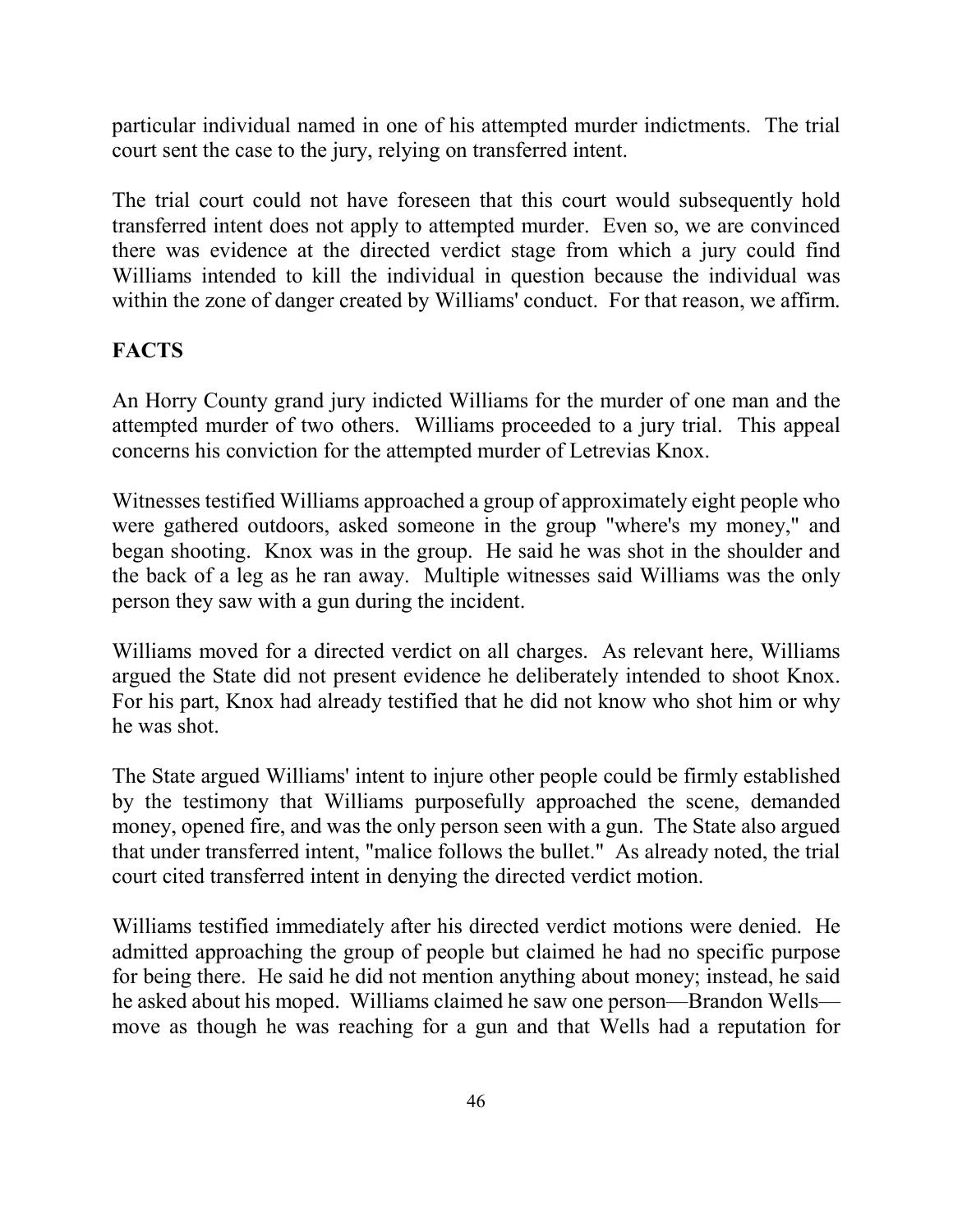carrying weapons. Williams said he heard gunshots and ran behind a car before he could pull out his own gun.

 denied them. Williams renewed his directed verdict motions after his testimony. The trial court

 jury found Williams guilty as indicted. The trial court sentenced him to concurrent for both counts of attempted murder. The trial court charged the jury on transferred intent. Williams did not object. The terms of thirty-five years' imprisonment for murder and thirty years' imprisonment

#### **ISSUE**

Whether the trial court erred in denying a directed verdict of acquittal on the charge Williams attempted to murder Knox.

#### **STANDARD OF REVIEW**

 "On appeal from the denial of a directed verdict, this [c]ourt views the evidence and 415 S.C. 463, 470, 783 S.E.2d 802, 806 (2016) (quoting *State v. Butler*, 407 S.C. 376, 381, 755 S.E.2d 457, 460 (2014)). "If the [S]tate has presented 'any direct guilt of the accused,' this [c]ourt must affirm the trial court's decision to submit the (quoting *State v. Cherry*, 361 S.C. 588, 593-94, 606 S.E.2d 475, 478 (2004)). "The case should be submitted to the jury if there is any substantial evidence [that] fairly or logically deduced." *State v. Robinson*, 310 S.C. 535, 538, 426 S.E.2d 317, 319 (1992). all reasonable inferences in the light most favorable to the State." *State v. Pearson*, evidence or any substantial circumstantial evidence reasonably tending to prove the case to the jury." *State v. Hepburn*, 406 S.C. 416, 429, 753 S.E.2d 402, 409 (2013) reasonably tends to prove the guilt of the accused, or from which his guilt may be

#### **ANALYSIS**

 about attempted murder. This particular crime often seems to present confusing issues. First, we mention *State v. King*, which held attempted murder is a specific intent crime, in part because attempt criminalizes intent and "it is logically Over the last few years, this court and our supreme court have written several cases impossible to attempt an unintended result." 422 S.C. 47, 56, 810 S.E.2d 18, 23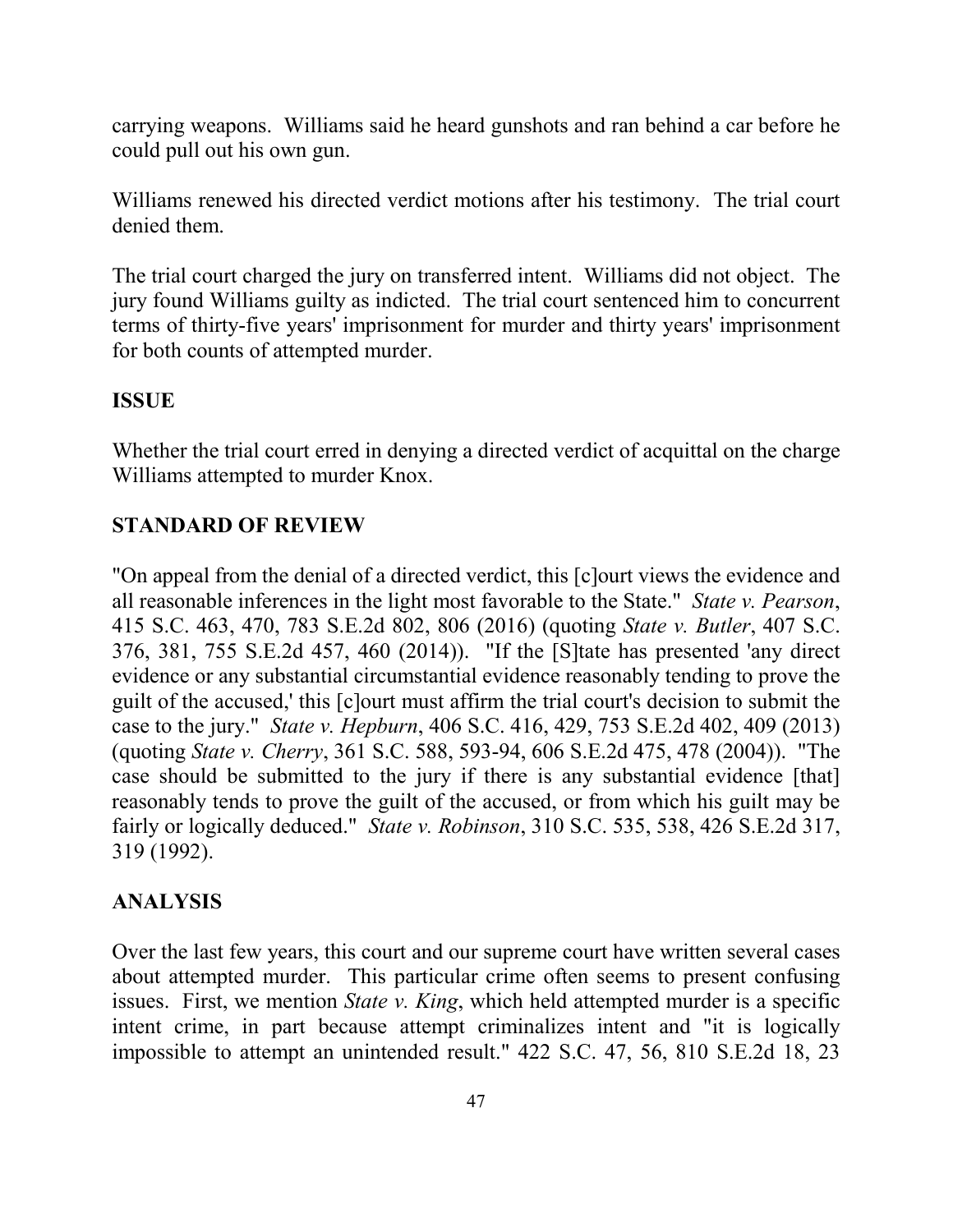148, 158, 829 S.E.2d 702, 707 (2019). (2017) (quoting 22 C.J.S. *Criminal Law: Substantive Principles* § 156, at 221-22 (2016)). Also relevant is *State v. Gerald Rudell Williams*, which vacated a decision from this court that found transferred intent applied to attempted murder. 427 S.C.

 not apply to attempted murder. We read these cases as saying that shifting the specific intent to kill, he did not have the specific intent to kill the bystander. *See*  of now, there are requests in both cases for supreme court review. Two of this court's decisions stand for the proposition that transferred intent does defendant's intent to kill from the targeted victim to an injured bystander does not satisfy the specific intent for attempted murder; though the defendant had the *State v. Geter*, 434 S.C. 557, 568, 864 S.E.2d 569, 575 (Ct. App. 2021); *State v. James Caleb Williams*, 435 S.C. 288, 299, 867 S.E.2d 430, 436 (Ct. App. 2021). As

 hits and injures Mary instead. As far as attempted murder is concerned, Peter attempted to murder Paul, not Mary. After all, there is no evidence Peter intended to kill Mary. His intent was to kill Paul. We think an illustration shows why the recent decisions from this court are correct in reasoning that transferred intent does not apply to attempted murder. Suppose Peter fires a single shot at Paul in an attempt to kill him. The bullet misses Paul and

to kill Mary. His intent was to kill Paul.<br>Some might argue it makes sense to "transfer" the intended victim status from Paul to Mary. We believe the logic of *King* rejects this reasoning. *King* noted it is not possible to specifically intend an unintended result. Peter's specific intent was to kill Paul, not Mary.

 We think not. Transferred intent "makes a whole crime out of two halves," *Gerald*  intent would allow Peter's criminal intent to injure Paul to join with his act of injuring supporting the view that transferred intent is a multiplier for increasing liability when an attempted crime is not successful. It would be illogical to say Peter fired a single shot intending to kill *both* Paul and Mary. Some might argue it is proper to charge attempted murder of both Paul and Mary. *Rudell Williams*, 427 S.C. at 150, 829 S.E.2d at 702-03—if Mary died, transferred Mary and make Peter guilty of Mary's murder. We are not aware of authority

shot intending to kill *both* Paul and Mary.<br>Now consider an entirely different hypothetical. This one comes to us from the Supreme Court of California in *People v. Bland*, 48 P.3d 1107 (Cal. 2002). Suppose a villain intends to kill a particular target. The criminal sees the target standing in a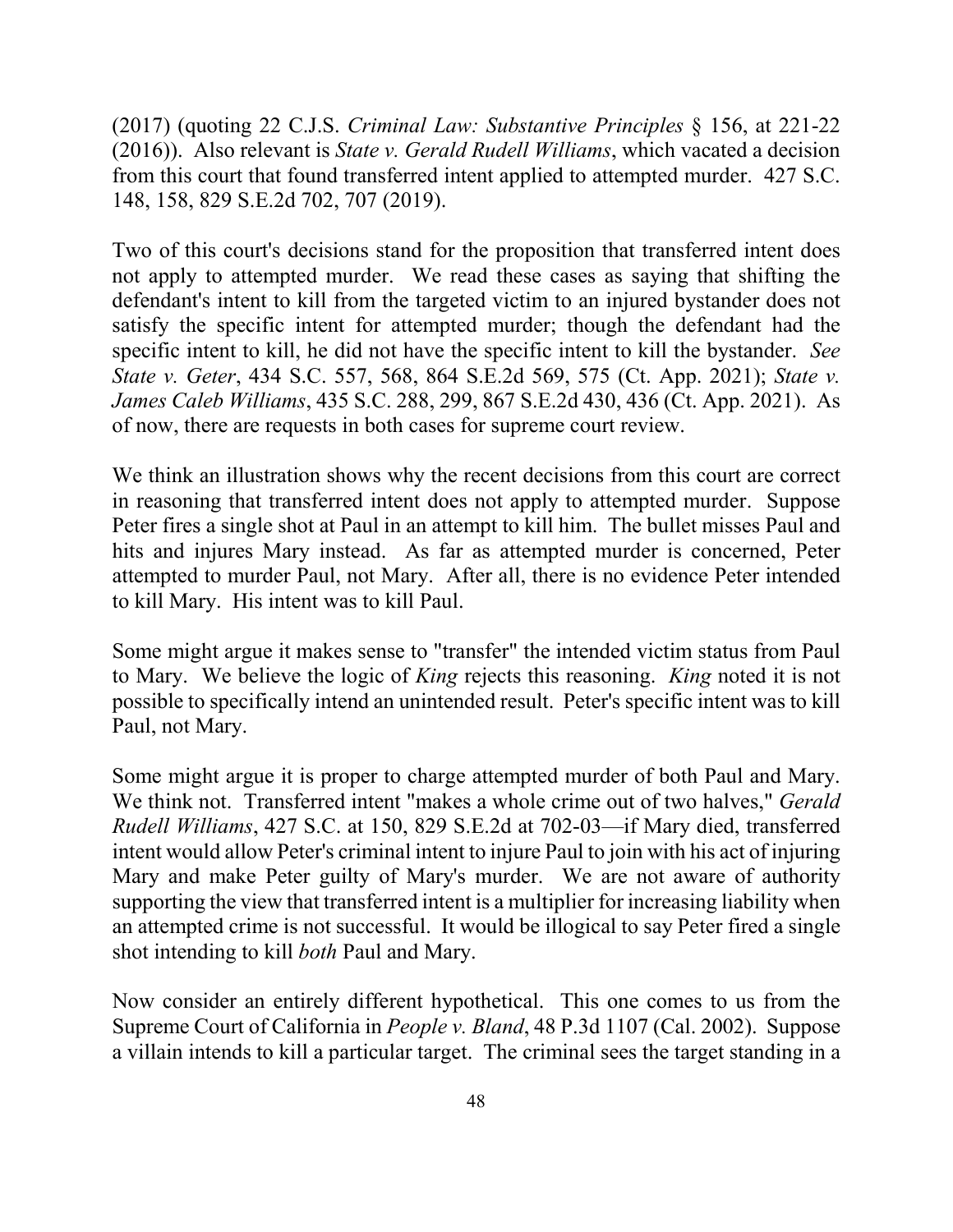multiple times in the group's direction. *Bland* explains that when the villain the group, a factfinder could reasonably infer that the villain concurrently intended to kill multiple people in the immediate vicinity. *Id*. at 1118. To be clear, this is not transferred intent. The villain's primary goal was to kill the target. However, the circumstances also warrant the jury inferring the villain intended to kill others in the vicinity too. group of people, and in an effort to ensure the target's death, the villain shoots escalated his attack from a single bullet aimed at the target to a hail of bullets into

 We think this case is like that hypothetical. In the light most favorable to the State, two others, including Knox. Williams approached a group of people, argued with someone in the group, pointed his gun into the group, and fired at least four shots. He killed one person and injured

 evidence. *State v. Taylor*, 434 S.C. 365, 862 S.E.2d 924 (Ct. App. 2021) (finding intent to kill may be shown through circumstantial evidence), *cert pending*; *cf. State*  the home). It is, after all, only natural to infer that when someone shoots at another person, the shooter intends to kill. By the same reasoning, when someone points line of fire, we believe a rational juror could infer the shooter intended to murder whoever may have been injured in that group. *See Gerald Rudell Williams*, 427 S.C. We think this version of events supports a valid theory of attempted murder. We note that intent to kill—even specific intent to kill—may be shown by circumstantial *v. McGowan*, 430 S.C. 373, 381, 845 S.E.2d 503, 507 (Ct. App. 2020) (finding verdict of first degree assault and battery of a child victim was not supported by evidence of specific intent to injure the child when no evidence was presented McGowan knew the child was in the home when McGowan shot in the direction of and fires a deadly weapon multiple times at a group of people he knows are in the at 157 n.9, 829 S.E.2d at 707 n.9 (finding the doctrine of transferred intent was unnecessary to uphold Williams' conviction of attempted murder when evidence was presented indicating Williams intended to kill "the figure in the doorway" regardless of whether Williams had premeditated motive to kill that particular person in the doorway); *see also King*, 422 S.C. at 55, 810 S.E.2d at 22 (agreeing with our holding that the State must "prove specific intent to commit murder").

 Williams could be charged with eight counts of attempted murder on the theory that there were eight people in the group. The evidence showed he shot four times, and We can think of two things that bear further mentioning. First, we are concerned about attempts to over-read this decision. We do not think, for example, that